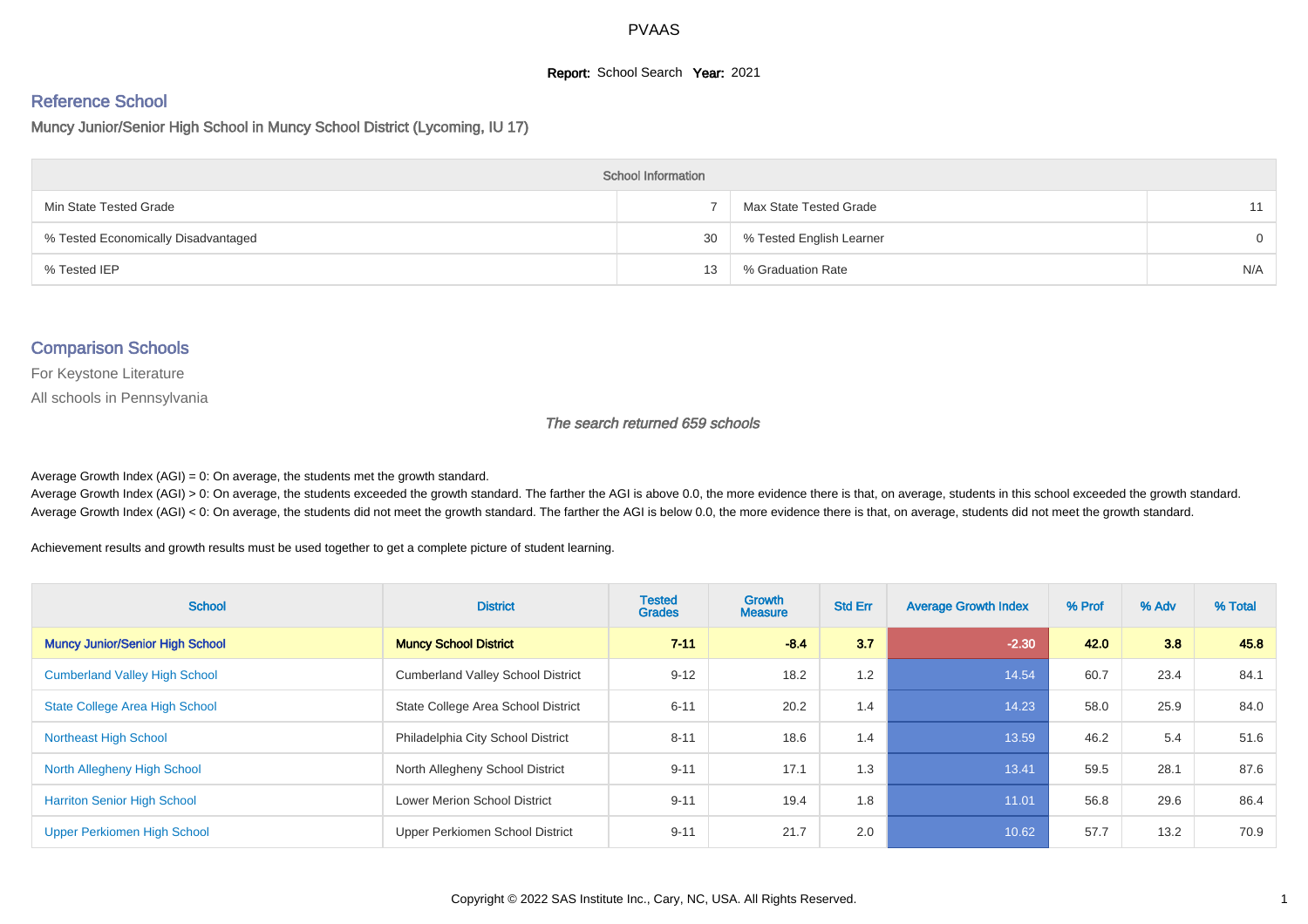| <b>School</b>                             | <b>District</b>                      | <b>Tested</b><br><b>Grades</b> | <b>Growth</b><br><b>Measure</b> | <b>Std Err</b> | <b>Average Growth Index</b> | % Prof | % Adv | % Total |
|-------------------------------------------|--------------------------------------|--------------------------------|---------------------------------|----------------|-----------------------------|--------|-------|---------|
| <b>Muncy Junior/Senior High School</b>    | <b>Muncy School District</b>         | $7 - 11$                       | $-8.4$                          | 3.7            | $-2.30$                     | 42.0   | 3.8   | 45.8    |
| <b>Upper Saint Clair High School</b>      | Upper Saint Clair School District    | $9 - 11$                       | 18.3                            | 1.7            | 10.57                       | 61.8   | 30.1  | 91.9    |
| <b>Lower Merion High School</b>           | Lower Merion School District         | $8 - 10$                       | 17.6                            | 1.7            | 10.41                       | 54.4   | 30.2  | 84.6    |
| <b>Norwin Senior High School</b>          | Norwin School District               | $8 - 11$                       | 17.7                            | 1.7            | 10.26                       | 58.5   | 27.0  | 85.4    |
| <b>Dallastown Area Senior High School</b> | Dallastown Area School District      | $9 - 11$                       | 13.2                            | 1.5            | 8.66                        | 56.0   | 17.9  | 73.8    |
| <b>Upper Dublin High School</b>           | <b>Upper Dublin School District</b>  | $9 - 12$                       | 15.2                            | 1.8            | 8.43                        | 60.8   | 24.8  | 85.6    |
| North Penn Senior High School             | North Penn School District           | $9 - 11$                       | 8.8                             | 1.1            | 8.14                        | 55.8   | 17.0  | 72.8    |
| Souderton Area Senior High School         | Souderton Area School District       | $9 - 11$                       | 12.0                            | 1.5            | 8.13                        | 61.7   | 15.2  | 76.9    |
| Plymouth-Whitemarsh Senior High School    | <b>Colonial School District</b>      | $9 - 11$                       | 13.7                            | 1.7            | 8.09                        | 60.2   | 19.6  | 79.8    |
| Downingtown Stem Academy                  | Downingtown Area School District     | $9 - 10$                       | 17.1                            | 2.1            | 7.97                        | 44.0   | 54.5  | 98.5    |
| <b>Great Valley High School</b>           | <b>Great Valley School District</b>  | $9 - 11$                       | 14.8                            | 1.9            | 7.89                        | 50.0   | 35.0  | 85.0    |
| <b>Springfield High School</b>            | Springfield School District          | $9 - 11$                       | 13.5                            | 1.7            | 7.86                        | 60.9   | 21.5  | 82.4    |
| <b>Northern High School</b>               | Northern York County School District | $9 - 11$                       | 15.3                            | 1.9            | 7.83                        | 57.4   | 11.5  | 68.8    |
| <b>Tyrone Area High School</b>            | Tyrone Area School District          | $9 - 12$                       | 19.4                            | 2.5            | 7.78                        | 60.4   | 16.7  | 77.1    |
| <b>Pennsbury High School</b>              | Pennsbury School District            | $7 - 11$                       | 11.4                            | 1.5            | 7.75                        | 60.1   | 21.3  | 81.3    |
| Penn Trafford High School                 | Penn-Trafford School District        | $9 - 11$                       | 13.1                            | 1.7            | 7.75                        | 62.3   | 21.9  | 84.2    |
| Pennsylvania Cyber Charter School         | Pennsylvania Cyber Charter School    | $3 - 11$                       | 11.6                            | 1.5            | 7.54                        | 46.3   | 5.0   | 51.3    |
| <b>Upper Merion High School</b>           | Upper Merion Area School District    | $9 - 11$                       | 14.9                            | 2.0            | 7.50                        | 59.3   | 19.3  | 78.6    |
| <b>Valley View High School</b>            | Valley View School District          | $9 - 11$                       | 17.7                            | 2.4            | 7.30                        | 53.7   | 14.7  | 68.4    |
| <b>Central York High School</b>           | <b>Central York School District</b>  | $9 - 12$                       | 11.9                            | 1.7            | 7.02                        | 55.5   | 11.5  | 67.0    |
| <b>Reading Senior High School</b>         | <b>Reading School District</b>       | $9 - 11$                       | 9.6                             | 1.4            | 6.95                        | 24.7   | 2.4   | 27.2    |
| Council Rock High School - North          | <b>Council Rock School District</b>  | $9 - 11$                       | 11.4                            | 1.6            | 6.93                        | 62.0   | 18.8  | 80.7    |
| <b>Delaware Valley High School</b>        | Delaware Valley School District      | $9 - 11$                       | 12.2                            | 1.8            | 6.78                        | 55.2   | 16.2  | 71.4    |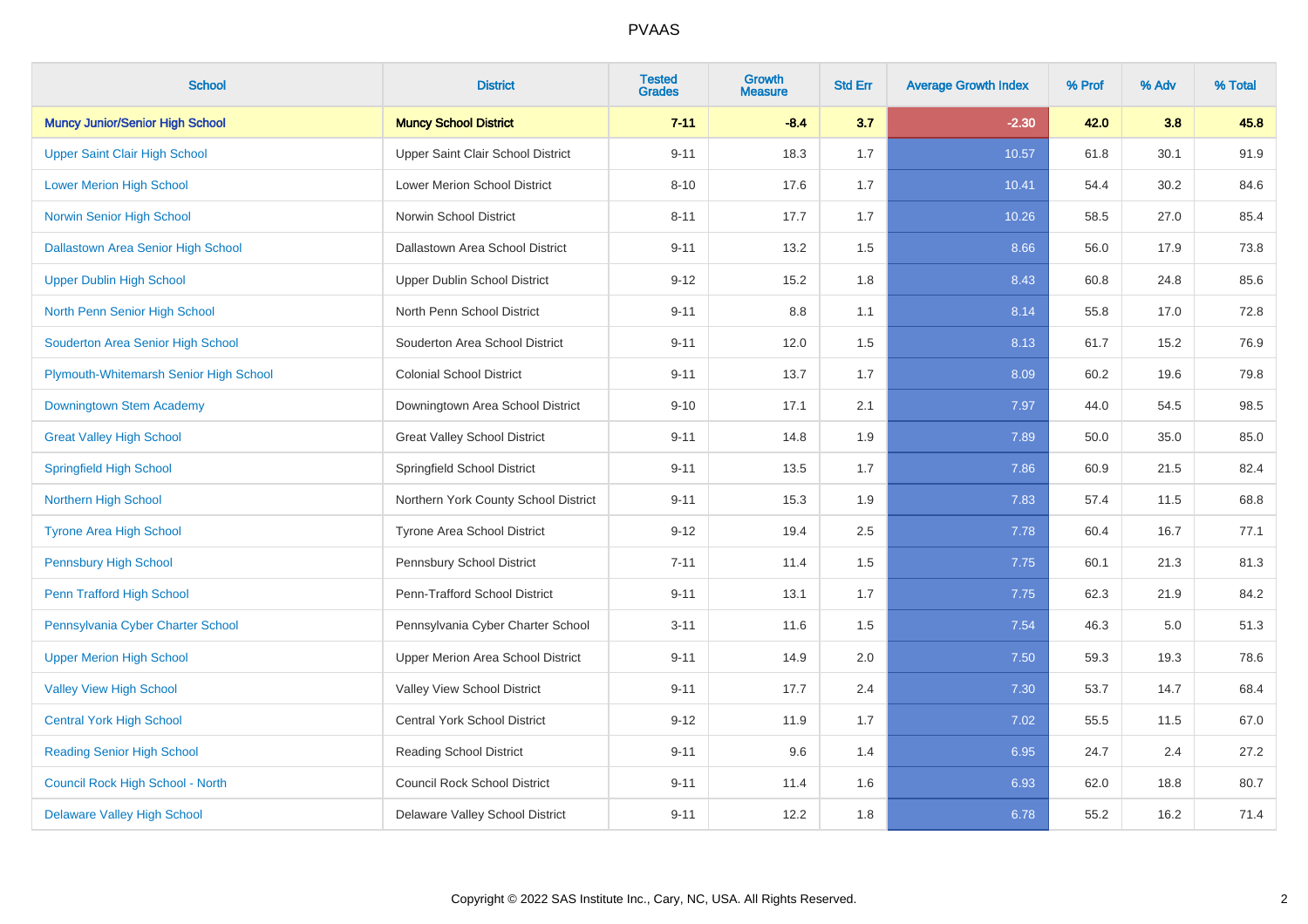| <b>School</b>                           | <b>District</b>                                  | <b>Tested</b><br><b>Grades</b> | Growth<br><b>Measure</b> | <b>Std Err</b> | <b>Average Growth Index</b> | % Prof | % Adv | % Total |
|-----------------------------------------|--------------------------------------------------|--------------------------------|--------------------------|----------------|-----------------------------|--------|-------|---------|
| <b>Muncy Junior/Senior High School</b>  | <b>Muncy School District</b>                     | $7 - 11$                       | $-8.4$                   | 3.7            | $-2.30$                     | 42.0   | 3.8   | 45.8    |
| <b>Susquehannock High School</b>        | Southern York County School<br><b>District</b>   | $9 - 11$                       | 13.9                     | 2.0            | 6.78                        | 55.1   | 18.1  | 73.1    |
| <b>West Chester East High School</b>    | West Chester Area School District                | $9 - 11$                       | 13.3                     | 2.0            | 6.76                        | 63.1   | 22.0  | 85.1    |
| <b>Wissahickon Senior High School</b>   | Wissahickon School District                      | $9 - 10$                       | 12.2                     | 1.8            | 6.73                        | 58.3   | 22.4  | 80.7    |
| <b>Hazleton Area High School</b>        | Hazleton Area School District                    | $9 - 11$                       | 9.1                      | 1.4            | 6.52                        | 45.0   | 7.8   | 52.9    |
| West Chester Bayard Rustin High School  | West Chester Area School District                | $9 - 10$                       | 13.1                     | 2.0            | 6.43                        | 67.1   | 21.9  | 89.0    |
| <b>Garnet Valley High School</b>        | <b>Garnet Valley School District</b>             | $9 - 10$                       | 10.6                     | 1.7            | 6.40                        | 67.1   | 19.0  | 86.1    |
| <b>Hershey High School</b>              | Derry Township School District                   | $9 - 10$                       | 12.6                     | 2.0            | 6.29                        | 54.8   | 25.8  | 80.6    |
| Abington Heights High School            | Abington Heights School District                 | $8 - 11$                       | 13.5                     | 2.2            | 6.26                        | 58.4   | 16.3  | 74.7    |
| <b>Pine-Richland High School</b>        | Pine-Richland School District                    | $8 - 11$                       | 11.2                     | 1.8            | 6.21                        | 60.6   | 24.4  | 85.0    |
| Deer Lakes High School                  | Deer Lakes School District                       | $9 - 11$                       | 16.7                     | 2.7            | 6.21                        | 61.5   | 16.4  | 77.9    |
| <b>Girls High School</b>                | Philadelphia City School District                | $8 - 11$                       | 14.6                     | 2.4            | 6.11                        | 69.5   | 5.4   | 74.8    |
| <b>Avon Grove High School</b>           | Avon Grove School District                       | $9 - 10$                       | 9.7                      | 1.6            | 6.11                        | 56.3   | 18.6  | 74.9    |
| <b>Freedom High School</b>              | Bethlehem Area School District                   | $9 - 11$                       | 10.3                     | 1.7            | 6.10                        | 43.3   | 12.0  | 55.3    |
| Downingtown High School East Campus     | Downingtown Area School District                 | $9 - 11$                       | 11.0                     | 1.8            | 6.06                        | 67.6   | 17.1  | 84.6    |
| <b>Franklin LC</b>                      | Philadelphia City School District                | $9 - 11$                       | 13.8                     | 2.3            | 5.97                        | 51.9   | 3.7   | 55.6    |
| <b>Ridley High School</b>               | <b>Ridley School District</b>                    | $9 - 12$                       | 9.6                      | 1.6            | 5.90                        | 45.6   | 8.2   | 53.8    |
| Saucon Valley Senior High School        | Saucon Valley School District                    | $9 - 11$                       | 14.4                     | 2.5            | 5.87                        | 48.7   | 20.2  | 69.0    |
| Mountain View Junior/Senior High School | Mountain View School District                    | $7 - 11$                       | 20.6                     | 3.5            | 5.85                        | 57.8   | 20.3  | 78.1    |
| <b>Wilson High School</b>               | <b>Wilson School District</b>                    | $8 - 12$                       | 8.5                      | 1.5            | 5.78                        | 52.6   | 14.6  | 67.2    |
| <b>Fleetwood Senior High School</b>     | Fleetwood Area School District                   | $9 - 10$                       | 11.9                     | 2.1            | 5.54                        | 53.5   | 11.6  | 65.2    |
| <b>Liberty High School</b>              | Bethlehem Area School District                   | $9 - 11$                       | 7.7                      | 1.4            | 5.44                        | 45.6   | 12.0  | 57.6    |
| <b>Unionville High School</b>           | Unionville-Chadds Ford School<br><b>District</b> | $8 - 11$                       | 16.8                     | 3.1            | 5.44                        | 68.1   | 13.2  | 81.3    |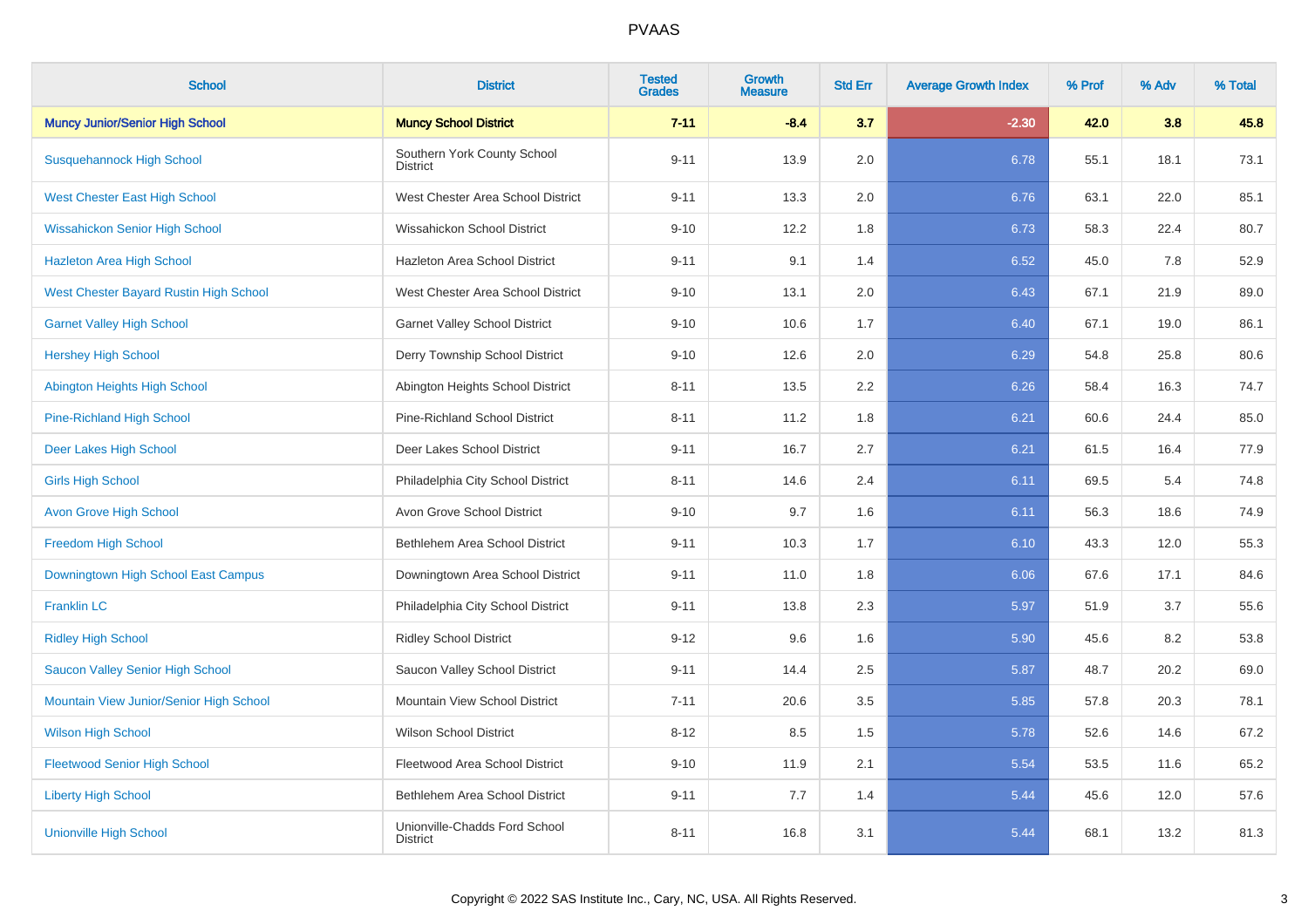| <b>School</b>                                      | <b>District</b>                                       | <b>Tested</b><br><b>Grades</b> | Growth<br><b>Measure</b> | <b>Std Err</b> | <b>Average Growth Index</b> | % Prof | % Adv | % Total |
|----------------------------------------------------|-------------------------------------------------------|--------------------------------|--------------------------|----------------|-----------------------------|--------|-------|---------|
| <b>Muncy Junior/Senior High School</b>             | <b>Muncy School District</b>                          | $7 - 11$                       | $-8.4$                   | 3.7            | $-2.30$                     | 42.0   | 3.8   | 45.8    |
| Downingtown High School West Campus                | Downingtown Area School District                      | $9 - 11$                       | 8.7                      | 1.6            | 5.28                        | 62.6   | 11.8  | 74.4    |
| <b>Mifflin County High School</b>                  | Mifflin County School District                        | $10 - 11$                      | 8.7                      | 1.6            | 5.28                        | 47.1   | 6.7   | 53.8    |
| Fox Chapel Area High School                        | Fox Chapel Area School District                       | $9 - 11$                       | 9.6                      | 1.8            | 5.26                        | 56.6   | 28.6  | 85.2    |
| <b>City Charter High School</b>                    | City CHS                                              | $10 - 11$                      | 13.6                     | 2.7            | 5.12                        | 45.8   | 3.0   | 48.8    |
| <b>Haverford Senior High School</b>                | Haverford Township School District                    | $9 - 11$                       | 7.7                      | 1.5            | 5.11                        | 53.0   | 25.5  | 78.6    |
| <b>Cocalico Senior High School</b>                 | <b>Cocalico School District</b>                       | $9 - 11$                       | 10.3                     | 2.0            | 5.04                        | 50.8   | 14.1  | 64.8    |
| <b>West Chester Henderson High School</b>          | West Chester Area School District                     | $9 - 10$                       | 9.7                      | 1.9            | 4.99                        | 70.3   | 16.8  | 87.1    |
| <b>Commonwealth Charter Academy Charter School</b> | Commonwealth Charter Academy<br><b>Charter School</b> | $3 - 10$                       | 9.1                      | 1.9            | 4.90                        | 47.2   | 9.1   | 56.3    |
| <b>Cedar Crest High School</b>                     | Cornwall-Lebanon School District                      | $9 - 11$                       | 8.0                      | 1.6            | 4.90                        | 47.2   | 8.4   | 55.6    |
| <b>Red Land Senior High School</b>                 | West Shore School District                            | $9 - 11$                       | 9.4                      | 1.9            | 4.86                        | 53.0   | 10.3  | 63.2    |
| <b>West Perry Senior High School</b>               | West Perry School District                            | $7 - 11$                       | 12.1                     | 2.5            | 4.86                        | 56.6   | 8.4   | 65.0    |
| <b>York Suburban Senior High School</b>            | York Suburban School District                         | $8 - 11$                       | 9.9                      | 2.0            | 4.82                        | 53.5   | 27.8  | 81.3    |
| Penns Valley Area Junior/Senior High School        | Penns Valley Area School District                     | $6 - 12$                       | 13.7                     | 2.9            | 4.71                        | 41.9   | 23.1  | 65.0    |
| Shippensburg Area Senior High School               | Shippensburg Area School District                     | $9 - 11$                       | 9.0                      | 1.9            | 4.69                        | 53.1   | 10.2  | 63.3    |
| <b>Fort Leboeuf Senior High School</b>             | Fort Leboeuf School District                          | $8 - 11$                       | 11.4                     | 2.5            | 4.62                        | 48.5   | 21.1  | 69.6    |
| Derry Area Senior High School                      | Derry Area School District                            | $9 - 11$                       | 12.9                     | 2.8            | 4.59                        | 60.0   | 12.5  | 72.5    |
| Conestoga Valley Senior High School                | Conestoga Valley School District                      | $9 - 11$                       | 8.3                      | 1.8            | 4.54                        | 60.3   | 13.5  | 73.8    |
| The Science Leadership Academy At Beeber           | Philadelphia City School District                     | $5 - 12$                       | 13.0                     | 2.9            | 4.52                        | 54.5   | 5.4   | 59.8    |
| Northern Bedford County High School                | Northern Bedford County School<br><b>District</b>     | $9 - 11$                       | 16.2                     | 3.6            | 4.51                        | 51.7   | 20.0  | 71.7    |
| <b>Littlestown Senior High School</b>              | Littlestown Area School District                      | $9 - 11$                       | 11.0                     | 2.5            | 4.49                        | 55.2   | 10.4  | 65.6    |
| <b>Upper Darby Senior High School</b>              | <b>Upper Darby School District</b>                    | $9 - 12$                       | 6.5                      | 1.5            | 4.37                        | 45.0   | 6.7   | 51.7    |
| Spring-Ford Senior High School 9-12 Center         | Spring-Ford Area School District                      | $9 - 11$                       | 5.7                      | 1.3            | 4.27                        | 60.8   | 16.5  | 77.4    |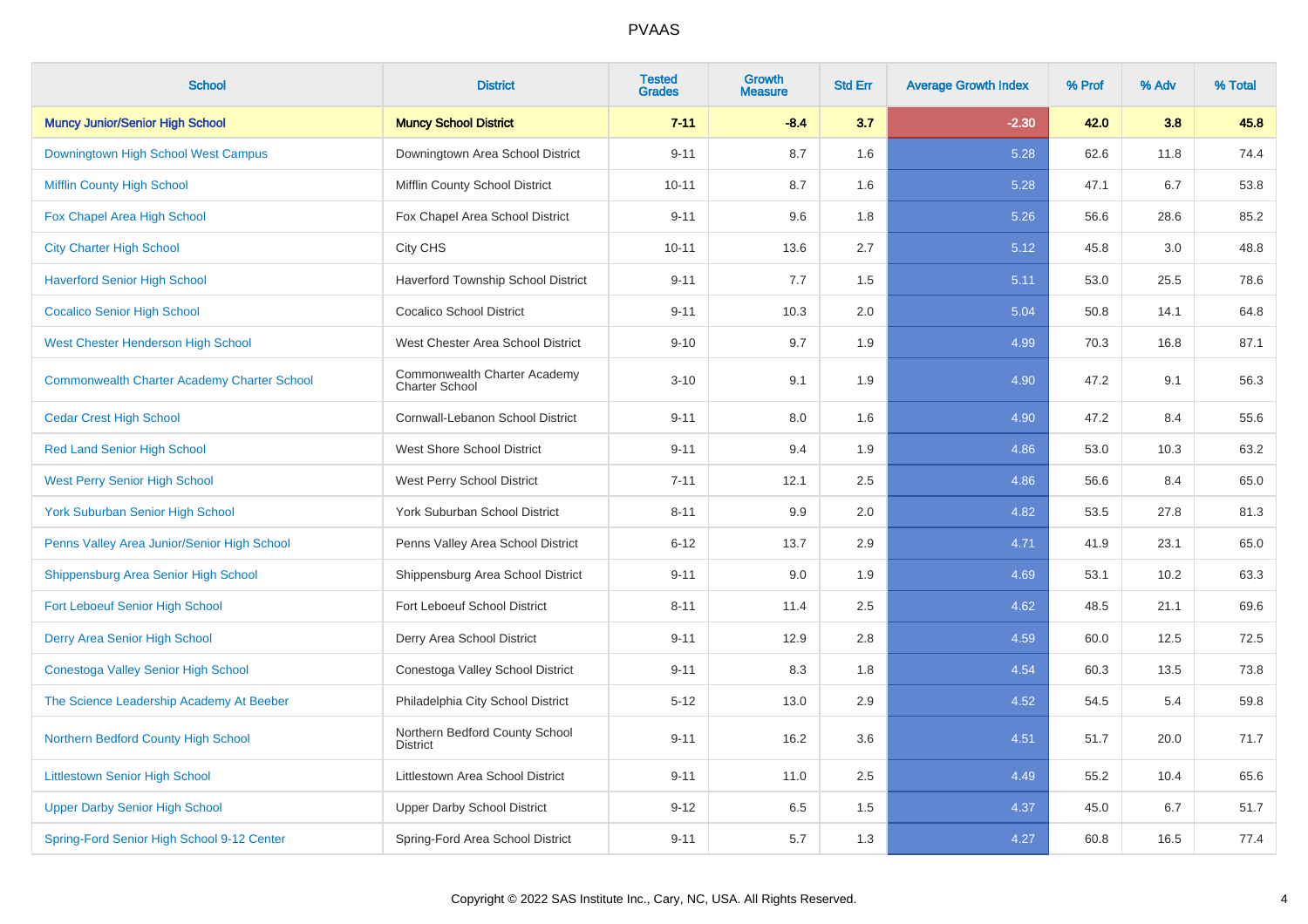| <b>School</b>                                    | <b>District</b>                                  | <b>Tested</b><br><b>Grades</b> | <b>Growth</b><br><b>Measure</b> | <b>Std Err</b> | <b>Average Growth Index</b> | % Prof | % Adv | % Total |
|--------------------------------------------------|--------------------------------------------------|--------------------------------|---------------------------------|----------------|-----------------------------|--------|-------|---------|
| <b>Muncy Junior/Senior High School</b>           | <b>Muncy School District</b>                     | $7 - 11$                       | $-8.4$                          | 3.7            | $-2.30$                     | 42.0   | 3.8   | 45.8    |
| <b>Iroquois Junior/Senior High School</b>        | Iroquois School District                         | $7 - 11$                       | 12.7                            | 3.0            | 4.24                        | 48.2   | 7.8   | 56.0    |
| Masterman Julia R Sec School                     | Philadelphia City School District                | $5 - 10$                       | 11.6                            | 2.8            | 4.21                        | 27.7   | 72.3  | 100.0   |
| <b>Central High School</b>                       | Philadelphia City School District                | $9 - 10$                       | 5.6                             | 1.3            | 4.19                        | 67.3   | 31.5  | 98.8    |
| <b>Hill Freedman World Academy</b>               | Philadelphia City School District                | $6 - 10$                       | 16.2                            | 3.9            | 4.18                        | 63.6   | 0.0   | 63.6    |
| <b>Mastbaum Jules E AVTS</b>                     | Philadelphia City School District                | $9 - 10$                       | 11.5                            | 2.8            | 4.16                        | 19.3   | 0.0   | 19.3    |
| <b>Frankford High School</b>                     | Philadelphia City School District                | $9 - 11$                       | 16.8                            | 4.1            | 4.14                        | 18.5   | 0.0   | 18.5    |
| <b>William Allen High School</b>                 | Allentown City School District                   | $8 - 12$                       | 8.2                             | 2.0            | 4.13                        | 23.7   | 5.0   | 28.7    |
| Montoursville Area Senior High School            | Montoursville Area School District               | $9 - 12$                       | 10.5                            | 2.5            | 4.13                        | 44.6   | 20.1  | 64.8    |
| <b>Moon Senior High School</b>                   | Moon Area School District                        | $9 - 11$                       | 7.9                             | 1.9            | 4.11                        | 58.7   | 18.5  | 77.2    |
| <b>William Tennent High School</b>               | <b>Centennial School District</b>                | $6 - 10$                       | 6.8                             | 1.7            | 4.10                        | 50.1   | 8.7   | 58.9    |
| <b>Parkland High School</b>                      | <b>Parkland School District</b>                  | $9 - 11$                       | 5.0                             | 1.2            | 4.09                        | 58.0   | 22.3  | 80.4    |
| Pocono Mountain East High School                 | Pocono Mountain School District                  | $9 - 12$                       | 8.3                             | 2.0            | 4.09                        | 50.6   | 6.0   | 56.6    |
| <b>Greenwood High School</b>                     | <b>Greenwood School District</b>                 | $9 - 11$                       | 15.6                            | 3.9            | 4.05                        | 50.0   | 25.0  | 75.0    |
| Arts Academy At Benjamin Rush                    | Philadelphia City School District                | $9 - 10$                       | 10.0                            | 2.5            | 4.04                        | 68.7   | 12.9  | 81.6    |
| <b>Council Rock High School South</b>            | <b>Council Rock School District</b>              | $9 - 11$                       | 6.1                             | 1.5            | 4.01                        | 63.5   | 14.8  | 78.3    |
| <b>Greater Nanticoke Area Senior High School</b> | Greater Nanticoke Area School<br><b>District</b> | $9 - 12$                       | 10.8                            | 2.8            | 3.88                        | 38.0   | 12.4  | 50.4    |
| <b>Carver High School</b>                        | Philadelphia City School District                | $7 - 11$                       | 8.7                             | 2.2            | 3.87                        | 75.0   | 13.6  | 88.6    |
| Lake-Lehman Junior/Senior High School            | Lake-Lehman School District                      | $7 - 11$                       | 10.4                            | 2.7            | 3.81                        | 55.3   | 7.9   | 63.2    |
| <b>Freeport Area Senior High School</b>          | Freeport Area School District                    | $9 - 10$                       | 9.4                             | 2.5            | 3.80                        | 57.5   | 17.8  | 75.3    |
| Penn Wood High School                            | William Penn School District                     | $9 - 12$                       | 7.9                             | 2.1            | 3.78                        | 35.6   | 3.0   | 38.7    |
| Paul Robeson High School for Human Services      | Philadelphia City School District                | $9 - 11$                       | 12.5                            | 3.3            | 3.75                        | 30.1   | 0.0   | 30.1    |
| Eastern Lebanon County Senior High School        | Eastern Lebanon County School<br><b>District</b> | $9 - 11$                       | 8.2                             | 2.2            | 3.68                        | 48.8   | 11.4  | 60.3    |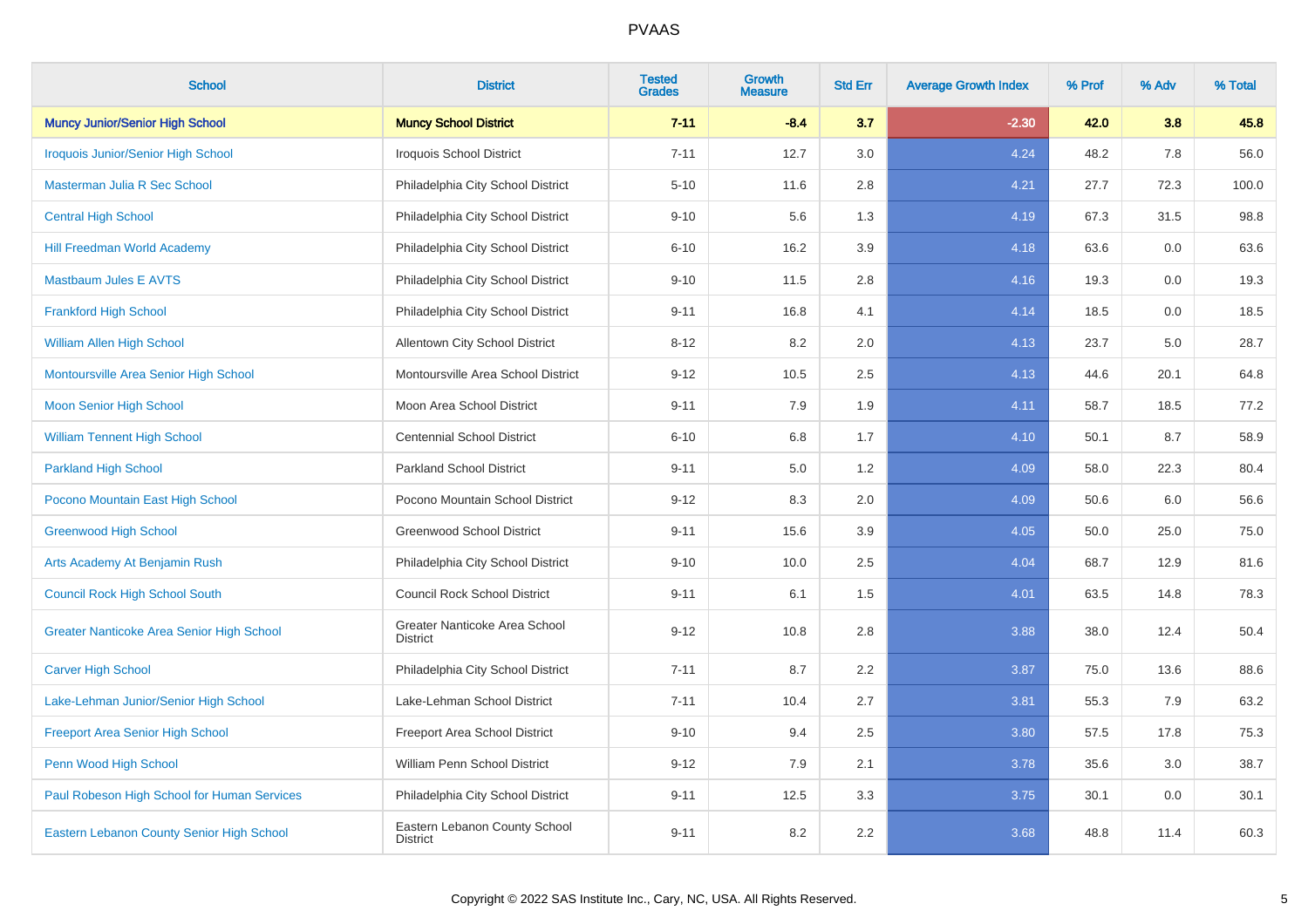| <b>School</b>                                  | <b>District</b>                            | <b>Tested</b><br><b>Grades</b> | Growth<br><b>Measure</b> | <b>Std Err</b> | <b>Average Growth Index</b> | % Prof | % Adv | % Total |
|------------------------------------------------|--------------------------------------------|--------------------------------|--------------------------|----------------|-----------------------------|--------|-------|---------|
| <b>Muncy Junior/Senior High School</b>         | <b>Muncy School District</b>               | $7 - 11$                       | $-8.4$                   | 3.7            | $-2.30$                     | 42.0   | 3.8   | 45.8    |
| <b>Midd-West High School</b>                   | Midd-West School District                  | $7 - 11$                       | 10.0                     | 2.7            | 3.68                        | 58.0   | 13.4  | 71.4    |
| Octorara Area Junior/Senior High School        | Octorara Area School District              | $7 - 11$                       | 8.7                      | 2.4            | 3.67                        | 52.1   | 8.5   | 60.6    |
| Eastern York High School                       | Eastern York School District               | $9 - 11$                       | 9.2                      | 2.6            | 3.60                        | 56.3   | 12.6  | 68.9    |
| <b>Mckeesport Area Senior High School</b>      | Mckeesport Area School District            | $9 - 12$                       | 8.5                      | 2.4            | 3.55                        | 31.0   | 4.5   | 35.5    |
| Hamburg Area High School                       | Hamburg Area School District               | $9 - 11$                       | 8.5                      | 2.4            | 3.48                        | 43.5   | 8.2   | 51.7    |
| <b>School Lane Charter School</b>              | School Lane Charter School                 | $3 - 11$                       | 12.4                     | 3.6            | 3.43                        | 59.1   | 9.8   | 68.9    |
| Selinsgrove Area High School                   | Selinsgrove Area School District           | $8 - 12$                       | 7.9                      | 2.3            | 3.41                        | 56.8   | 10.0  | 66.8    |
| Pennsylvania Virtual Charter School            | Pennsylvania Virtual Charter School        | $3 - 11$                       | 11.8                     | 3.5            | 3.37                        | 56.5   | 11.1  | 67.6    |
| Pen Argyl Area High School                     | Pen Argyl Area School District             | $8 - 12$                       | 8.8                      | 2.6            | 3.34                        | 50.0   | 12.6  | 62.6    |
| <b>Mastery Charter School - Hardy Williams</b> | Mastery Charter School - Hardy<br>Williams | $3 - 11$                       | 11.4                     | 3.4            | 3.33                        | 44.3   | 5.7   | 50.0    |
| Ambridge Area High School                      | Ambridge Area School District              | $9 - 12$                       | 8.7                      | 2.6            | 3.32                        | 50.4   | 10.7  | 61.1    |
| Saegertown Junior/Senior High School           | <b>Penncrest School District</b>           | $7 - 11$                       | 11.4                     | 3.5            | 3.31                        | 50.0   | 8.6   | 58.6    |
| <b>Whitehall High School</b>                   | Whitehall-Coplay School District           | $9 - 11$                       | 5.8                      | 1.8            | 3.26                        | 49.3   | 7.4   | 56.6    |
| <b>Tech Freire Charter School</b>              | <b>Tech Freire Charter School</b>          | $9 - 11$                       | 9.3                      | 2.9            | 3.26                        | 18.0   | 1.1   | 19.1    |
| Jamestown Area Junior/Senior High School       | Jamestown Area School District             | $7 - 11$                       | 13.3                     | 4.2            | 3.14                        | 64.4   | 13.3  | 77.8    |
| <b>Avon Grove Charter School</b>               | Avon Grove Charter School                  | $3 - 11$                       | 9.0                      | 2.9            | 3.13                        | 58.8   | 16.7  | 75.5    |
| Mechanicsburg Area Senior High School          | Mechanicsburg Area School District         | $9 - 11$                       | 5.6                      | 1.8            | 3.13                        | 57.2   | 13.7  | 70.9    |
| Honesdale High School                          | Wayne Highlands School District            | $9 - 11$                       | $7.5\,$                  | 2.4            | 3.11                        | 52.3   | 13.1  | 65.4    |
| Sayre Area High School                         | Sayre Area School District                 | $7 - 11$                       | 10.8                     | 3.5            | 3.10                        | 52.2   | 7.5   | 59.7    |
| <b>Bethel Park High School</b>                 | <b>Bethel Park School District</b>         | $8 - 11$                       | 5.3                      | 1.8            | 3.04                        | 65.3   | 18.6  | 83.9    |
| <b>Emmaus High School</b>                      | East Penn School District                  | $9 - 11$                       | 3.8                      | 1.3            | 3.02                        | 55.8   | 11.5  | 67.3    |
| Swenson Arts & Technology High School          | Philadelphia City School District          | $9 - 10$                       | 7.2                      | 2.4            | 2.96                        | 44.9   | 2.0   | 46.9    |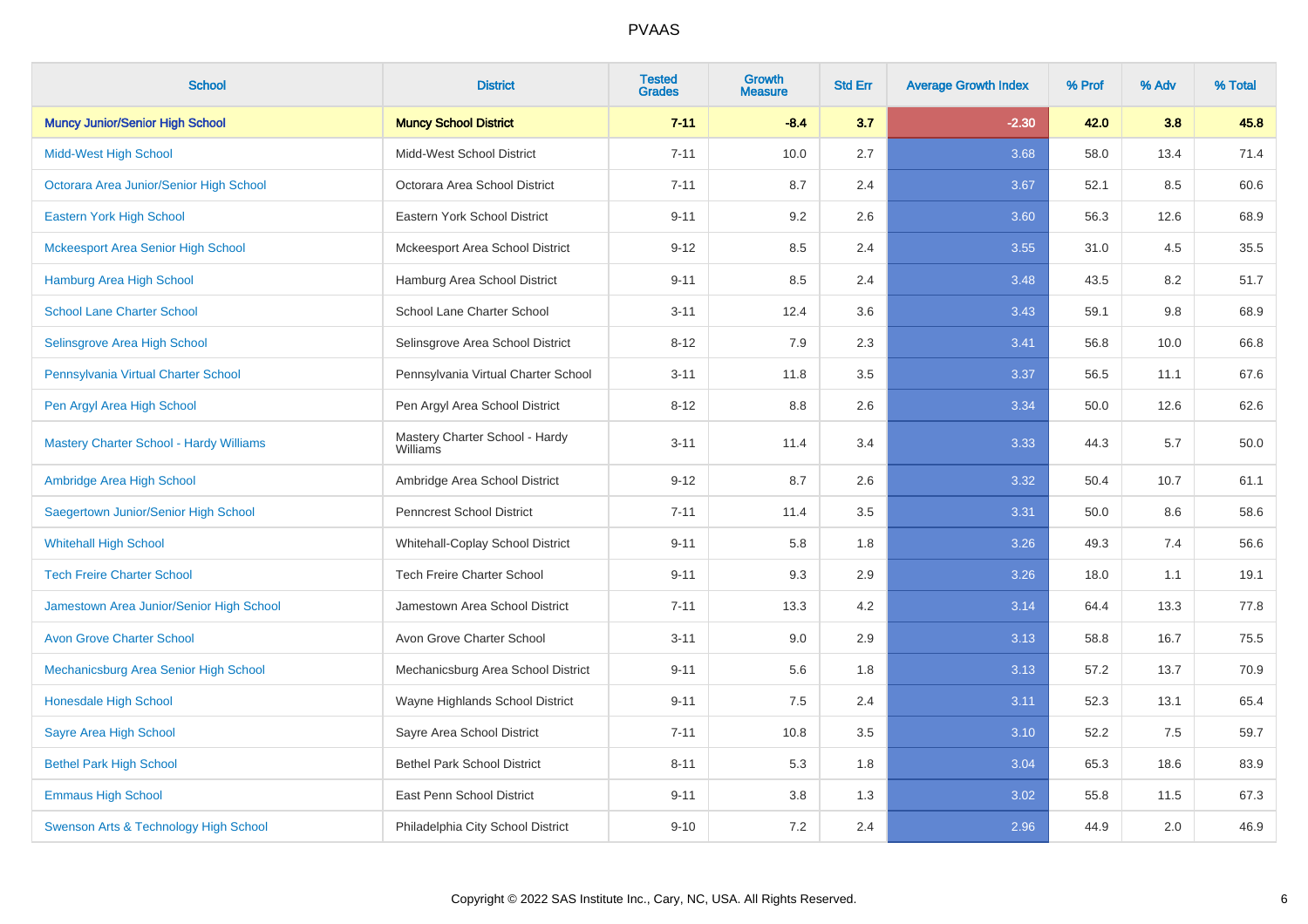| <b>School</b>                                   | <b>District</b>                                   | <b>Tested</b><br><b>Grades</b> | <b>Growth</b><br><b>Measure</b> | <b>Std Err</b> | <b>Average Growth Index</b> | % Prof | % Adv | % Total |
|-------------------------------------------------|---------------------------------------------------|--------------------------------|---------------------------------|----------------|-----------------------------|--------|-------|---------|
| <b>Muncy Junior/Senior High School</b>          | <b>Muncy School District</b>                      | $7 - 11$                       | $-8.4$                          | 3.7            | $-2.30$                     | 42.0   | 3.8   | 45.8    |
| Northern Cambria High School                    | Northern Cambria School District                  | $9 - 11$                       | 9.7                             | 3.3            | 2.94                        | 48.0   | 5.2   | 53.2    |
| <b>Ephrata Senior High School</b>               | Ephrata Area School District                      | $9 - 11$                       | 5.2                             | 1.8            | 2.93                        | 54.7   | 9.5   | 64.2    |
| Parkway Center City Middle College              | Philadelphia City School District                 | $9 - 10$                       | 8.1                             | 2.8            | 2.93                        | 77.0   | 4.4   | 81.4    |
| <b>Cranberry Area Junior/Senior High School</b> | <b>Cranberry Area School District</b>             | $7 - 12$                       | 8.8                             | 3.0            | 2.92                        | 47.5   | 10.2  | 57.6    |
| <b>St Marys Area Senior High School</b>         | Saint Marys Area School District                  | $9 - 11$                       | 7.4                             | 2.6            | 2.92                        | 57.0   | 8.2   | 65.2    |
| Northeastern Senior High School                 | Northeastern York School District                 | $8 - 11$                       | 5.6                             | 1.9            | 2.88                        | 51.1   | 16.6  | 67.6    |
| Montgomery Junior/Senior High School            | Montgomery Area School District                   | $7 - 11$                       | 10.4                            | 3.6            | 2.88                        | 48.7   | 12.4  | 61.1    |
| <b>Connellsville Area Senior High School</b>    | Connellsville Area School District                | $9 - 11$                       | 5.7                             | 2.0            | 2.87                        | 45.4   | 7.8   | 53.2    |
| Lehigh Valley Charter High School For The Arts  | Lehigh Valley Charter High School<br>For The Arts | $9 - 10$                       | 7.3                             | 2.6            | 2.82                        | 62.3   | 18.2  | 80.5    |
| The Linc                                        | Philadelphia City School District                 | $9 - 11$                       | 11.9                            | 4.2            | 2.81                        | 29.3   | 0.0   | 29.3    |
| <b>Neshaminy High School</b>                    | <b>Neshaminy School District</b>                  | $9 - 11$                       | 3.7                             | 1.3            | 2.80                        | 58.7   | 9.5   | 68.2    |
| Palmyra Area Senior High School                 | Palmyra Area School District                      | $9 - 11$                       | 5.3                             | 1.9            | 2.80                        | 56.4   | 15.6  | 72.0    |
| Jenkintown Middle/High School                   | Jenkintown School District                        | $6 - 11$                       | 12.2                            | 4.4            | 2.79                        | 54.6   | 29.6  | 84.1    |
| Dover Area High School                          | Dover Area School District                        | $9 - 12$                       | 5.6                             | 2.0            | 2.76                        | 52.2   | 6.0   | 58.2    |
| Hollidaysburg Area Senior High School           | Hollidaysburg Area School District                | $10 - 11$                      | 5.6                             | 2.1            | 2.74                        | 57.1   | 12.3  | 69.4    |
| <b>Central Dauphin Senior High School</b>       | Central Dauphin School District                   | $9 - 11$                       | 4.4                             | 1.6            | 2.73                        | 63.3   | 10.1  | 73.4    |
| Dobbins Avt High School                         | Philadelphia City School District                 | $9 - 10$                       | 7.0                             | 2.6            | 2.70                        | 12.6   | 0.8   | 13.4    |
| Daniel Boone Area High School                   | Daniel Boone Area School District                 | $9 - 12$                       | 5.3                             | $2.0\,$        | 2.70                        | 51.0   | 11.5  | 62.6    |
| <b>Stroudsburg High School</b>                  | Stroudsburg Area School District                  | $10 - 11$                      | 5.2                             | 1.9            | 2.70                        | 48.1   | 4.2   | 52.3    |
| <b>Lincoln High School</b>                      | Philadelphia City School District                 | $9 - 12$                       | 5.9                             | 2.2            | 2.69                        | 25.0   | 0.9   | 25.9    |
| Multicultural Academy Charter School            | Multicultural Academy Charter<br>School           | $9 - 11$                       | 9.5                             | 3.5            | 2.69                        | 22.0   | 0.0   | 22.0    |
| <b>Hempfield Area Senior High School</b>        | Hempfield Area School District                    | $9 - 12$                       | 4.3                             | 1.6            | 2.68                        | 53.5   | 20.1  | 73.6    |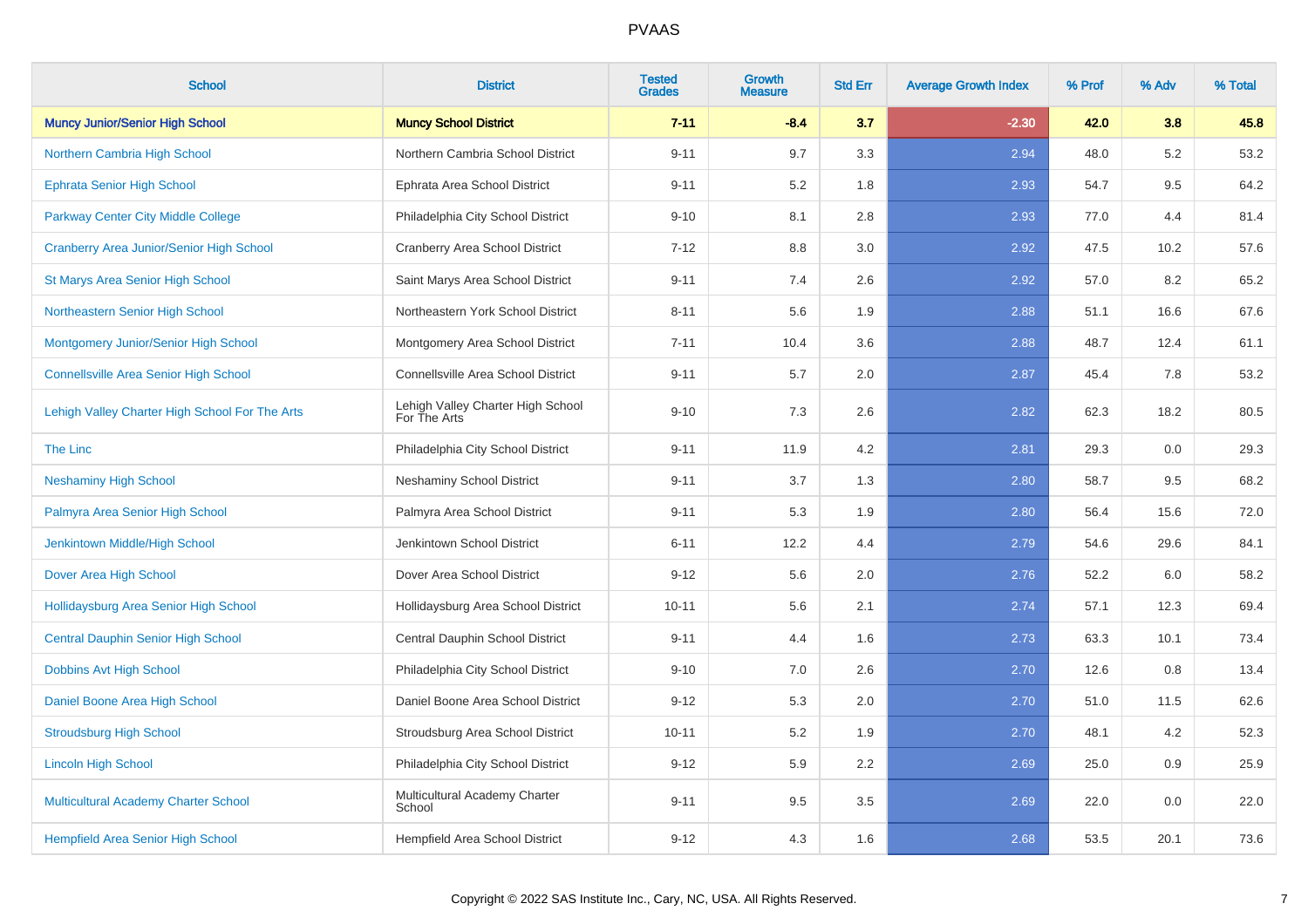| <b>School</b>                                     | <b>District</b>                       | <b>Tested</b><br><b>Grades</b> | <b>Growth</b><br><b>Measure</b> | <b>Std Err</b> | <b>Average Growth Index</b> | % Prof | % Adv | % Total |
|---------------------------------------------------|---------------------------------------|--------------------------------|---------------------------------|----------------|-----------------------------|--------|-------|---------|
| <b>Muncy Junior/Senior High School</b>            | <b>Muncy School District</b>          | $7 - 11$                       | $-8.4$                          | 3.7            | $-2.30$                     | 42.0   | 3.8   | 45.8    |
| <b>Central Bucks High School -South</b>           | <b>Central Bucks School District</b>  | $10 - 11$                      | 3.8                             | 1.4            | 2.66                        | 63.3   | 18.0  | 81.4    |
| <b>Mars Area Senior High School</b>               | Mars Area School District             | $8 - 10$                       | 5.4                             | 2.0            | 2.64                        | 57.9   | 18.2  | 76.1    |
| <b>Peters Township High School</b>                | Peters Township School District       | $8 - 11$                       | 4.8                             | 1.8            | 2.63                        | 59.8   | 26.1  | 85.9    |
| Homer-Center Junior/Senior High School            | Homer-Center School District          | $7 - 11$                       | 9.4                             | 3.6            | 2.62                        | 45.1   | 17.2  | 62.3    |
| <b>Building 21</b>                                | Philadelphia City School District     | $9 - 11$                       | 8.2                             | 3.2            | 2.59                        | 6.9    | 0.0   | 6.9     |
| <b>Wyalusing Valley Junior/Senior High School</b> | Wyalusing Area School District        | $7-12$                         | 8.4                             | 3.3            | 2.58                        | 54.6   | 11.7  | 66.2    |
| <b>Warwick Senior High School</b>                 | <b>Warwick School District</b>        | $9 - 11$                       | 4.8                             | 1.9            | 2.57                        | 46.4   | 17.0  | 63.3    |
| <b>Academy At Palumbo</b>                         | Philadelphia City School District     | $8 - 11$                       | 5.3                             | 2.1            | 2.57                        | 65.9   | 6.6   | 72.5    |
| <b>Spring Grove Area High School</b>              | Spring Grove Area School District     | $9 - 11$                       | 5.3                             | 2.1            | 2.54                        | 55.1   | 15.0  | 70.1    |
| Renaissance Academy Charter School                | Renaissance Academy Charter<br>School | $3 - 11$                       | 8.3                             | 3.3            | 2.54                        | 45.6   | 22.8  | 68.4    |
| 21st Century Cyber Charter School                 | 21st Century Cyber Charter School     | $6 - 12$                       | 5.7                             | 2.3            | 2.50                        | 56.7   | 8.3   | 65.0    |
| New Hope-Solebury High School                     | New Hope-Solebury School District     | $9 - 11$                       | 7.3                             | 2.9            | 2.50                        | 68.2   | 22.7  | 90.9    |
| <b>Kennett High School</b>                        | Kennett Consolidated School District  | $9 - 11$                       | 4.4                             | 1.8            | 2.45                        | 52.5   | 10.7  | 63.2    |
| <b>Belmont Charter School</b>                     | <b>Belmont Charter School</b>         | $3 - 10$                       | 16.0                            | 6.5            | 2.45                        | 64.3   | 0.0   | 64.3    |
| People For People Charter School                  | People For People Charter School      | $3 - 12$                       | 13.3                            | 5.5            | 2.43                        | 13.5   | 0.0   | 13.5    |
| <b>Clarion Area Junior/Senior High School</b>     | <b>Clarion Area School District</b>   | $7 - 11$                       | 9.9                             | 4.1            | 2.43                        | 45.4   | 14.6  | 60.0    |
| <b>New Foundations Charter School</b>             | New Foundations Charter School        | $3 - 11$                       | 5.4                             | 2.2            | 2.41                        | 47.2   | 2.5   | 49.8    |
| Shenandoah Valley Junior/Senior High School       | Shenandoah Valley School District     | $7 - 11$                       | 9.4                             | 3.9            | 2.40                        | 28.3   | 5.0   | 33.3    |
| <b>Wilmington Area High School</b>                | Wilmington Area School District       | $8 - 11$                       | 7.1                             | 3.0            | 2.38                        | 55.1   | 5.1   | 60.2    |
| Bethlehem-Center Senior High School               | Bethlehem-Center School District      | $9 - 10$                       | 7.7                             | 3.3            | 2.35                        | 35.1   | 1.4   | 36.5    |
| <b>Collegium Charter School</b>                   | Collegium Charter School              | $3 - 10$                       | 5.9                             | 2.5            | 2.33                        | 38.1   | 7.9   | 46.0    |
| <b>Belle Vernon Area High School</b>              | Belle Vernon Area School District     | $9 - 11$                       | 6.1                             | 2.6            | 2.32                        | 55.6   | 11.1  | 66.7    |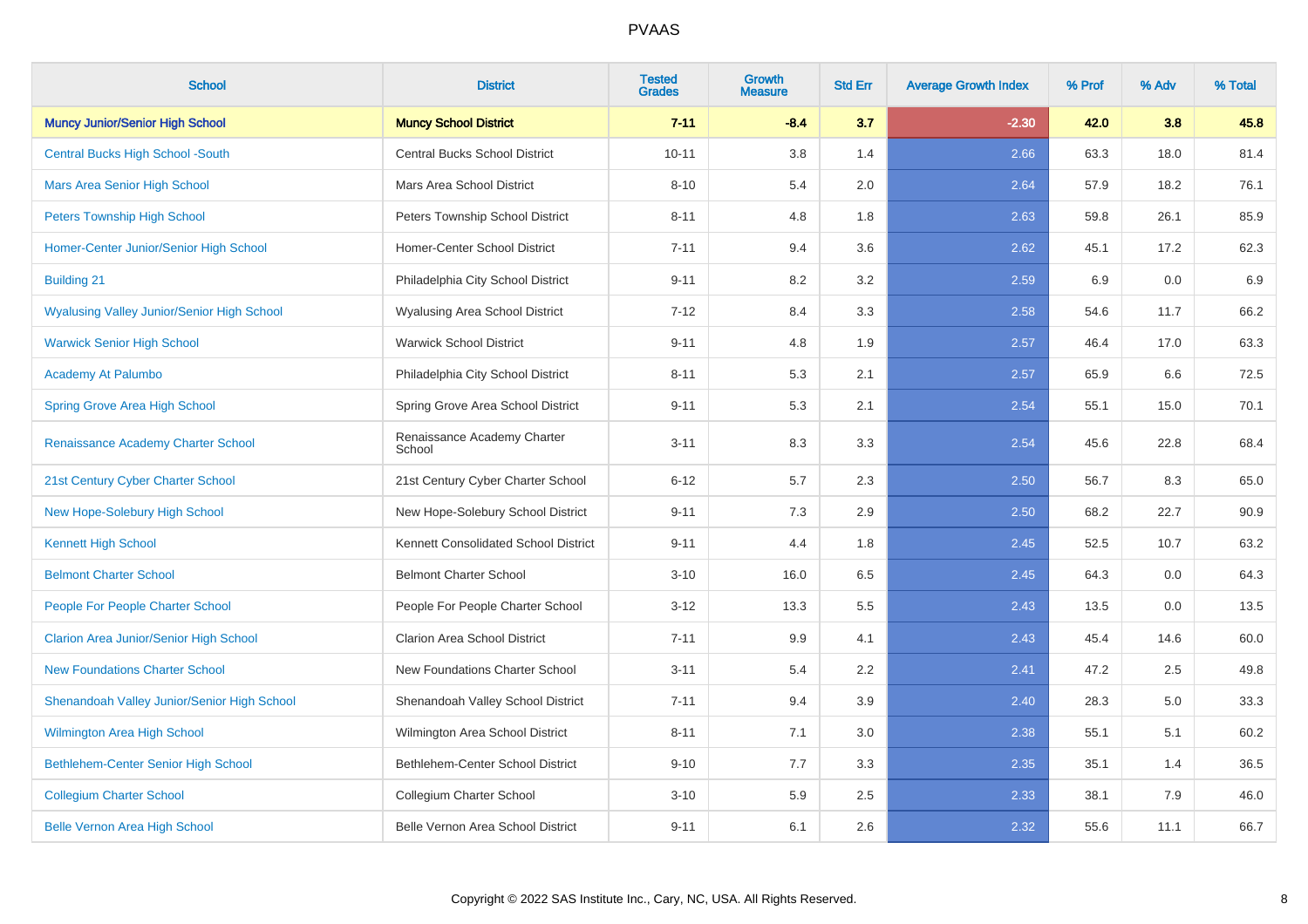| <b>School</b>                                    | <b>District</b>                                         | <b>Tested</b><br><b>Grades</b> | <b>Growth</b><br><b>Measure</b> | <b>Std Err</b> | <b>Average Growth Index</b> | % Prof | % Adv | % Total |
|--------------------------------------------------|---------------------------------------------------------|--------------------------------|---------------------------------|----------------|-----------------------------|--------|-------|---------|
| <b>Muncy Junior/Senior High School</b>           | <b>Muncy School District</b>                            | $7 - 11$                       | $-8.4$                          | 3.7            | $-2.30$                     | 42.0   | 3.8   | 45.8    |
| Seneca High School                               | Wattsburg Area School District                          | $9 - 11$                       | 6.2                             | 2.7            | 2.31                        | 42.7   | 7.6   | 50.3    |
| Northampton Area High School                     | Northampton Area School District                        | $9 - 11$                       | 3.6                             | 1.6            | 2.30                        | 52.3   | 10.8  | 63.1    |
| <b>Agora Cyber Charter School</b>                | Agora Cyber Charter School                              | $3 - 11$                       | 5.8                             | 2.6            | 2.28                        | 42.8   | 6.6   | 49.4    |
| <b>Hampton High School</b>                       | Hampton Township School District                        | $9 - 11$                       | 4.8                             | 2.1            | 2.25                        | 54.0   | 28.2  | 82.2    |
| <b>Eisenhower M/Hs</b>                           | Warren County School District                           | $6 - 11$                       | 7.9                             | 3.5            | 2.24                        | 37.7   | 1.4   | 39.0    |
| Pennsylvania Distance Learning Charter School    | Pennsylvania Distance Learning<br><b>Charter School</b> | $3 - 12$                       | 9.3                             | 4.2            | 2.22                        | 42.2   | 3.1   | 45.3    |
| Lincoln Leadership Academy Charter School        | Lincoln Leadership Academy<br><b>Charter School</b>     | $3 - 12$                       | 14.2                            | 6.4            | 2.22                        | 23.5   | 0.0   | 23.5    |
| Franklin Area Junior/Senior High School          | Franklin Area School District                           | $7 - 11$                       | 6.2                             | 2.8            | 2.21                        | 48.2   | 4.5   | 52.7    |
| <b>Richland High School</b>                      | <b>Richland School District</b>                         | $7 - 11$                       | 6.3                             | 2.9            | 2.21                        | 62.2   | 19.2  | 81.4    |
| <b>Brookville Junior/Senior High School</b>      | <b>Brookville Area School District</b>                  | $7 - 11$                       | 6.6                             | 3.0            | 2.19                        | 55.2   | 15.6  | 70.8    |
| <b>Wilson Area High School</b>                   | Wilson Area School District                             | $9 - 11$                       | 5.6                             | 2.6            | 2.18                        | 48.7   | 8.5   | 57.2    |
| Saul W B Agricultural School                     | Philadelphia City School District                       | $9 - 10$                       | 5.6                             | 2.6            | 2.17                        | 29.5   | 0.8   | 30.2    |
| Pocono Mountain West High School                 | Pocono Mountain School District                         | $9 - 11$                       | 4.3                             | 2.0            | 2.15                        | 41.2   | 4.0   | 45.1    |
| Carbondale Area Junior/Senior High School        | Carbondale Area School District                         | $7 - 10$                       | 7.1                             | 3.3            | 2.14                        | 56.6   | 2.6   | 59.2    |
| Pennsylvania Leadership Charter School           | Pennsylvania Leadership Charter<br>School               | $3 - 11$                       | 4.6                             | 2.2            | 2.13                        | 55.4   | 11.2  | 66.7    |
| <b>Governor Mifflin Senior High School</b>       | Governor Mifflin School District                        | $9 - 11$                       | 3.7                             | 1.8            | 2.12                        | 42.5   | 7.2   | 49.7    |
| <b>Carlynton Junior/Senior High School</b>       | Carlynton School District                               | $7 - 11$                       | 6.9                             | 3.3            | 2.12                        | 41.0   | 10.5  | 51.6    |
| Community Academy Of Philadelphia Charter School | Community Academy Of<br>Philadelphia Charter School     | $3 - 11$                       | 5.8                             | 2.7            | 2.12                        | 26.7   | 0.9   | 27.6    |
| Springdale Junior/Senior High School             | Allegheny Valley School District                        | $7 - 11$                       | 8.2                             | 3.9            | 2.09                        | 53.1   | 12.2  | 65.3    |
| <b>Kensington Health Sciences</b>                | Philadelphia City School District                       | $9 - 10$                       | 13.7                            | 6.5            | 2.09                        | 30.8   | 7.7   | 38.5    |
| <b>Parkway West</b>                              | Philadelphia City School District                       | $9 - 10$                       | 7.4                             | 3.6            | 2.06                        | 24.6   | 0.0   | 24.6    |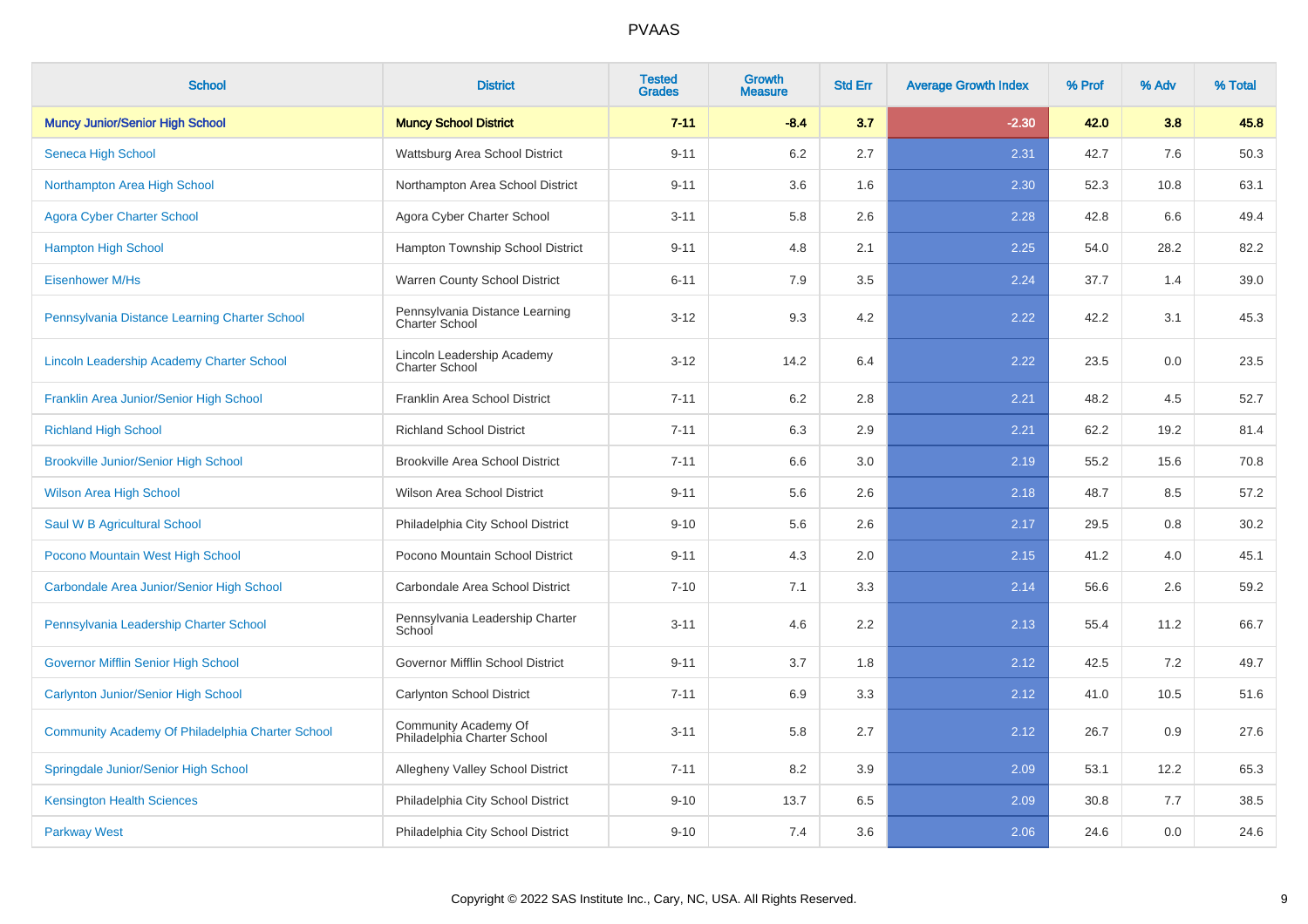| <b>School</b>                                          | <b>District</b>                                           | <b>Tested</b><br><b>Grades</b> | <b>Growth</b><br><b>Measure</b> | <b>Std Err</b> | <b>Average Growth Index</b> | % Prof | % Adv | % Total |
|--------------------------------------------------------|-----------------------------------------------------------|--------------------------------|---------------------------------|----------------|-----------------------------|--------|-------|---------|
| <b>Muncy Junior/Senior High School</b>                 | <b>Muncy School District</b>                              | $7 - 11$                       | $-8.4$                          | 3.7            | $-2.30$                     | 42.0   | 3.8   | 45.8    |
| <b>Penn Treaty School</b>                              | Philadelphia City School District                         | $6 - 11$                       | 8.0                             | 3.9            | 2.05                        | 16.4   | 0.0   | 16.4    |
| Dr Robert Ketterer Charter School Inc                  | Dr Robert Ketterer Charter School<br><b>Inc</b>           | $6 - 12$                       | 10.1                            | 5.0            | 2.04                        | 14.9   | 0.4   | 15.3    |
| <b>Chester Charter Scholars Academy Charter School</b> | Chester Charter Scholars Academy<br><b>Charter School</b> | $3 - 12$                       | 8.4                             | 4.1            | 2.03                        | 23.4   | 0.0   | 23.4    |
| <b>Motivation High School</b>                          | Philadelphia City School District                         | $9 - 10$                       | 6.3                             | 3.2            | 1.99                        | 21.8   | 0.0   | 21.8    |
| <b>Keystone Oaks High School</b>                       | Keystone Oaks School District                             | $9 - 11$                       | 5.2                             | 2.6            | 1.97                        | 53.2   | 12.1  | 65.4    |
| <b>Grove City Area High School</b>                     | Grove City Area School District                           | $8 - 12$                       | 4.8                             | 2.4            | 1.97                        | 41.3   | 18.7  | 60.0    |
| <b>Coudersport Area Junior/Senior High School</b>      | <b>Coudersport Area School District</b>                   | $7 - 11$                       | 7.4                             | 3.7            | 1.97                        | 55.7   | 8.2   | 63.9    |
| <b>Garden Spot Senior High School</b>                  | Eastern Lancaster County School<br><b>District</b>        | $8 - 12$                       | 4.2                             | 2.2            | 1.94                        | 46.3   | 11.4  | 57.6    |
| <b>Bodine William W High School</b>                    | Philadelphia City School District                         | $8 - 11$                       | 4.6                             | 2.4            | 1.91                        | 60.8   | 5.7   | 66.5    |
| South Western Senior High School                       | South Western School District                             | $9 - 12$                       | 3.6                             | 1.9            | 1.91                        | 60.2   | 8.1   | 68.3    |
| <b>Muhlenberg High School</b>                          | Muhlenberg School District                                | $10 - 10$                      | 3.6                             | 1.9            | 1.87                        | 34.2   | 2.6   | 36.8    |
| <b>Central Valley High School</b>                      | <b>Central Valley School District</b>                     | $9 - 10$                       | 4.5                             | 2.4            | 1.86                        | 56.9   | 9.0   | 65.9    |
| <b>Blackhawk High School</b>                           | <b>Blackhawk School District</b>                          | $8 - 11$                       | 4.3                             | 2.3            | 1.85                        | 55.8   | 8.8   | 64.6    |
| <b>Mcdowell High School</b>                            | Millcreek Township School District                        | $9 - 11$                       | 2.7                             | 1.5            | 1.85                        | 55.6   | 14.2  | 69.7    |
| <b>West Allegheny Senior High School</b>               | West Allegheny School District                            | $9 - 12$                       | 3.7                             | 2.1            | 1.82                        | 63.1   | 15.7  | 78.8    |
| <b>Beaver Area Senior High School</b>                  | <b>Beaver Area School District</b>                        | $9 - 10$                       | 4.4                             | 2.4            | 1.82                        | 57.4   | 16.8  | 74.2    |
| Randolph A. Philip AVT High School                     | Philadelphia City School District                         | $9 - 10$                       | 6.8                             | 3.8            | 1.82                        | 7.3    | 0.0   | 7.3     |
| <b>Western Wayne High School</b>                       | Western Wayne School District                             | $9 - 11$                       | 5.3                             | 2.9            | 1.82                        | 41.3   | 17.4  | 58.7    |
| <b>Steel Valley Senior High School</b>                 | <b>Steel Valley School District</b>                       | $9 - 11$                       | 6.1                             | 3.4            | 1.79                        | 50.7   | 5.6   | 56.3    |
| Pottsville Area High School                            | Pottsville Area School District                           | $9 - 12$                       | 4.1                             | 2.3            | 1.79                        | 44.8   | 5.4   | 50.2    |
| <b>York Academy Regional Charter School</b>            | York Academy Regional Charter<br>School                   | $3 - 11$                       | 9.0                             | 5.0            | 1.79                        | 55.2   | 0.0   | 55.2    |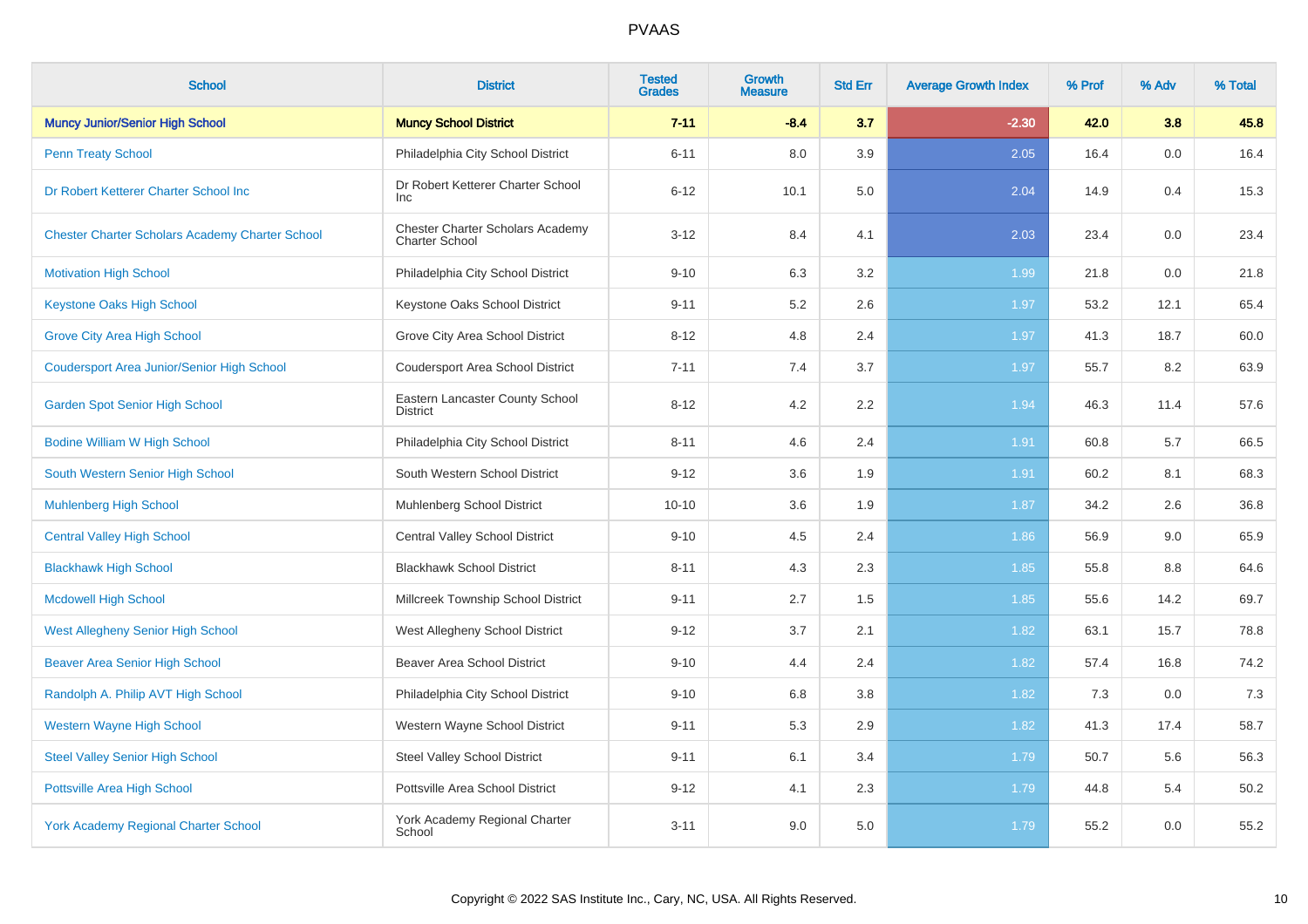| <b>School</b>                                     | <b>District</b>                                    | <b>Tested</b><br><b>Grades</b> | <b>Growth</b><br><b>Measure</b> | <b>Std Err</b> | <b>Average Growth Index</b> | % Prof | % Adv | % Total |
|---------------------------------------------------|----------------------------------------------------|--------------------------------|---------------------------------|----------------|-----------------------------|--------|-------|---------|
| <b>Muncy Junior/Senior High School</b>            | <b>Muncy School District</b>                       | $7 - 11$                       | $-8.4$                          | 3.7            | $-2.30$                     | 42.0   | 3.8   | 45.8    |
| <b>Monessen Senior High School</b>                | Monessen City School District                      | $8 - 10$                       | 7.9                             | 4.5            | 1.77                        | 42.9   | 2.9   | 45.7    |
| Altoona Area High School                          | Altoona Area School District                       | $9 - 12$                       | 2.9                             | 1.6            | 1.77                        | 47.7   | 8.2   | 55.9    |
| <b>Blacklick Valley Junior/Senior High School</b> | <b>Blacklick Valley School District</b>            | $7 - 11$                       | 7.6                             | 4.3            | 1.77                        | 34.1   | 0.0   | 34.1    |
| <b>Washington George High School</b>              | Philadelphia City School District                  | $9 - 11$                       | 5.3                             | 3.0            | 1.76                        | 37.2   | 2.9   | 40.2    |
| Uniontown Area Senior High School                 | Uniontown Area School District                     | $9 - 11$                       | 5.6                             | 3.2            | 1.76                        | 62.4   | 5.9   | 68.2    |
| <b>Sharon High School</b>                         | Sharon City School District                        | $8 - 11$                       | 4.5                             | 2.6            | 1.73                        | 48.2   | 5.3   | 53.4    |
| Pittsburgh Obama 6-12                             | Pittsburgh School District                         | $6 - 11$                       | 5.1                             | 3.0            | 1.72                        | 42.3   | 5.2   | 47.4    |
| <b>Hanover Senior High School</b>                 | Hanover Public School District                     | $9 - 11$                       | 4.9                             | 2.8            | 1.72                        | 52.2   | 14.4  | 66.7    |
| <b>Reach Cyber Charter School</b>                 | Reach Cyber Charter School                         | $3 - 11$                       | 8.1                             | 4.7            | 1.72                        | 42.4   | 4.6   | 47.0    |
| <b>Salisbury Senior High School</b>               | Salisbury Township School District                 | $9 - 11$                       | 6.0                             | 3.6            | 1.68                        | 46.2   | 6.6   | 52.8    |
| Sto-Rox Junior/Senior High School                 | <b>Sto-Rox School District</b>                     | $7 - 10$                       | 6.2                             | 3.7            | 1.67                        | 13.4   | 0.0   | 13.4    |
| Northgate Middle School High School               | Northgate School District                          | $7 - 11$                       | 6.0                             | 3.6            | 1.65                        | 53.3   | 16.7  | 70.0    |
| Laurel Highlands Senior High School               | Laurel Highlands School District                   | $9 - 11$                       | 3.9                             | 2.4            | 1.65                        | 44.9   | 9.6   | 54.5    |
| <b>Bentworth Senior High School</b>               | <b>Bentworth School District</b>                   | $9 - 11$                       | 5.3                             | 3.2            | 1.65                        | 44.2   | 19.5  | 63.6    |
| <b>Oswayo Valley High School</b>                  | Oswayo Valley School District                      | $9 - 12$                       | 8.3                             | 5.0            | 1.64                        | 50.0   | 16.7  | 66.7    |
| <b>Esperanza Academy Charter School</b>           | Esperanza Academy Charter School                   | $4 - 11$                       | 4.0                             | 2.5            | 1.61                        | 32.4   | 0.7   | 33.1    |
| <b>Allegheny-Clarion Valley High School</b>       | Allegheny-Clarion Valley School<br><b>District</b> | $7 - 10$                       | 7.5                             | 4.7            | 1.59                        | 53.3   | 3.3   | 56.7    |
| <b>Furness Horace High School</b>                 | Philadelphia City School District                  | $8 - 12$                       | 4.7                             | 2.9            | 1.59                        | 19.6   | 0.0   | 19.6    |
| Millersburg Area Senior High School               | Millersburg Area School District                   | $8 - 11$                       | 5.9                             | 3.8            | 1.56                        | 51.8   | 7.4   | 59.3    |
| Central Dauphin East Senior High School           | Central Dauphin School District                    | $9 - 11$                       | 3.2                             | 2.1            | 1.55                        | 39.3   | 3.6   | 42.9    |
| <b>Hickory High School</b>                        | Hermitage School District                          | $7 - 12$                       | 3.5                             | 2.4            | 1.46                        | 57.5   | 9.3   | 66.8    |
| <b>Conrad Weiser High School</b>                  | <b>Conrad Weiser Area School District</b>          | $9 - 11$                       | 3.3                             | 2.2            | 1.46                        | 52.1   | 2.1   | 54.2    |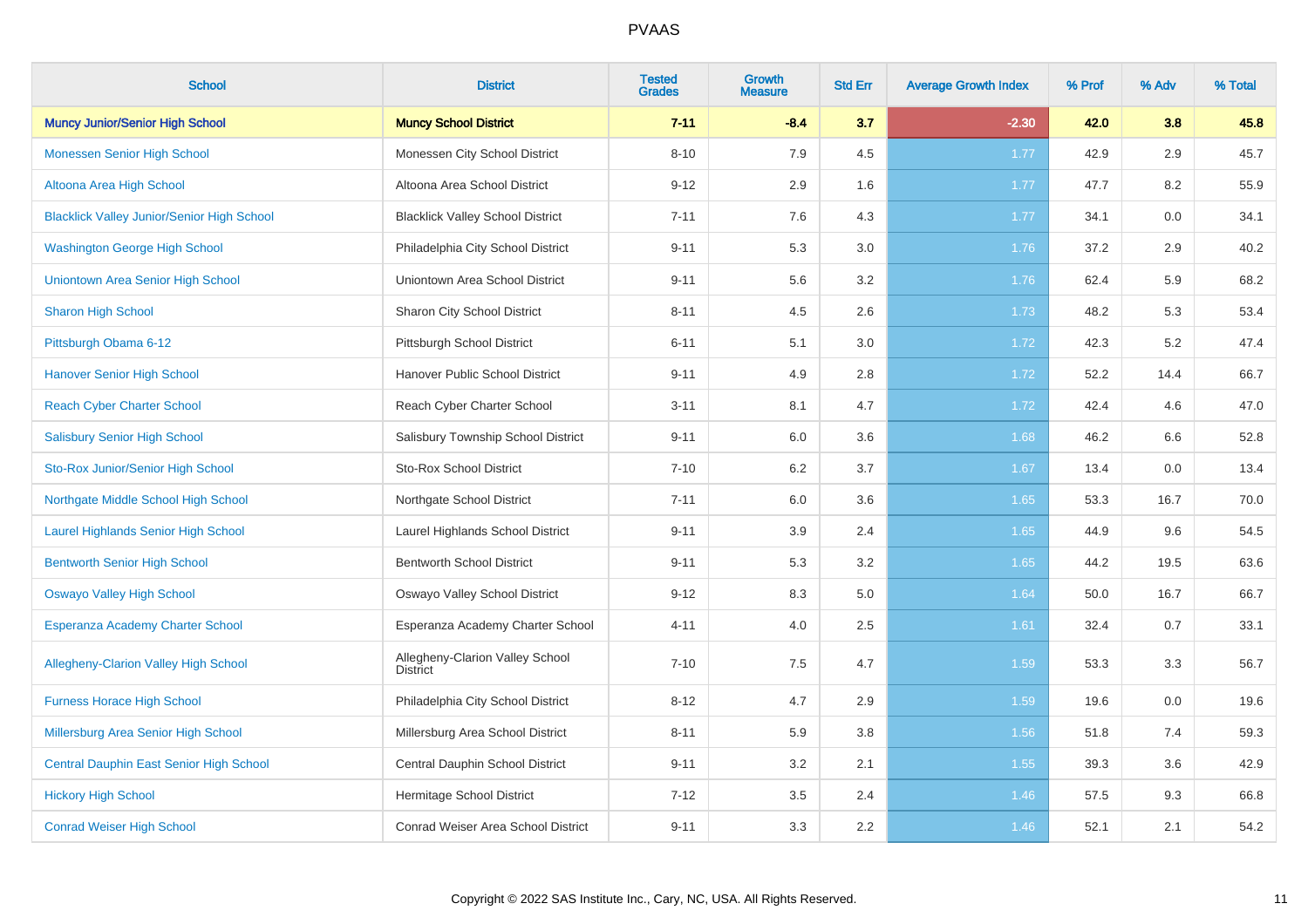| <b>School</b>                                      | <b>District</b>                                    | <b>Tested</b><br><b>Grades</b> | <b>Growth</b><br><b>Measure</b> | <b>Std Err</b> | <b>Average Growth Index</b> | % Prof | % Adv | % Total |
|----------------------------------------------------|----------------------------------------------------|--------------------------------|---------------------------------|----------------|-----------------------------|--------|-------|---------|
| <b>Muncy Junior/Senior High School</b>             | <b>Muncy School District</b>                       | $7 - 11$                       | $-8.4$                          | 3.7            | $-2.30$                     | 42.0   | 3.8   | 45.8    |
| Pittsburgh Capa 6-12                               | Pittsburgh School District                         | $6 - 11$                       | 4.0                             | 2.8            | 1.45                        | 56.4   | 25.0  | 81.4    |
| James M Coughlin Junior/Senior High School         | Wilkes-Barre Area School District                  | $9 - 11$                       | 7.7                             | 5.5            | 1.42                        | 31.8   | 4.6   | 36.4    |
| <b>Lincoln Park Performing Arts Charter School</b> | Lincoln Park Performing Arts Charter<br>School     | $7 - 11$                       | 3.6                             | 2.5            | 1.42                        | 59.6   | 14.7  | 74.3    |
| <b>Warrior Run High School</b>                     | Warrior Run School District                        | $8 - 11$                       | 4.3                             | $3.0\,$        | 1.41                        | 40.9   | 8.1   | 49.0    |
| <b>Knoch High School</b>                           | South Butler County School District                | $9 - 10$                       | 3.5                             | 2.5            | 1.41                        | 53.1   | 16.6  | 69.7    |
| <b>KIPP Dubois Charter School</b>                  | <b>KIPP Dubois Charter School</b>                  | $9 - 10$                       | 4.7                             | 3.3            | 1.40                        | 31.0   | 1.4   | 32.4    |
| Capital Area School for the Arts Charter School    | Capital Area School for the Arts<br>Charter School | $9 - 11$                       | 5.8                             | 4.1            | 1.39                        | 59.3   | 18.6  | 78.0    |
| <b>Burrell High School</b>                         | <b>Burrell School District</b>                     | $9 - 11$                       | 4.2                             | 3.0            | 1.39                        | 58.5   | 13.8  | 72.3    |
| <b>Pleasant Valley High School</b>                 | Pleasant Valley School District                    | $9 - 11$                       | 2.7                             | 2.0            | 1.39                        | 57.2   | 5.5   | 62.8    |
| <b>Everett Area High School</b>                    | <b>Everett Area School District</b>                | $9 - 11$                       | 4.6                             | 3.4            | 1.37                        | 60.5   | 1.3   | 61.8    |
| <b>MaST Community Charter School II</b>            | MaST Community Charter School II                   | $3 - 10$                       | 4.4                             | 3.2            | 1.37                        | 28.4   | 3.4   | 31.8    |
| <b>Armstrong Junior/Senior High School</b>         | Armstrong School District                          | $6 - 11$                       | 2.7                             | 2.0            | 1.37                        | 51.1   | 6.2   | 57.3    |
| New Brighton Area High School                      | New Brighton Area School District                  | $9 - 11$                       | 4.2                             | 3.1            | 1.36                        | 60.9   | 5.8   | 66.7    |
| <b>Kensington High School</b>                      | Philadelphia City School District                  | $9 - 11$                       | 4.9                             | 3.6            | 1.36                        | 10.7   | 0.0   | 10.7    |
| <b>Loyalsock Township Senior High School</b>       | Loyalsock Township School District                 | $8 - 12$                       | 3.9                             | 2.8            | 1.36                        | 54.3   | 2.1   | 56.4    |
| Lankenau High School                               | Philadelphia City School District                  | $9 - 10$                       | 4.4                             | 3.3            | 1.35                        | 43.6   | 1.3   | 44.9    |
| <b>Fels Samuel High School</b>                     | Philadelphia City School District                  | $9 - 11$                       | 5.0                             | 3.8            | 1.34                        | 13.9   | 0.0   | 13.9    |
| <b>Mastery Charter School - Shoemaker Campus</b>   | Mastery Charter School -<br>Shoemaker Campus       | $7 - 10$                       | 4.1                             | 3.0            | 1.34                        | 20.9   | 3.3   | 24.2    |
| <b>Punxsutawney Area High School</b>               | Punxsutawney Area School District                  | $7 - 11$                       | 3.8                             | 2.9            | 1.33                        | 55.0   | 5.5   | 60.6    |
| Cambridge Springs Junior/Senior High School        | Penncrest School District                          | $7 - 11$                       | 4.9                             | 3.7            | 1.30                        | 45.9   | 9.8   | 55.7    |
| Towanda Area Junior/Senior High School             | Towanda Area School District                       | $7 - 11$                       | 3.6                             | 2.8            | 1.29                        | 39.4   | 6.6   | 46.0    |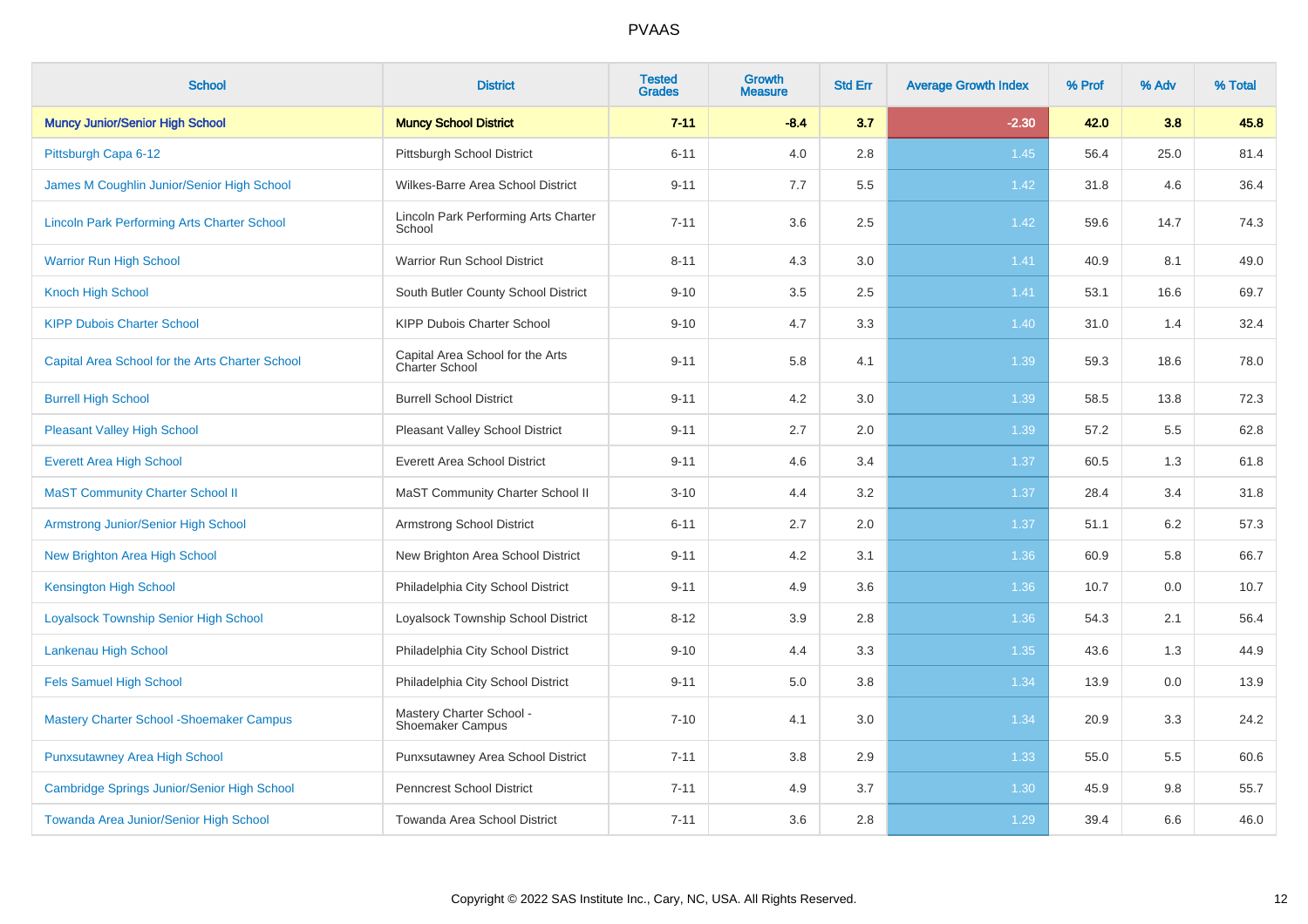| <b>School</b>                             | <b>District</b>                                  | <b>Tested</b><br><b>Grades</b> | Growth<br><b>Measure</b> | <b>Std Err</b> | <b>Average Growth Index</b> | % Prof | % Adv | % Total |
|-------------------------------------------|--------------------------------------------------|--------------------------------|--------------------------|----------------|-----------------------------|--------|-------|---------|
| <b>Muncy Junior/Senior High School</b>    | <b>Muncy School District</b>                     | $7 - 11$                       | $-8.4$                   | 3.7            | $-2.30$                     | 42.0   | 3.8   | 45.8    |
| <b>Methacton High School</b>              | <b>Methacton School District</b>                 | $9 - 11$                       | 2.1                      | 1.7            | 1.25                        | 62.5   | 16.4  | 79.0    |
| <b>West York Area High School</b>         | West York Area School District                   | $8 - 12$                       | 2.9                      | 2.3            | 1.24                        | 53.8   | 4.4   | 58.2    |
| <b>Ligonier Valley High School</b>        | <b>Ligonier Valley School District</b>           | $9 - 11$                       | 3.8                      | 3.1            | 1.24                        | 59.1   | 10.3  | 69.5    |
| <b>Fairview High School</b>               | <b>Fairview School District</b>                  | $9 - 11$                       | 3.1                      | 2.6            | 1.21                        | 57.2   | 17.6  | 74.8    |
| <b>Central High School</b>                | Spring Cove School District                      | $9 - 11$                       | 3.0                      | 2.5            | 1.20                        | 47.8   | 12.7  | 60.4    |
| <b>Science Leadership Academy</b>         | Philadelphia City School District                | $8 - 11$                       | 4.1                      | 3.5            | 1.19                        | 65.8   | 6.6   | 72.4    |
| <b>Constitution High School</b>           | Philadelphia City School District                | $8 - 11$                       | 3.9                      | 3.3            | 1.17                        | 40.0   | 2.4   | 42.4    |
| <b>Harrisburg High School</b>             | Harrisburg City School District                  | $9 - 11$                       | 3.4                      | 2.9            | 1.17                        | 4.2    | 0.0   | 4.2     |
| <b>Shanksville-Stonycreek High School</b> | Shanksville-Stonycreek School<br><b>District</b> | $9 - 10$                       | 6.9                      | 5.9            | 1.17                        | 64.7   | 17.6  | 82.4    |
| <b>Pottsgrove Senior High School</b>      | Pottsgrove School District                       | $9 - 11$                       | 2.4                      | 2.0            | 1.17                        | 44.0   | 10.0  | 53.9    |
| Line Mountain High School                 | Line Mountain School District                    | $9 - 11$                       | 3.7                      | $3.2\,$        | 1.16                        | 52.9   | 9.2   | 62.1    |
| <b>Bucktail High School</b>               | Keystone Central School District                 | $9 - 10$                       | 6.3                      | 5.5            | 1.16                        | 65.0   | 0.0   | 65.0    |
| <b>Donegal High School</b>                | Donegal School District                          | $8 - 12$                       | 2.8                      | 2.4            | 1.16                        | 60.6   | 9.1   | 69.7    |
| <b>Esperanza Cyber Charter School</b>     | Esperanza Cyber Charter School                   | $3 - 11$                       | 7.1                      | 6.1            | 1.16                        | 9.1    | 0.0   | 9.1     |
| <b>Halifax Area High School</b>           | <b>Halifax Area School District</b>              | $9 - 11$                       | 4.4                      | 3.9            | 1.14                        | 61.5   | 9.6   | 71.2    |
| Port Allegany Junior/Senior High School   | Port Allegany School District                    | $7 - 11$                       | 4.0                      | 3.6            | 1.11                        | 28.1   | 9.4   | 37.5    |
| <b>Tidioute Community Charter School</b>  | <b>Tidioute Community Charter School</b>         | $3 - 11$                       | 5.7                      | 5.1            | 1.11                        | 34.4   | 21.9  | 56.2    |
| <b>Woodland Hills High School</b>         | Woodland Hills School District                   | $8 - 12$                       | 2.8                      | 2.6            | 1.05                        | 31.4   | 3.6   | 35.0    |
| <b>Central Cambria High School</b>        | Central Cambria School District                  | $9 - 11$                       | 2.6                      | 2.5            | 1.04                        | 56.2   | 9.7   | 66.0    |
| Morrisville High School (8381)            | Morrisville Borough School District              | $6 - 11$                       | 4.4                      | 4.3            | 1.02                        | 30.2   | 2.3   | 32.6    |
| Gamp                                      | Philadelphia City School District                | $5 - 10$                       | 5.3                      | 5.2            | 1.01                        | 66.7   | 20.8  | 87.5    |
| Leechburg Area High School                | Leechburg Area School District                   | $8 - 11$                       | 4.1                      | 4.0            | 1.01                        | 47.8   | 19.6  | 67.4    |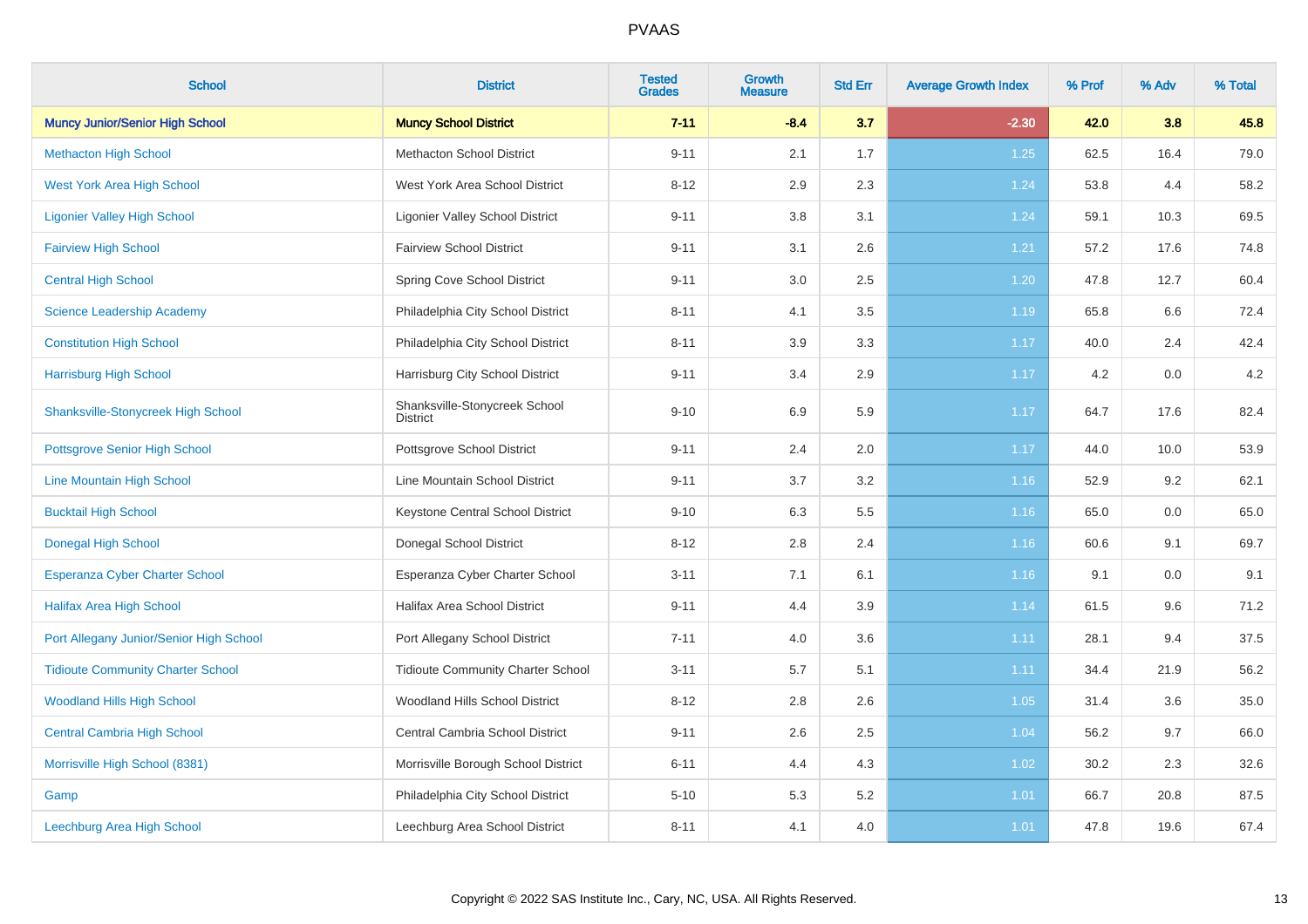| <b>School</b>                                   | <b>District</b>                                   | <b>Tested</b><br><b>Grades</b> | Growth<br><b>Measure</b> | <b>Std Err</b> | <b>Average Growth Index</b> | % Prof | % Adv | % Total |
|-------------------------------------------------|---------------------------------------------------|--------------------------------|--------------------------|----------------|-----------------------------|--------|-------|---------|
| <b>Muncy Junior/Senior High School</b>          | <b>Muncy School District</b>                      | $7 - 11$                       | $-8.4$                   | 3.7            | $-2.30$                     | 42.0   | 3.8   | 45.8    |
| <b>Mastery Charter School-Pickett Campus</b>    | Mastery Charter School - Pickett<br>Campus        | $6 - 10$                       | 5.6                      | 5.7            | 1.00                        | 27.8   | 0.0   | 27.8    |
| Meyersdale Area High School                     | Meyersdale Area School District                   | $9 - 11$                       | 3.9                      | 4.0            | 1.00                        | 43.1   | 6.9   | 50.0    |
| East Stroudsburg Senior High School South       | East Stroudsburg Area School<br><b>District</b>   | $9 - 11$                       | 2.0                      | 2.0            | 0.99                        | 48.8   | 7.7   | 56.4    |
| <b>Stem At Showalter</b>                        | <b>Chester-Upland School District</b>             | $7 - 10$                       | 3.2                      | 3.2            | 0.99                        | 19.8   | 1.2   | 21.0    |
| <b>Lehigh Career &amp; Technical Institute</b>  | Lehigh Career & Technical Institute               | $10 - 12$                      | 5.6                      | 5.6            | 0.99                        | 78.3   | 0.0   | 78.3    |
| <b>Building 21 Allentown</b>                    | Allentown City School District                    | $9 - 11$                       | 3.6                      | 3.8            | 0.96                        | 24.6   | 0.0   | 24.6    |
| <b>General Mclane High School</b>               | <b>General Mclane School District</b>             | $8 - 11$                       | 2.7                      | 2.9            | 0.95                        | 62.3   | 4.9   | 67.2    |
| <b>Berlin Brothersvalley Senior High School</b> | Berlin Brothersvalley School District             | $9 - 11$                       | 3.8                      | 4.2            | 0.90                        | 48.8   | 14.0  | 62.8    |
| <b>Manheim Central Senior High School</b>       | Manheim Central School District                   | $9 - 11$                       | 1.8                      | 2.1            | 0.87                        | 53.2   | 11.6  | 64.8    |
| Franklin Regional Senior High School            | Franklin Regional School District                 | $9 - 11$                       | 1.7                      | 1.9            | 0.87                        | 66.7   | 15.5  | 82.1    |
| Keystone Junior/Senior High School              | Keystone School District                          | $7 - 11$                       | 2.7                      | 3.3            | 0.84                        | 50.6   | 6.5   | 57.1    |
| <b>Williamsport Area Senior High School</b>     | Williamsport Area School District                 | $9 - 11$                       | 1.5                      | 1.8            | 0.84                        | 44.1   | 12.8  | 56.9    |
| <b>Tunkhannock High School</b>                  | Tunkhannock Area School District                  | $8 - 11$                       | 1.9                      | 2.2            | 0.84                        | 44.9   | 9.6   | 54.6    |
| <b>Hopewell Senior High School</b>              | Hopewell Area School District                     | $9 - 11$                       | 2.2                      | 2.7            | 0.82                        | 58.4   | 4.0   | 62.4    |
| <b>Clairton Middle/High School</b>              | Clairton City School District                     | $6 - 11$                       | 3.0                      | 3.7            | 0.82                        | 13.4   | 0.0   | 13.4    |
| Louis E Dieruff High School                     | Allentown City School District                    | $8 - 12$                       | 1.6                      | 1.9            | 0.81                        | 27.2   | 0.7   | 28.0    |
| <b>Lower Moreland High School</b>               | Lower Moreland Township School<br><b>District</b> | $8 - 11$                       | 1.8                      | 2.2            | 0.81                        | 62.8   | 17.0  | 79.8    |
| <b>Bedford Senior High School</b>               | <b>Bedford Area School District</b>               | $9 - 11$                       | 2.1                      | 2.6            | 0.80                        | 48.5   | 10.0  | 58.5    |
| North Clarion County Junior/Senior High School  | North Clarion County School District              | $7 - 12$                       | $3.5\,$                  | 4.3            | 0.80                        | 67.5   | 15.0  | 82.5    |
| Northwestern Lehigh High School                 | Northwestern Lehigh School District               | $9 - 11$                       | 1.8                      | 2.3            | 0.79                        | 53.3   | 9.7   | 63.0    |
| South Fayette Township High School              | South Fayette Township School<br><b>District</b>  | $9 - 11$                       | 1.5                      | 1.9            | 0.77                        | 61.0   | 26.5  | 87.6    |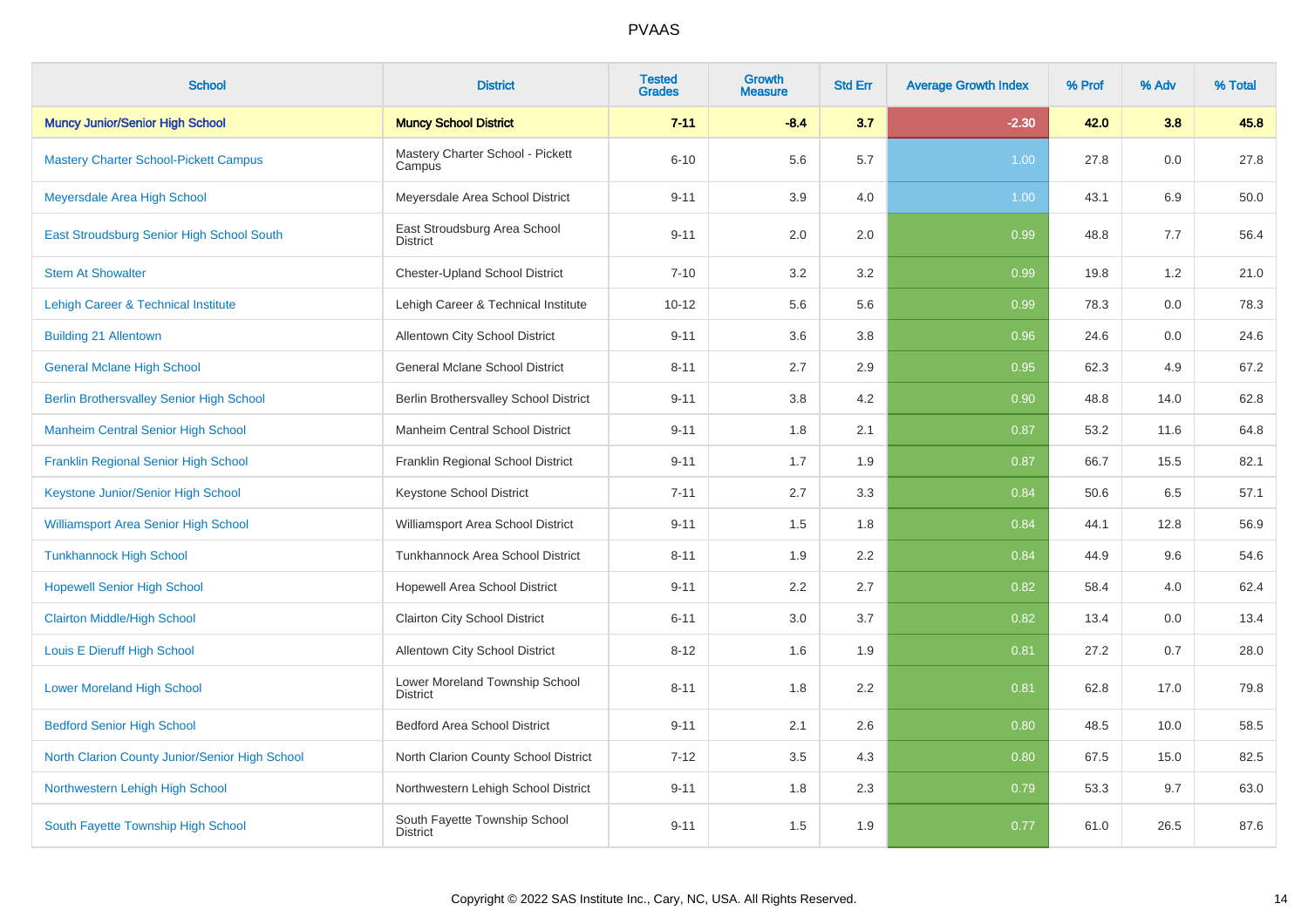| <b>School</b>                                     | <b>District</b>                          | <b>Tested</b><br><b>Grades</b> | <b>Growth</b><br><b>Measure</b> | <b>Std Err</b> | <b>Average Growth Index</b> | % Prof | % Adv | % Total |
|---------------------------------------------------|------------------------------------------|--------------------------------|---------------------------------|----------------|-----------------------------|--------|-------|---------|
| <b>Muncy Junior/Senior High School</b>            | <b>Muncy School District</b>             | $7 - 11$                       | $-8.4$                          | 3.7            | $-2.30$                     | 42.0   | 3.8   | 45.8    |
| <b>Baldwin Senior High School</b>                 | <b>Baldwin-Whitehall School District</b> | $7 - 11$                       | 1.4                             | 1.9            | 0.76                        | 58.6   | 8.6   | 67.1    |
| Urban Pathways 6-12 Charter School                | Urban Pathways 6-12 Charter<br>School    | $6 - 11$                       | 4.8                             | 6.4            | 0.75                        | 28.6   | 0.0   | 28.6    |
| <b>Thomas Jefferson High School</b>               | West Jefferson Hills School District     | $8 - 11$                       | 1.5                             | 2.1            | 0.74                        | 55.7   | 20.8  | 76.4    |
| <b>Bensalem Township High School</b>              | Bensalem Township School District        | $7 - 11$                       | 1.2                             | 1.6            | 0.74                        | 38.8   | 8.3   | 47.1    |
| <b>Scranton High School</b>                       | <b>Scranton School District</b>          | $9 - 11$                       | 2.7                             | 3.7            | 0.72                        | 49.2   | 6.4   | 55.6    |
| Harmony Area Junior/Senior High School            | Harmony Area School District             | $7 - 10$                       | 4.4                             | 6.3            | 0.69                        | 33.3   | 13.3  | 46.7    |
| Camp Hill Senior High School                      | Camp Hill School District                | $9 - 12$                       | 2.0                             | 3.0            | 0.69                        | 53.6   | 17.5  | 71.1    |
| <b>Marple Newtown Senior High School</b>          | Marple Newtown School District           | $9 - 11$                       | 1.7                             | 2.4            | 0.69                        | 57.6   | 12.8  | 70.4    |
| <b>Mcguffey High School</b>                       | <b>Mcguffey School District</b>          | $9 - 11$                       | 1.8                             | 2.6            | 0.67                        | 57.7   | 3.1   | 60.8    |
| Mapletown Junior/Senior High School               | Southeastern Greene School District      | $7 - 10$                       | 3.1                             | 4.6            | 0.66                        | 57.6   | 6.1   | 63.6    |
| Kensington Creative & Performing Arts High School | Philadelphia City School District        | $8 - 11$                       | 2.2                             | 3.4            | 0.65                        | 10.4   | 3.9   | 14.3    |
| <b>Strawberry Mansion High School</b>             | Philadelphia City School District        | $9 - 11$                       | 3.6                             | 5.6            | 0.64                        | 16.7   | 0.0   | 16.7    |
| <b>Creative And Performing Arts</b>               | Philadelphia City School District        | $8 - 11$                       | 1.5                             | 2.3            | 0.64                        | 65.6   | 9.8   | 75.4    |
| <b>Central Bucks High School - East</b>           | Central Bucks School District            | $9 - 11$                       | 0.9                             | 1.5            | 0.60                        | 61.6   | 16.0  | 77.6    |
| Wilkes-Barre Area Sd Stem Academy                 | Wilkes-Barre Area School District        | $9 - 11$                       | 3.8                             | 6.6            | 0.57                        | 72.7   | 27.3  | 100.0   |
| <b>Commodore Perry Junior/Senior High School</b>  | Commodore Perry School District          | $7 - 11$                       | 2.9                             | 5.6            | 0.53                        | 58.3   | 0.0   | 58.3    |
| <b>United Junior/Senior High School</b>           | <b>United School District</b>            | $7 - 11$                       | 1.8                             | 3.4            | 0.53                        | 60.3   | 6.6   | 66.9    |
| Forbes Road Junior/Senior High School             | <b>Forbes Road School District</b>       | $7 - 11$                       | 2.6                             | 5.1            | 0.51                        | 41.4   | 10.3  | 51.7    |
| <b>Athens Area High School</b>                    | Athens Area School District              | $9 - 11$                       | 1.2                             | 2.5            | 0.49                        | 46.9   | 7.6   | 54.5    |
| <b>Laurel High School</b>                         | <b>Laurel School District</b>            | $9 - 11$                       | 1.5                             | 3.1            | 0.48                        | 70.1   | 2.3   | 72.4    |
| <b>Union High School</b>                          | <b>Union School District</b>             | $6 - 12$                       | 1.9                             | 4.2            | 0.45                        | 32.6   | 7.0   | 39.5    |
| <b>Roberto Clemente Charter School</b>            | Roberto Clemente Charter School          | $3 - 12$                       | 2.2                             | 4.9            | 0.45                        | 27.5   | 5.0   | 32.5    |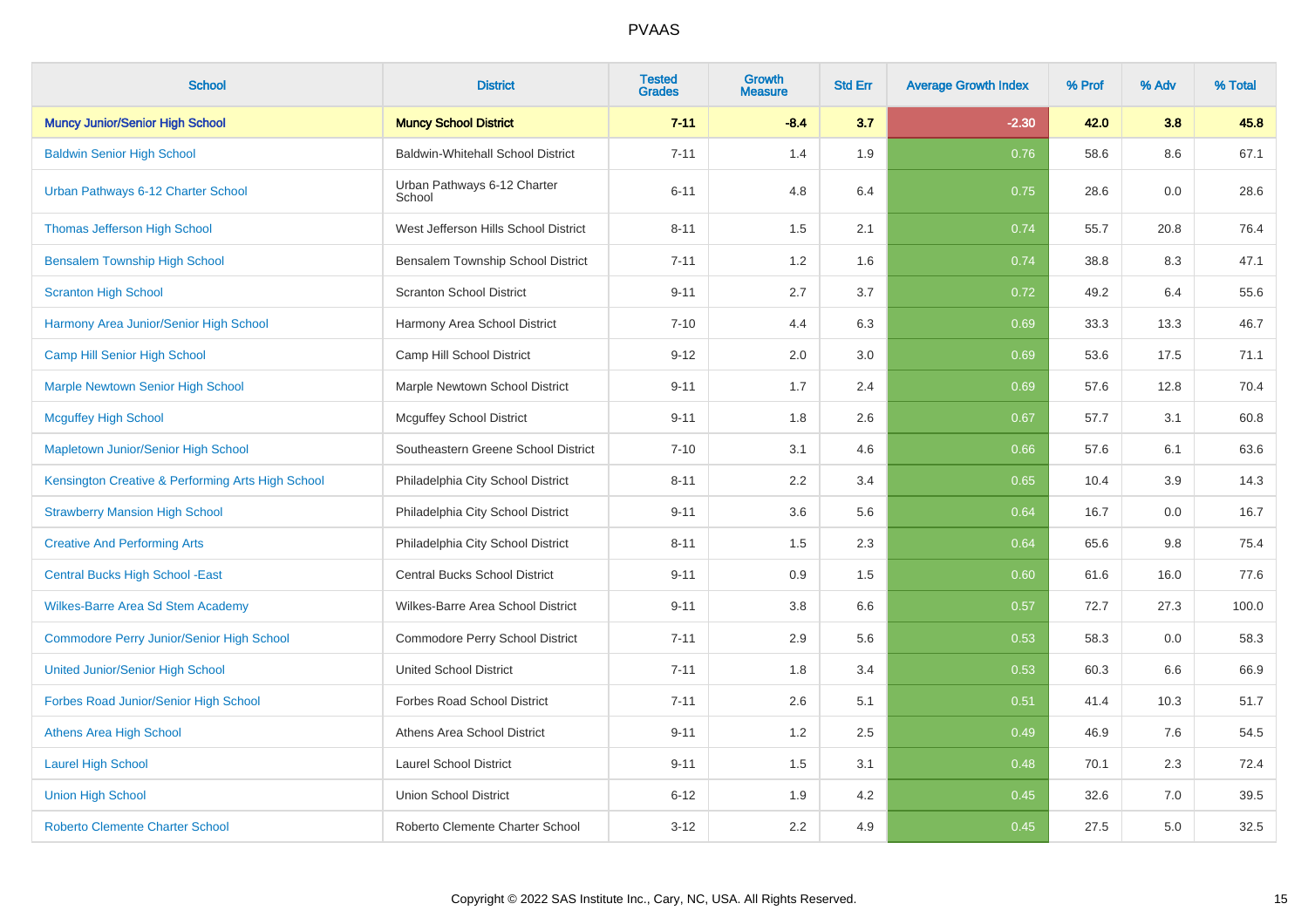| <b>School</b>                                     | <b>District</b>                                         | <b>Tested</b><br><b>Grades</b> | <b>Growth</b><br><b>Measure</b> | <b>Std Err</b> | <b>Average Growth Index</b> | % Prof | % Adv | % Total |
|---------------------------------------------------|---------------------------------------------------------|--------------------------------|---------------------------------|----------------|-----------------------------|--------|-------|---------|
| <b>Muncy Junior/Senior High School</b>            | <b>Muncy School District</b>                            | $7 - 11$                       | $-8.4$                          | 3.7            | $-2.30$                     | 42.0   | 3.8   | 45.8    |
| <b>Schuylkill Valley High School</b>              | Schuylkill Valley School District                       | $9 - 11$                       | 1.1                             | 2.5            | 0.43                        | 55.1   | 10.2  | 65.3    |
| <b>Mastery Charter High School-Lenfest Campus</b> | Mastery Charter High School-<br>Lenfest Campus          | $7 - 11$                       | 2.5                             | 5.7            | 0.43                        | 40.0   | 0.0   | 40.0    |
| Hanover Area Junior/Senior High School            | Hanover Area School District                            | $7 - 11$                       | 1.9                             | 4.6            | 0.41                        | 42.9   | 5.7   | 48.6    |
| Pittsburgh Science And Technology Academy 6-12    | Pittsburgh School District                              | $6 - 11$                       | 1.2                             | 3.0            | 0.41                        | 53.8   | 10.6  | 64.4    |
| <b>Radnor Senior High School</b>                  | Radnor Township School District                         | $8 - 12$                       | 0.8                             | 2.1            | 0.39                        | 65.0   | 23.2  | 88.2    |
| <b>Union Area High School</b>                     | Union Area School District                              | $9 - 11$                       | 1.6                             | 4.3            | 0.37                        | 61.5   | 0.0   | 61.5    |
| <b>Galeton Area School</b>                        | Galeton Area School District                            | $3 - 11$                       | 2.0                             | 5.3            | 0.37                        | 41.3   | 4.4   | 45.6    |
| <b>Biglerville High School</b>                    | <b>Upper Adams School District</b>                      | $9 - 11$                       | 1.0                             | 2.9            | 0.35                        | 55.2   | 8.6   | 63.8    |
| Purchase Line Junior/Senior High School           | <b>Purchase Line School District</b>                    | $7 - 12$                       | 1.2                             | 3.5            | 0.35                        | 43.1   | 5.4   | 48.5    |
| <b>Mastery Charter School - Thomas Campus</b>     | Mastery Charter School - Thomas<br>Campus               | $3 - 10$                       | 2.1                             | 6.2            | 0.33                        | 28.6   | 0.0   | 28.6    |
| <b>Newport High School</b>                        | <b>Newport School District</b>                          | $9 - 12$                       | 1.1                             | 3.5            | 0.32                        | 51.5   | 10.3  | 61.8    |
| Lehigh Valley Academy Regional Charter School     | Lehigh Valley Academy Regional<br><b>Charter School</b> | $3 - 11$                       | 0.7                             | 2.3            | 0.32                        | 46.3   | 5.0   | 51.4    |
| Warren Area High School                           | Warren County School District                           | $8 - 11$                       | 0.8                             | 2.4            | 0.32                        | 41.2   | 9.6   | 50.8    |
| West Shamokin Junior/Senior High School           | <b>Armstrong School District</b>                        | $7 - 10$                       | 0.9                             | 2.9            | 0.31                        | 52.4   | 5.7   | 58.1    |
| <b>Tussey Mountain High School</b>                | <b>Tussey Mountain School District</b>                  | $9 - 12$                       | 1.1                             | 3.7            | 0.29                        | 38.6   | 1.8   | 40.4    |
| <b>Strath Haven High School</b>                   | Wallingford-Swarthmore School<br><b>District</b>        | $9 - 10$                       | 0.7                             | 2.4            | 0.28                        | 64.4   | 22.7  | 87.1    |
| <b>Lakeland Junior/Senior High School</b>         | <b>Lakeland School District</b>                         | $7 - 11$                       | 0.7                             | 2.8            | 0.25                        | 48.6   | 3.7   | 52.3    |
| Kennard-Dale High School                          | South Eastern School District                           | $9 - 11$                       | 0.6                             | 2.4            | 0.24                        | 54.8   | 6.6   | 61.4    |
| Sheffield M/Hs                                    | Warren County School District                           | $6 - 11$                       | 1.1                             | 4.7            | 0.23                        | 42.2   | 0.0   | 42.2    |
| Edison High School/Fareira Skills                 | Philadelphia City School District                       | $8 - 12$                       | 0.7                             | 3.1            | 0.23                        | 11.0   | 0.0   | 11.0    |
| <b>Gateway Senior High School</b>                 | <b>Gateway School District</b>                          | $9 - 11$                       | 0.5                             | 2.2            | 0.22                        | 52.1   | 13.8  | 65.9    |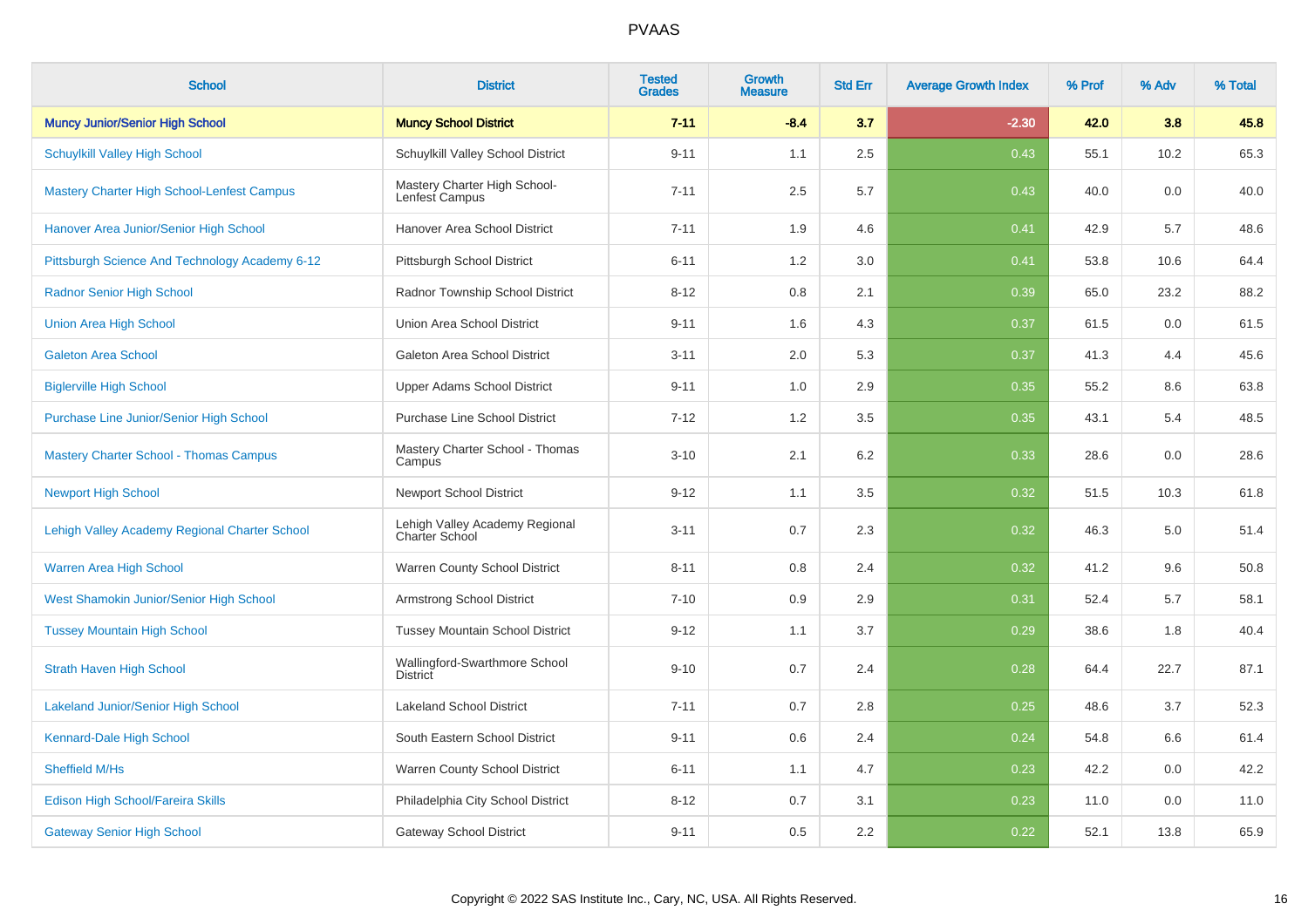| <b>School</b>                                    | <b>District</b>                        | <b>Tested</b><br><b>Grades</b> | <b>Growth</b><br><b>Measure</b> | <b>Std Err</b> | <b>Average Growth Index</b> | % Prof | % Adv | % Total |
|--------------------------------------------------|----------------------------------------|--------------------------------|---------------------------------|----------------|-----------------------------|--------|-------|---------|
| <b>Muncy Junior/Senior High School</b>           | <b>Muncy School District</b>           | $7 - 11$                       | $-8.4$                          | 3.7            | $-2.30$                     | 42.0   | 3.8   | 45.8    |
| <b>Wyomissing Area Junior/Senior High School</b> | Wyomissing Area School District        | $7 - 12$                       | 0.5                             | 2.6            | 0.21                        | 55.7   | 17.6  | 73.3    |
| <b>Lower Dauphin High School</b>                 | Lower Dauphin School District          | $9 - 10$                       | 0.3                             | 1.9            | 0.17                        | 49.6   | 12.7  | 62.3    |
| <b>Cougar Academy</b>                            | Harrisburg City School District        | $3 - 10$                       | 0.9                             | 6.2            | 0.15                        | 15.8   | 0.0   | 15.8    |
| Greenville Junior/Senior High School             | Greenville Area School District        | $7 - 11$                       | 0.4                             | 2.9            | 0.15                        | 53.4   | 6.9   | 60.3    |
| <b>Greater Latrobe Senior High School</b>        | <b>Greater Latrobe School District</b> | $9 - 11$                       | 0.3                             | 1.9            | 0.14                        | 55.5   | 14.1  | 69.5    |
| <b>Bloomsburg Area High School</b>               | Bloomsburg Area School District        | $8 - 10$                       | 0.4                             | 3.0            | 0.12                        | 55.9   | 11.8  | 67.6    |
| Insight PA Cyber Charter School                  | Insight PA Cyber Charter School        | $3 - 11$                       | 0.7                             | 5.7            | 0.12                        | 50.0   | 4.8   | 54.8    |
| <b>Parkway Northwest</b>                         | Philadelphia City School District      | $9 - 10$                       | 0.4                             | 3.8            | 0.09                        | 32.7   | 1.8   | 34.6    |
| Juniata Senior High School                       | Juniata County School District         | $8 - 11$                       | 0.2                             | 2.6            | 0.08                        | 38.2   | 1.5   | 39.7    |
| Smethport Area Junior/Senior High School         | Smethport Area School District         | $7 - 12$                       | 0.2                             | 3.9            | 0.06                        | 37.0   | 1.8   | 38.9    |
| <b>Reynolds Junior/Senior High School</b>        | <b>Reynolds School District</b>        | $7 - 10$                       | 0.2                             | 3.4            | 0.06                        | 52.1   | 7.0   | 59.2    |
| Brockway Area Junior/Senior High School          | Brockway Area School District          | $7 - 11$                       | 0.2                             | 3.6            | 0.06                        | 49.2   | 7.7   | 56.9    |
| Jersey Shore Area Senior High School             | Jersey Shore Area School District      | $9 - 11$                       | 0.1                             | 2.5            | 0.05                        | 47.1   | 9.2   | 56.2    |
| Danville Area Senior High School                 | Danville Area School District          | $9 - 11$                       | 0.1                             | 2.6            | 0.05                        | 57.4   | 18.4  | 75.7    |
| <b>Cedar Cliff High School</b>                   | <b>West Shore School District</b>      | $9 - 12$                       | 0.0                             | 1.9            | 0.01                        | 55.4   | 8.6   | 64.0    |
| Northern Lebanon Senior High School              | Northern Lebanon School District       | $9 - 11$                       | $-0.0$                          | 2.4            | $-0.01$                     | 28.0   | 3.0   | 31.0    |
| West Branch Area High School                     | West Branch Area School District       | $9 - 11$                       | $-0.2$                          | 3.8            | $-0.04$                     | 47.2   | 1.9   | 49.1    |
| South Philadelphia High School                   | Philadelphia City School District      | $9 - 10$                       | $-0.4$                          | 4.3            | $-0.08$                     | 20.0   | 0.0   | 20.0    |
| Avella Area Junior/Senior High School            | Avella Area School District            | $7 - 12$                       | $-0.6$                          | 4.7            | $-0.11$                     | 49.3   | 14.5  | 63.8    |
| Philadelphia Military Acad At Elverson           | Philadelphia City School District      | $9 - 10$                       | $-0.4$                          | 3.7            | $-0.12$                     | 8.5    | 0.0   | 8.5     |
| Penn Cambria High School                         | Penn Cambria School District           | $9 - 11$                       | $-0.3$                          | 2.7            | $-0.12$                     | 61.5   | 7.7   | 69.2    |
| <b>Susquenita High School</b>                    | Susquenita School District             | $9 - 11$                       | $-0.4$                          | 2.8            | $-0.14$                     | 47.7   | 10.1  | 57.8    |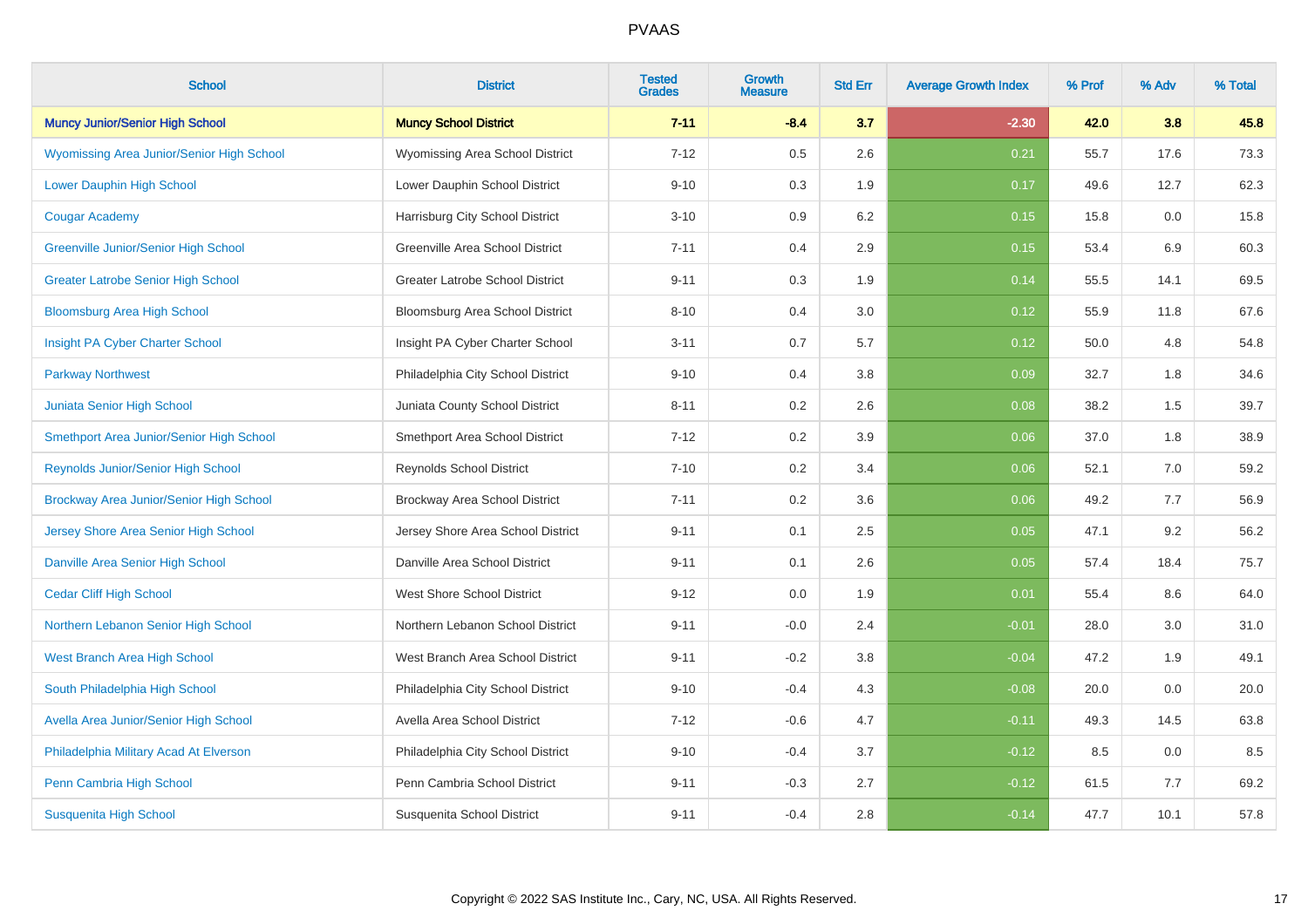| <b>School</b>                                      | <b>District</b>                                       | <b>Tested</b><br><b>Grades</b> | Growth<br><b>Measure</b> | <b>Std Err</b> | <b>Average Growth Index</b> | % Prof | % Adv | % Total |
|----------------------------------------------------|-------------------------------------------------------|--------------------------------|--------------------------|----------------|-----------------------------|--------|-------|---------|
| <b>Muncy Junior/Senior High School</b>             | <b>Muncy School District</b>                          | $7 - 11$                       | $-8.4$                   | 3.7            | $-2.30$                     | 42.0   | 3.8   | 45.8    |
| <b>Hempfield Senior High School</b>                | <b>Hempfield School District</b>                      | $9 - 11$                       | $-0.2$                   | 1.4            | $-0.15$                     | 58.2   | 9.9   | 68.2    |
| Kutztown Area Senior High School                   | Kutztown Area School District                         | $9 - 12$                       | $-0.5$                   | 3.2            | $-0.15$                     | 55.4   | 13.3  | 68.7    |
| Philadelphia Electrical & Tech Charter High School | Philadelphia Electrical & Tech<br>Charter High School | $10 - 10$                      | $-0.5$                   | 2.9            | $-0.15$                     | 8.8    | 0.0   | 8.8     |
| <b>Achievement House Charter School</b>            | Achievement House Charter School                      | $7 - 11$                       | $-0.7$                   | 4.0            | $-0.17$                     | 32.5   | 2.6   | 35.1    |
| <b>Westinghouse Arts Academy Charter School</b>    | Westinghouse Arts Academy<br>Charter School           | $9 - 10$                       | $-0.7$                   | 3.6            | $-0.19$                     | 59.2   | 8.4   | 67.6    |
| <b>Valley Junior/Senior High School</b>            | New Kensington-Arnold School<br><b>District</b>       | $7 - 11$                       | $-0.8$                   | 3.8            | $-0.22$                     | 40.7   | 3.7   | 44.4    |
| <b>Mcconnellsburg High School</b>                  | <b>Central Fulton School District</b>                 | $9 - 11$                       | $-0.8$                   | 3.5            | $-0.23$                     | 51.4   | 8.6   | 60.0    |
| <b>Blue Ridge High School</b>                      | <b>Blue Ridge School District</b>                     | $9 - 11$                       | $-0.8$                   | 3.6            | $-0.23$                     | 44.6   | 3.1   | 47.7    |
| <b>Otto-Eldred Junior/Senior High School</b>       | <b>Otto-Eldred School District</b>                    | $7 - 11$                       | $-1.0$                   | 4.2            | $-0.23$                     | 56.2   | 6.2   | 62.5    |
| Mercer Area Senior High School                     | Mercer Area School District                           | $8 - 11$                       | $-0.8$                   | 3.3            | $-0.23$                     | 56.8   | 8.1   | 64.9    |
| Millville Area Junior/Senior High School           | Millville Area School District                        | $7 - 12$                       | $-1.1$                   | 4.7            | $-0.24$                     | 51.4   | 5.4   | 56.8    |
| <b>Oley Valley Senior High School</b>              | <b>Oley Valley School District</b>                    | $9 - 11$                       | $-0.8$                   | 2.7            | $-0.29$                     | 43.1   | 12.9  | 56.0    |
| <b>Crestwood Secondary Campus</b>                  | <b>Crestwood School District</b>                      | $7 - 11$                       | $-0.7$                   | 2.3            | $-0.31$                     | 57.4   | 17.0  | 74.4    |
| Southern Lehigh Senior High School                 | Southern Lehigh School District                       | $9 - 11$                       | $-0.7$                   | 2.3            | $-0.31$                     | 66.1   | 11.9  | 78.0    |
| Panther Valley Junior/Senior High School           | Panther Valley School District                        | $7 - 12$                       | $-1.0$                   | 3.3            | $-0.31$                     | 47.9   | 4.3   | 52.1    |
| Mount Carmel Area High School                      | Mount Carmel Area School District                     | $6 - 11$                       | $-1.0$                   | 3.1            | $-0.32$                     | 45.3   | 2.1   | 47.4    |
| Hope For Hyndman Charter School                    | Hope For Hyndman Charter School                       | $3 - 11$                       | $-2.0$                   | 6.1            | $-0.32$                     | 33.3   | 0.0   | 33.3    |
| <b>Bellefonte Area High School</b>                 | Bellefonte Area School District                       | $9 - 11$                       | $-0.7$                   | 2.2            | $-0.33$                     | 47.6   | 10.6  | 58.2    |
| <b>Lakeview Middle-High School</b>                 | <b>Lakeview School District</b>                       | $6 - 11$                       | $-1.2$                   | 3.7            | $-0.33$                     | 60.3   | 3.2   | 63.5    |
| <b>Girard High School</b>                          | <b>Girard School District</b>                         | $9 - 11$                       | $-0.9$                   | 2.7            | $-0.33$                     | 53.9   | 15.6  | 69.6    |
| <b>Glendale Junior/Senior High School</b>          | <b>Glendale School District</b>                       | $7 - 10$                       | $-1.3$                   | 3.7            | $-0.34$                     | 50.0   | 5.4   | 55.4    |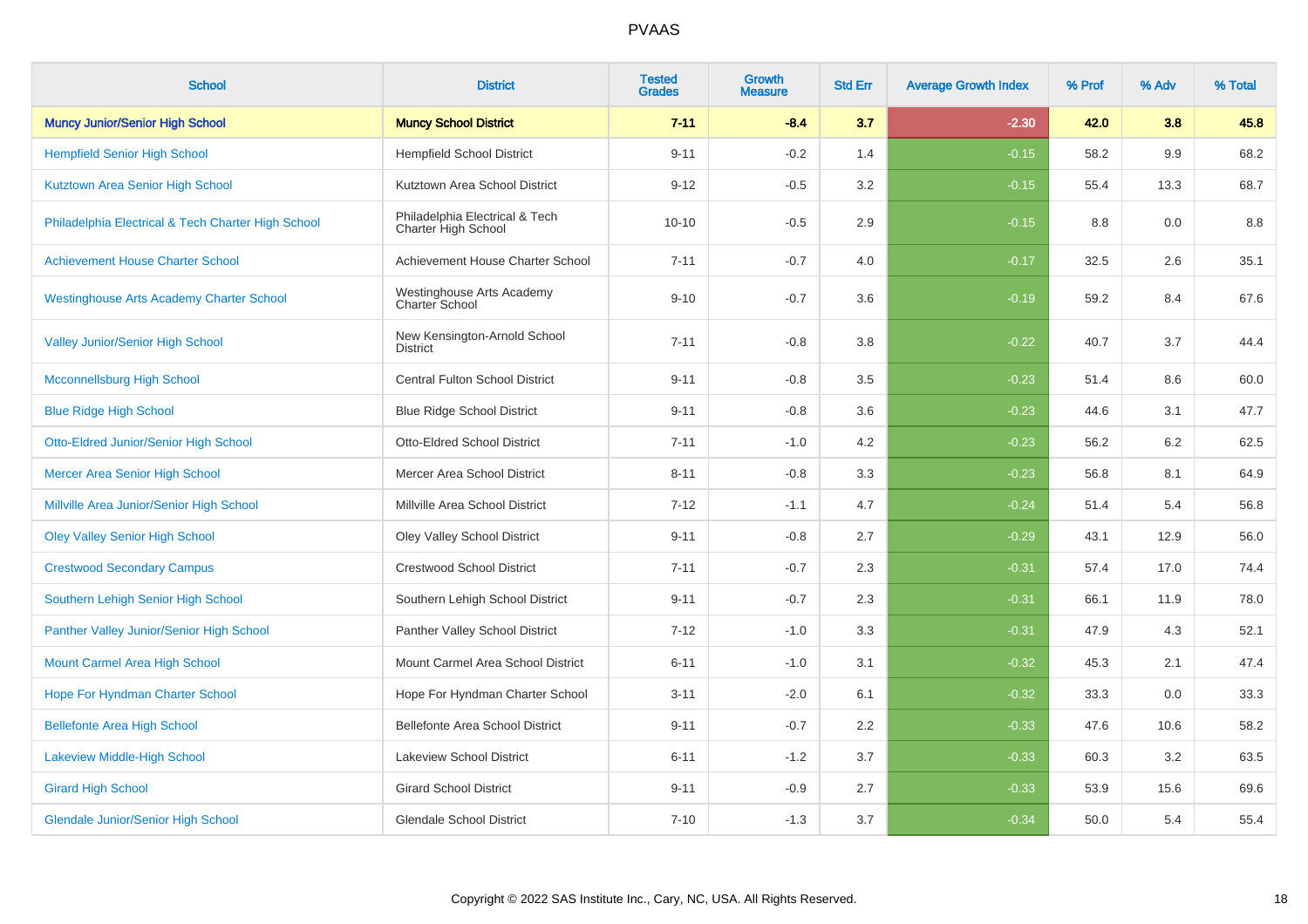| <b>School</b>                                    | <b>District</b>                                            | <b>Tested</b><br><b>Grades</b> | <b>Growth</b><br><b>Measure</b> | <b>Std Err</b> | <b>Average Growth Index</b> | % Prof | % Adv   | % Total |
|--------------------------------------------------|------------------------------------------------------------|--------------------------------|---------------------------------|----------------|-----------------------------|--------|---------|---------|
| <b>Muncy Junior/Senior High School</b>           | <b>Muncy School District</b>                               | $7 - 11$                       | $-8.4$                          | 3.7            | $-2.30$                     | 42.0   | 3.8     | 45.8    |
| <b>Cornell High School</b>                       | <b>Cornell School District</b>                             | $7 - 11$                       | $-2.0$                          | 5.0            | $-0.39$                     | 33.8   | 1.5     | 35.4    |
| <b>James Buchanan High School</b>                | <b>Tuscarora School District</b>                           | $9 - 11$                       | $-1.0$                          | 2.3            | $-0.43$                     | 45.1   | 8.1     | 53.2    |
| Penn Manor High School                           | Penn Manor School District                                 | $7 - 11$                       | $-0.8$                          | 1.6            | $-0.47$                     | 51.9   | 12.6    | 64.5    |
| Center For Student Lrng Charter School Pennsbury | Center For Student Learning Charter<br>School At Pennsbury | $6 - 12$                       | $-2.9$                          | 6.1            | $-0.47$                     | 42.9   | 0.0     | 42.9    |
| Albert Gallatin Area Senior High School          | Albert Gallatin Area School District                       | $8 - 11$                       | $-1.1$                          | 2.4            | $-0.47$                     | 54.5   | 10.0    | 64.6    |
| <b>Sharpsville Area Senior High School</b>       | Sharpsville Area School District                           | $7 - 11$                       | $-1.7$                          | 3.5            | $-0.48$                     | 55.2   | 13.4    | 68.7    |
| Cowanesque Valley Junior/Senior High School      | Northern Tioga School District                             | $7 - 12$                       | $-2.1$                          | 4.4            | $-0.48$                     | 56.3   | 1.2     | 57.5    |
| <b>Bellwood-Antis High School</b>                | Bellwood-Antis School District                             | $9 - 10$                       | $-1.6$                          | 3.2            | $-0.50$                     | 55.1   | 10.1    | 65.2    |
| <b>Pittsburgh Allderdice High School</b>         | Pittsburgh School District                                 | $9 - 10$                       | $-1.0$                          | 2.0            | $-0.51$                     | 44.4   | 13.9    | 58.3    |
| Palmerton Area High School                       | Palmerton Area School District                             | $9 - 11$                       | $-1.6$                          | 3.0            | $-0.52$                     | 57.4   | $5.0\,$ | 62.4    |
| North Schuylkill Junior/Senior High School       | North Schuylkill School District                           | $7 - 11$                       | $-1.4$                          | 2.4            | $-0.58$                     | 41.8   | 5.1     | 46.8    |
| South Side High School                           | South Side Area School District                            | $9 - 11$                       | $-2.0$                          | 3.3            | $-0.59$                     | 50.0   | 6.8     | 56.8    |
| <b>Cochranton Junior/Senior High School</b>      | <b>Crawford Central School District</b>                    | $7 - 11$                       | $-2.3$                          | 3.8            | $-0.62$                     | 47.9   | 18.3    | 66.2    |
| <b>New Oxford Senior High School</b>             | Conewago Valley School District                            | $7 - 12$                       | $-1.2$                          | 2.0            | $-0.62$                     | 51.7   | 9.6     | 61.3    |
| <b>Shaler Area High School</b>                   | <b>Shaler Area School District</b>                         | $9 - 11$                       | $-1.2$                          | 1.9            | $-0.63$                     | 49.1   | 9.6     | 58.7    |
| <b>Wyoming Area Sec Center</b>                   | Wyoming Area School District                               | $7 - 10$                       | $-1.7$                          | 2.6            | $-0.64$                     | 53.8   | 10.8    | 64.6    |
| <b>Bangor Area High School</b>                   | <b>Bangor Area School District</b>                         | $9 - 12$                       | $-1.3$                          | 2.0            | $-0.66$                     | 44.3   | 4.7     | 49.0    |
| Maplewood Junior/Senior High School              | <b>Penncrest School District</b>                           | $7 - 11$                       | $-2.4$                          | 3.6            | $-0.66$                     | 46.3   | 5.2     | 51.5    |
| Clarion-Limestone Area Junior/Senior High School | Clarion-Limestone Area School<br><b>District</b>           | $7 - 12$                       | $-2.8$                          | 4.1            | $-0.67$                     | 56.8   | 6.8     | 63.6    |
| <b>Waynesburg Central High School</b>            | Central Greene School District                             | $9 - 11$                       | $-1.9$                          | 2.8            | $-0.67$                     | 54.2   | 2.8     | 57.0    |
| Elizabethtown Area Senior High School            | Elizabethtown Area School District                         | $9 - 12$                       | $-1.2$                          | 1.8            | $-0.67$                     | 50.0   | 11.2    | 61.2    |
| Sayre William L Middle School                    | Philadelphia City School District                          | $9 - 12$                       | $-2.8$                          | 4.2            | $-0.67$                     | 8.2    | 0.0     | $8.2\,$ |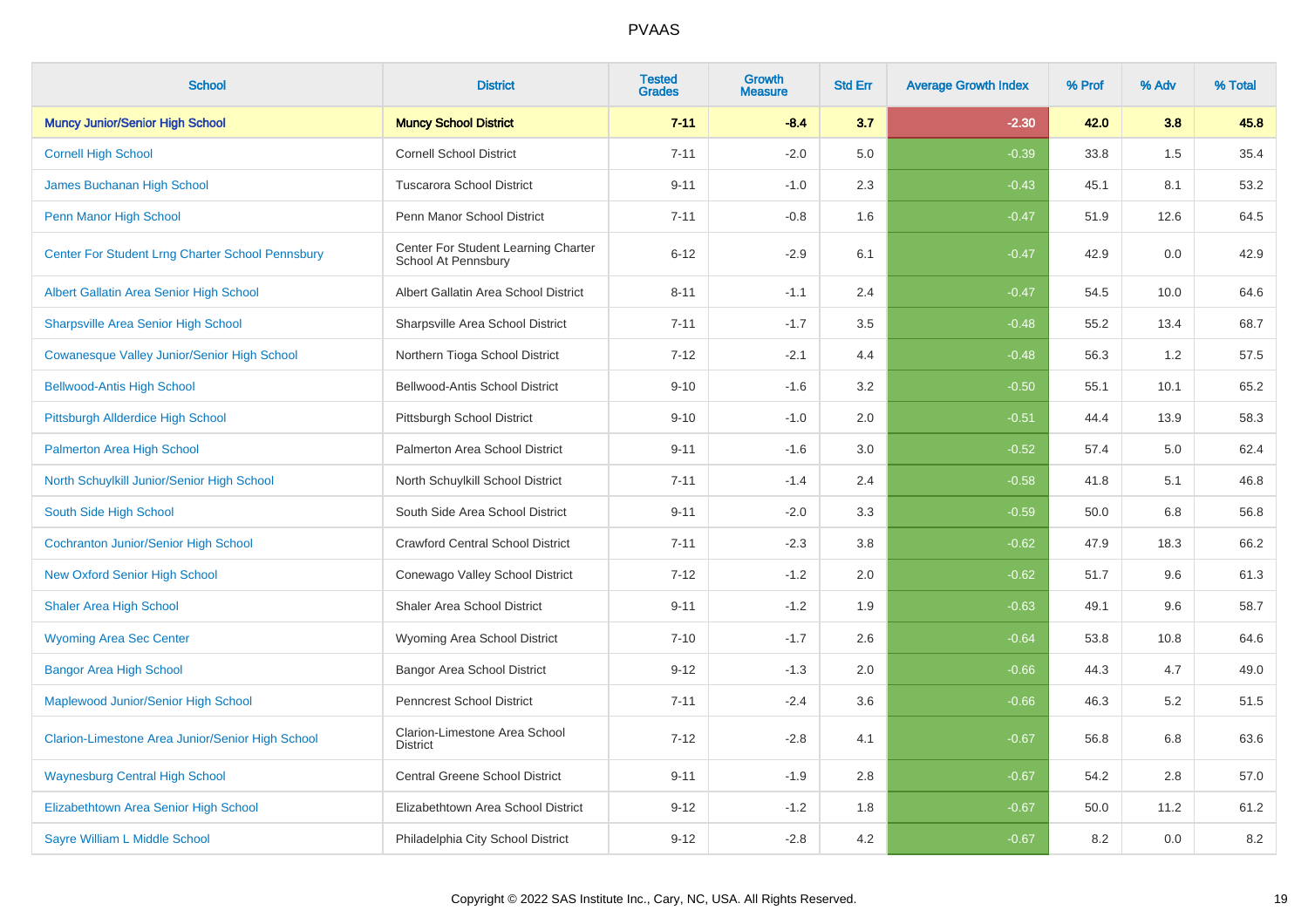| <b>School</b>                                           | <b>District</b>                                  | <b>Tested</b><br><b>Grades</b> | <b>Growth</b><br><b>Measure</b> | <b>Std Err</b> | <b>Average Growth Index</b> | % Prof | % Adv | % Total |
|---------------------------------------------------------|--------------------------------------------------|--------------------------------|---------------------------------|----------------|-----------------------------|--------|-------|---------|
| <b>Muncy Junior/Senior High School</b>                  | <b>Muncy School District</b>                     | $7 - 11$                       | $-8.4$                          | 3.7            | $-2.30$                     | 42.0   | 3.8   | 45.8    |
| <b>Mid Valley Secondary Center</b>                      | Mid Valley School District                       | $7 - 10$                       | $-2.0$                          | 2.9            | $-0.69$                     | 45.1   | 7.8   | 52.9    |
| Canon-Mcmillan Senior High School                       | Canon-Mcmillan School District                   | $9 - 11$                       | $-1.1$                          | 1.6            | $-0.69$                     | 58.7   | 15.9  | 74.6    |
| <b>Burgettstown Middle/High School</b>                  | Burgettstown Area School District                | $6 - 11$                       | $-2.5$                          | 3.4            | $-0.73$                     | 50.0   | 1.4   | 51.4    |
| <b>Fannett-Metal Senior High School</b>                 | Fannett-Metal School District                    | $9 - 11$                       | $-3.8$                          | 5.1            | $-0.73$                     | 38.7   | 8.1   | 46.8    |
| Susquehanna Community Junior/Senior High School         | Susquehanna Community School<br><b>District</b>  | $7 - 11$                       | $-3.1$                          | 4.2            | $-0.74$                     | 49.4   | 6.9   | 56.3    |
| North Pocono High School                                | North Pocono School District                     | $9 - 11$                       | $-2.6$                          | 3.4            | $-0.76$                     | 52.0   | 16.4  | 68.5    |
| King Martin Luther High School                          | Philadelphia City School District                | $9 - 10$                       | $-3.6$                          | 4.7            | $-0.76$                     | 13.3   | 0.0   | 13.3    |
| <b>Manheim Township High School</b>                     | Manheim Township School District                 | $8 - 12$                       | $-1.2$                          | 1.6            | $-0.77$                     | 53.2   | 15.5  | 68.7    |
| <b>Gillingham Charter School</b>                        | Gillingham Charter School                        | $3 - 11$                       | $-4.4$                          | 5.6            | $-0.77$                     | 20.8   | 8.3   | 29.2    |
| <b>Turkeyfoot Valley Area Junior/Senior High School</b> | Turkeyfoot Valley Area School<br><b>District</b> | $7 - 12$                       | $-4.6$                          | 5.6            | $-0.83$                     | 22.0   | 5.1   | 27.1    |
| <b>Cheltenham High School</b>                           | Cheltenham School District                       | $9 - 11$                       | $-1.7$                          | 2.0            | $-0.84$                     | 46.1   | 10.0  | 56.1    |
| Huntingdon Area Senior High School                      | Huntingdon Area School District                  | $9 - 11$                       | $-2.4$                          | 2.7            | $-0.86$                     | 36.8   | 10.3  | 47.0    |
| Conemaugh Valley Junior/Senior High School              | Conemaugh Valley School District                 | $7 - 12$                       | $-3.5$                          | 4.1            | $-0.86$                     | 48.2   | 5.6   | 53.7    |
| Lehighton Area High School                              | Lehighton Area School District                   | $9 - 11$                       | $-2.0$                          | 2.3            | $-0.87$                     | 51.1   | 5.6   | 56.7    |
| Mt Lebanon Senior High School                           | Mt Lebanon School District                       | $8 - 11$                       | $-1.3$                          | 1.5            | $-0.87$                     | 61.9   | 24.0  | 85.9    |
| Northeast Bradford Junior/Senior High School            | Northeast Bradford School District               | $7 - 10$                       | $-3.5$                          | 4.0            | $-0.87$                     | 33.9   | 3.4   | 37.3    |
| West Forest Junior/Senior High School                   | <b>Forest Area School District</b>               | $7 - 11$                       | $-5.5$                          | 6.2            | $-0.88$                     | 22.2   | 3.7   | 25.9    |
| <b>Shenango High School</b>                             | Shenango Area School District                    | $7 - 11$                       | $-2.9$                          | 3.3            | $-0.88$                     | 50.6   | 13.9  | 64.6    |
| <b>Bald Eagle Area Junior/Senior High School</b>        | Bald Eagle Area School District                  | $6 - 11$                       | $-2.4$                          | 2.7            | $-0.88$                     | 48.4   | 9.4   | 57.7    |
| Bartram John - Main                                     | Philadelphia City School District                | $8 - 11$                       | $-2.9$                          | 3.3            | $-0.89$                     | 5.0    | 0.0   | 5.0     |
| <b>G A R Middle School</b>                              | Wilkes-Barre Area School District                | $7 - 11$                       | $-5.1$                          | 5.5            | $-0.92$                     | 25.9   | 0.0   | 25.9    |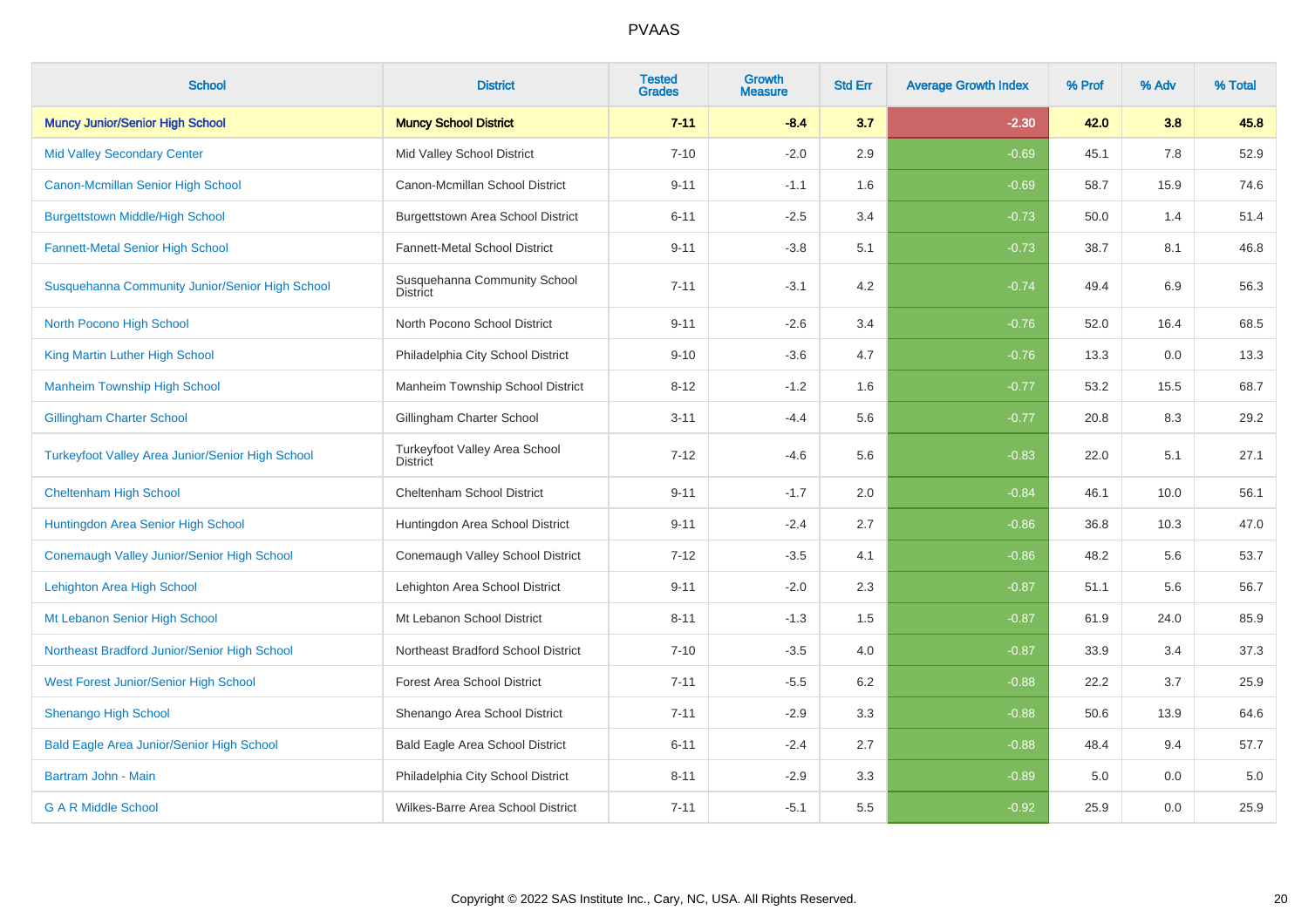| <b>School</b>                                     | <b>District</b>                                   | <b>Tested</b><br><b>Grades</b> | Growth<br><b>Measure</b> | <b>Std Err</b> | <b>Average Growth Index</b> | % Prof | % Adv | % Total |
|---------------------------------------------------|---------------------------------------------------|--------------------------------|--------------------------|----------------|-----------------------------|--------|-------|---------|
| <b>Muncy Junior/Senior High School</b>            | <b>Muncy School District</b>                      | $7 - 11$                       | $-8.4$                   | 3.7            | $-2.30$                     | 42.0   | 3.8   | 45.8    |
| Imhotep Institute Charter High School             | Imhotep Institute Charter High<br>School          | $9 - 11$                       | $-5.3$                   | 5.8            | $-0.92$                     | 25.0   | 0.0   | 25.0    |
| <b>Central Bucks High School - West</b>           | <b>Central Bucks School District</b>              | $10 - 11$                      | $-1.4$                   | 1.5            | $-0.93$                     | 63.9   | 16.1  | 80.0    |
| Austin Area Junior/Senior High School             | Austin Area School District                       | $7 - 11$                       | $-6.0$                   | 6.4            | $-0.93$                     | 33.3   | 5.6   | 38.9    |
| <b>Sullivan County Junior/Senior High School</b>  | <b>Sullivan County School District</b>            | $7 - 10$                       | $-4.3$                   | 4.4            | $-0.97$                     | 66.7   | 2.6   | 69.2    |
| Roxborough High School                            | Philadelphia City School District                 | $9 - 10$                       | $-3.1$                   | $3.2\,$        | $-0.97$                     | 14.1   | 2.2   | 16.3    |
| Elmer L Meyers Junior/Senior High School          | Wilkes-Barre Area School District                 | $7 - 11$                       | $-4.7$                   | 4.8            | $-0.98$                     | 33.3   | 3.0   | 36.4    |
| Phoenixville Area High School                     | Phoenixville Area School District                 | $9 - 11$                       | $-2.0$                   | 2.1            | $-0.98$                     | 59.9   | 10.6  | 70.5    |
| <b>Overbrook High School</b>                      | Philadelphia City School District                 | $9 - 11$                       | $-4.4$                   | 4.4            | $-0.99$                     | 8.7    | 0.0   | 8.7     |
| Charleroi Area High School                        | Charleroi School District                         | $8 - 11$                       | $-2.9$                   | 3.0            | $-0.99$                     | 55.7   | 7.4   | 63.1    |
| <b>Chartiers Valley High School</b>               | <b>Chartiers Valley School District</b>           | $9 - 11$                       | $-2.0$                   | 2.0            | $-1.00$                     | 54.7   | 8.4   | 63.1    |
| <b>Columbia High School</b>                       | Columbia Borough School District                  | $8 - 12$                       | $-3.6$                   | 3.5            | $-1.02$                     | 29.5   | 1.9   | 31.4    |
| <b>Montour High School</b>                        | <b>Montour School District</b>                    | $9 - 11$                       | $-2.1$                   | 2.1            | $-1.03$                     | 61.4   | 15.1  | 76.5    |
| <b>Lebanon Senior High School</b>                 | Lebanon School District                           | $9 - 11$                       | $-2.0$                   | 1.9            | $-1.06$                     | 24.4   | 2.6   | 27.0    |
| <b>Wyoming Valley West Senior High School</b>     | Wyoming Valley West School<br><b>District</b>     | $9 - 11$                       | $-2.6$                   | 2.4            | $-1.08$                     | 49.4   | 3.0   | 52.4    |
| Rocky Grove Junior/Senior High School             | Valley Grove School District                      | $7 - 10$                       | $-4.1$                   | 3.7            | $-1.11$                     | 51.2   | 6.1   | 57.3    |
| West Greene Junior/Senior High School             | West Greene School District                       | $7 - 11$                       | $-4.9$                   | 4.3            | $-1.12$                     | 36.6   | 7.3   | 43.9    |
| <b>Lewisburg High School</b>                      | Lewisburg Area School District                    | $9 - 11$                       | $-2.9$                   | 2.6            | $-1.13$                     | 57.0   | 18.5  | 75.6    |
| North Hills Senior High School                    | North Hills School District                       | $9 - 11$                       | $-2.1$                   | 1.8            | $-1.14$                     | 59.1   | 14.1  | 73.2    |
| <b>Quaker Valley High School</b>                  | Quaker Valley School District                     | $9 - 11$                       | $-3.1$                   | 2.6            | $-1.19$                     | 55.2   | 13.2  | 68.4    |
| Conemaugh Township Area Middle/Senior High School | Conemaugh Township Area School<br><b>District</b> | $6 - 12$                       | $-4.0$                   | 3.4            | $-1.19$                     | 53.8   | 17.6  | 71.4    |
| Juniata Valley Junior/Senior High School          | Juniata Valley School District                    | $6 - 11$                       | $-4.3$                   | 3.5            | $-1.21$                     | 44.4   | 3.5   | 47.8    |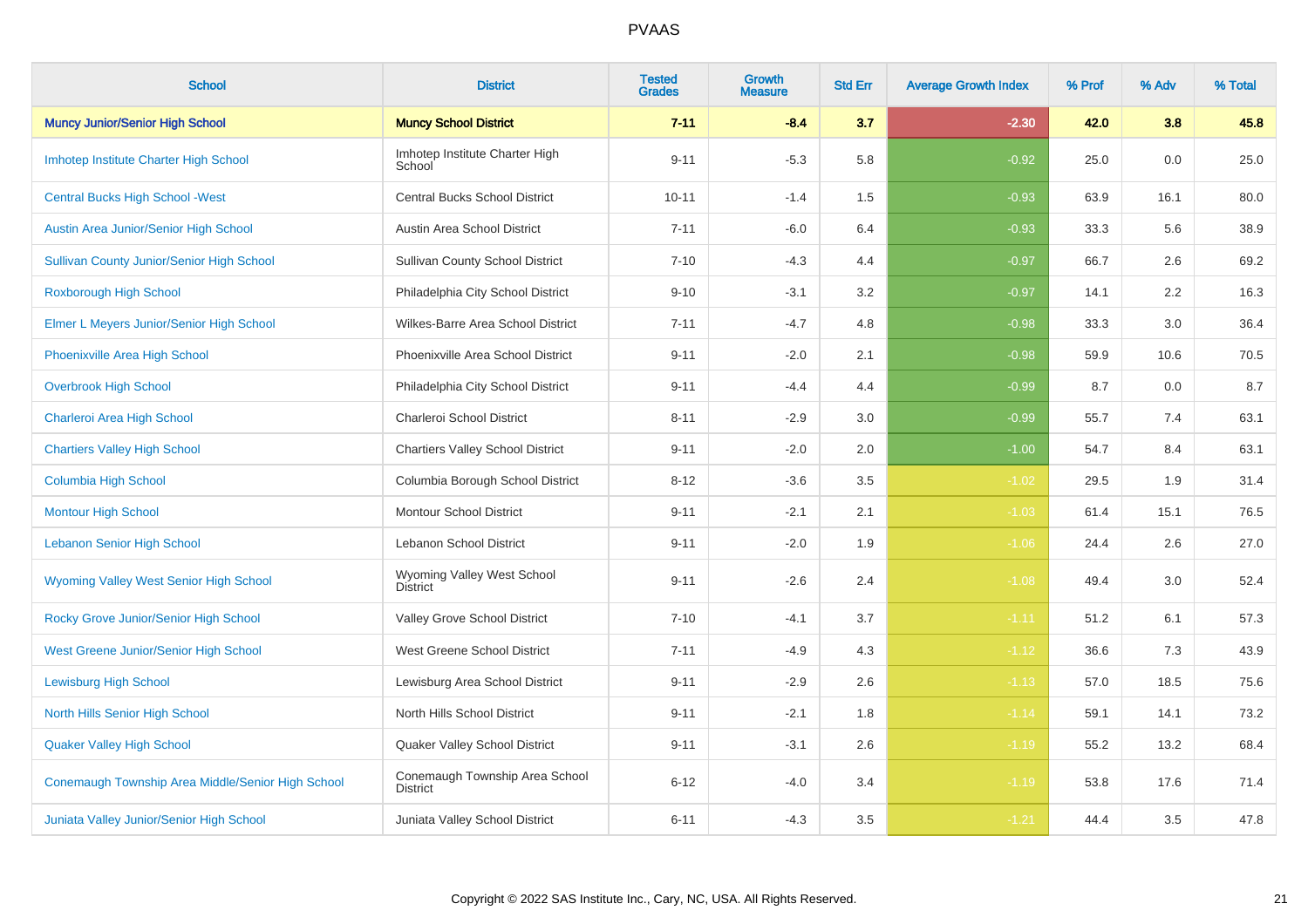| <b>School</b>                                  | <b>District</b>                                 | <b>Tested</b><br><b>Grades</b> | <b>Growth</b><br><b>Measure</b> | <b>Std Err</b> | <b>Average Growth Index</b> | % Prof | % Adv | % Total |
|------------------------------------------------|-------------------------------------------------|--------------------------------|---------------------------------|----------------|-----------------------------|--------|-------|---------|
| <b>Muncy Junior/Senior High School</b>         | <b>Muncy School District</b>                    | $7 - 11$                       | $-8.4$                          | 3.7            | $-2.30$                     | 42.0   | 3.8   | 45.8    |
| Riverside Junior/Senior High School            | <b>Riverside School District</b>                | $7 - 11$                       | $-3.6$                          | 2.9            | $-1.22$                     | 43.0   | 9.0   | 52.0    |
| Antietam Middle/High School                    | Antietam School District                        | $7 - 10$                       | $-4.7$                          | 3.8            | $-1.23$                     | 36.4   | 5.4   | 41.8    |
| Seneca Valley High School                      | Seneca Valley School District                   | $7 - 11$                       | $-1.7$                          | 1.4            | $-1.23$                     | 57.2   | 11.4  | 68.6    |
| Oil City Senior High School                    | Oil City Area School District                   | $9 - 11$                       | $-3.3$                          | 2.6            | $-1.24$                     | 44.4   | 5.8   | 50.2    |
| Jeannette High School                          | Jeannette City School District                  | $7 - 11$                       | $-4.8$                          | 3.8            | $-1.24$                     | 46.7   | 7.5   | 54.2    |
| <b>Dallas Senior High School</b>               | <b>Dallas School District</b>                   | $9 - 11$                       | $-2.9$                          | 2.2            | $-1.28$                     | 54.9   | 7.6   | 62.4    |
| <b>Riverview Junior/Senior High School</b>     | <b>Riverview School District</b>                | $7 - 11$                       | $-4.8$                          | 3.8            | $-1.28$                     | 57.9   | 15.8  | 73.7    |
| Kane Area High School                          | Kane Area School District                       | $9 - 10$                       | $-4.1$                          | 3.1            | $-1.29$                     | 39.5   | 9.9   | 49.4    |
| North Penn-Mansfield Junior/Senior High School | Southern Tioga School District                  | $7 - 10$                       | $-4.3$                          | 3.4            | $-1.29$                     | 53.2   | 7.2   | 60.4    |
| <b>Chestnut Ridge Senior High School</b>       | <b>Chestnut Ridge School District</b>           | $8 - 12$                       | $-3.8$                          | 2.9            | $-1.29$                     | 46.6   | 5.8   | 52.4    |
| <b>Beaver Falls Area Senior High School</b>    | Big Beaver Falls Area School District           | $9 - 11$                       | $-4.3$                          | 3.3            | $-1.30$                     | 34.1   | 3.5   | 37.6    |
| Apollo-Ridge High School                       | Apollo-Ridge School District                    | $9 - 12$                       | $-5.0$                          | 3.7            | $-1.32$                     | 50.0   | 10.0  | 60.0    |
| <b>Chichester Senior High School</b>           | <b>Chichester School District</b>               | $9 - 11$                       | $-3.1$                          | 2.3            | $-1.33$                     | 44.6   | 6.6   | 51.2    |
| Shade Junior/Senior High School                | Shade-Central City School District              | $7 - 11$                       | $-6.3$                          | 4.6            | $-1.36$                     | 27.8   | 0.0   | 27.8    |
| Elk Lake Junior/Senior High School             | <b>Elk Lake School District</b>                 | $7 - 11$                       | $-4.5$                          | 3.2            | $-1.37$                     | 46.2   | 3.3   | 49.4    |
| Troy Area Junior/Senior High School            | Troy Area School District                       | $7 - 10$                       | $-4.7$                          | 3.4            | $-1.38$                     | 43.2   | 5.7   | 48.9    |
| <b>Bristol High School</b>                     | <b>Bristol Borough School District</b>          | $9 - 12$                       | $-4.7$                          | 3.4            | $-1.39$                     | 39.7   | 1.3   | 41.0    |
| <b>Lincoln Junior/Senior High School</b>       | Ellwood City Area School District               | $7 - 11$                       | $-4.5$                          | 3.2            | $-1.39$                     | 54.1   | 14.1  | 68.2    |
| <b>Greater Johnstown Senior High School</b>    | <b>Greater Johnstown School District</b>        | $8 - 11$                       | $-3.6$                          | 2.6            | $-1.40$                     | 26.1   | 0.0   | 26.1    |
| East Stroudsburg Senior High School North      | East Stroudsburg Area School<br><b>District</b> | $9 - 11$                       | $-3.3$                          | 2.3            | $-1.41$                     | 41.8   | 7.9   | 49.7    |
| Ferndale Area Junior/Senior High School        | Ferndale Area School District                   | $7 - 10$                       | $-6.1$                          | 4.3            | $-1.42$                     | 40.0   | 0.0   | 40.0    |
| <b>Cambria Heights Senior High School</b>      | Cambria Heights School District                 | $9 - 10$                       | $-4.5$                          | 3.1            | $-1.44$                     | 51.0   | 6.0   | 57.0    |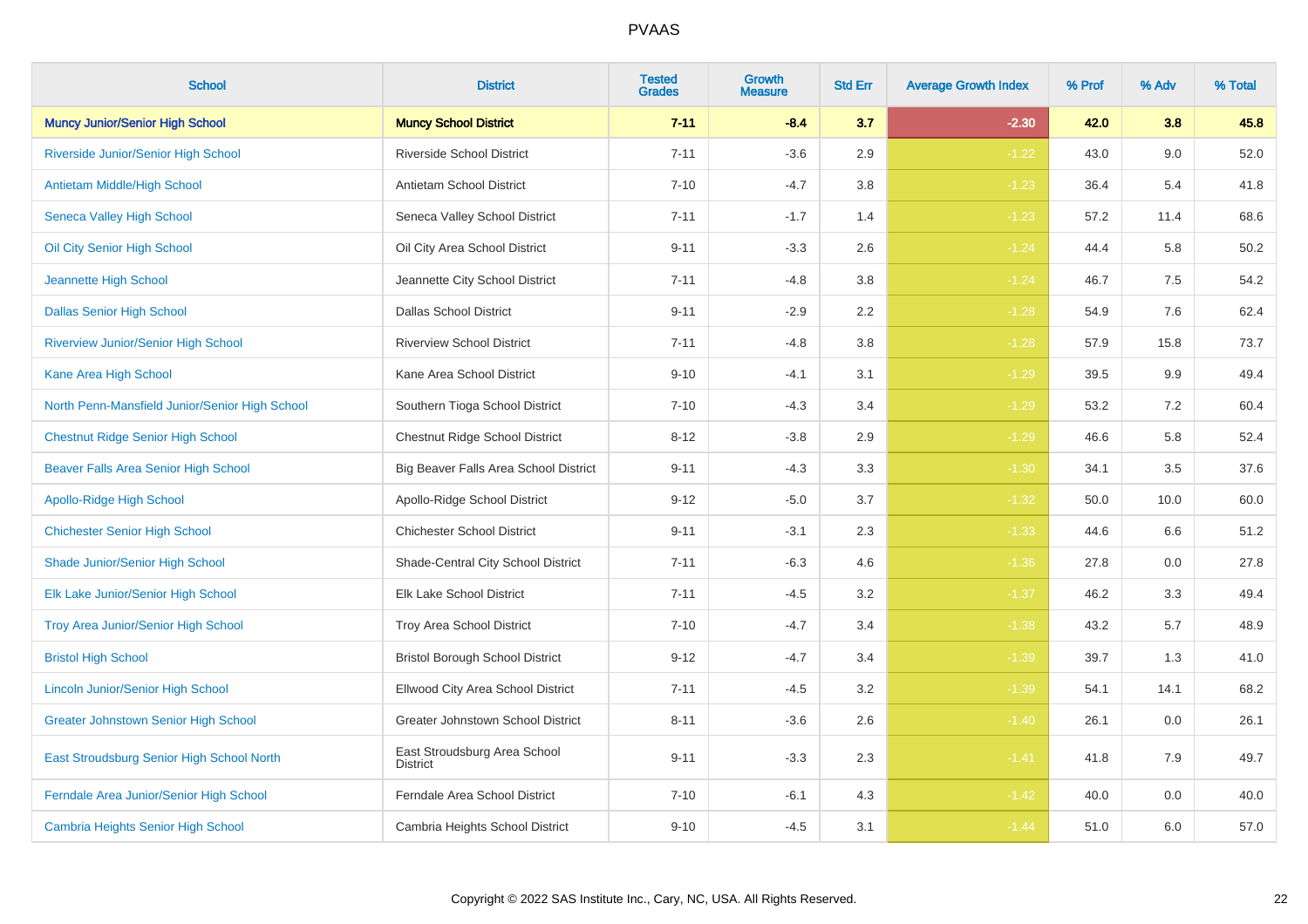| <b>School</b>                                                                   | <b>District</b>                                                             | <b>Tested</b><br><b>Grades</b> | Growth<br>Measure | <b>Std Err</b> | <b>Average Growth Index</b> | % Prof | % Adv | % Total |
|---------------------------------------------------------------------------------|-----------------------------------------------------------------------------|--------------------------------|-------------------|----------------|-----------------------------|--------|-------|---------|
| <b>Muncy Junior/Senior High School</b>                                          | <b>Muncy School District</b>                                                | $7 - 11$                       | $-8.4$            | 3.7            | $-2.30$                     | 42.0   | 3.8   | 45.8    |
| Greencastle-Antrim Senior High School                                           | Greencastle-Antrim School District                                          | $9 - 11$                       | $-3.3$            | 2.2            | $-1.51$                     | 62.4   | 9.9   | 72.3    |
| Westmont Hilltop Junior/Senior High School                                      | Westmont Hilltop School District                                            | $7 - 11$                       | $-4.3$            | 2.8            | $-1.52$                     | 36.3   | 13.3  | 49.6    |
| Claysburg-Kimmel High School                                                    | Claysburg-Kimmel School District                                            | $7 - 11$                       | $-6.0$            | 4.0            | $-1.52$                     | 42.9   | 8.2   | 51.0    |
| <b>MaST Community Charter School</b>                                            | <b>MaST Community Charter School</b>                                        | $3 - 10$                       | $-4.1$            | 2.7            | $-1.52$                     | 44.0   | 9.5   | 53.4    |
| Preparatory Charter School Of Mathematics, Science,<br><b>Tech, And Careers</b> | Preparatory Charter School Of<br>Mathematics, Science, Tech, And<br>Careers | $9 - 10$                       | $-4.0$            | 2.5            | $-1.59$                     | 15.0   | 0.0   | 15.0    |
| <b>Carbon Career &amp; Technical Institute</b>                                  | Carbon Career & Technical Institute                                         | $9 - 11$                       | $-5.7$            | 3.6            | $-1.59$                     | 34.5   | 1.2   | 35.7    |
| Pittsburgh Carrick High School                                                  | Pittsburgh School District                                                  | $9 - 10$                       | $-4.8$            | 3.0            | $-1.60$                     | 22.3   | 3.2   | 25.5    |
| Fort Cherry Junior/Senior High School                                           | Fort Cherry School District                                                 | $7 - 10$                       | $-6.3$            | 3.8            | $-1.66$                     | 55.2   | 5.2   | 60.3    |
| <b>Shamokin Area High School</b>                                                | Shamokin Area School District                                               | $8 - 11$                       | $-8.0$            | 4.8            | $-1.66$                     | 38.1   | 3.2   | 41.3    |
| The U School: Innovative Lab                                                    | Philadelphia City School District                                           | $9 - 11$                       | $-7.1$            | 4.2            | $-1.67$                     | 2.2    | 0.0   | $2.2\,$ |
| <b>Tri-Valley Junior/Senior High School</b>                                     | <b>Tri-Valley School District</b>                                           | $7 - 10$                       | $-6.8$            | 4.1            | $-1.67$                     | 37.0   | 4.4   | 41.3    |
| Perseus House Charter School Of Excellence                                      | Perseus House Charter School Of<br>Excellence                               | $6 - 11$                       | $-5.2$            | 3.0            | $-1.72$                     | 16.5   | 0.0   | 16.5    |
| Saltsburg Middle/High School                                                    | Blairsville-Saltsburg School District                                       | $6 - 11$                       | $-7.6$            | 4.3            | $-1.76$                     | 36.7   | 8.9   | 45.6    |
| <b>Fairfield Area High School</b>                                               | Fairfield Area School District                                              | $8 - 11$                       | $-6.0$            | 3.4            | $-1.76$                     | 57.9   | 4.0   | 61.8    |
| <b>Chester High School</b>                                                      | <b>Chester-Upland School District</b>                                       | $9 - 11$                       | $-8.2$            | 4.5            | $-1.84$                     | 2.4    | 0.0   | 2.4     |
| <b>Brentwood Senior High School</b>                                             | Brentwood Borough School District                                           | $9 - 11$                       | $-5.6$            | $3.0\,$        | $-1.84$                     | 52.0   | 6.1   | 58.2    |
| <b>Pittston Area Senior High School</b>                                         | Pittston Area School District                                               | $9 - 11$                       | $-10.3$           | 5.6            | $-1.85$                     | 38.1   | 9.5   | 47.6    |
| Old Forge Junior/Senior High School                                             | Old Forge School District                                                   | $7 - 12$                       | $-6.3$            | 3.4            | $-1.85$                     | 52.9   | 7.1   | 60.0    |
| East Pennsboro Area Senior High School                                          | East Pennsboro Area School District                                         | $9 - 11$                       | $-4.5$            | 2.4            | $-1.85$                     | 60.8   | 8.5   | 69.3    |
| <b>Twin Valley High School</b>                                                  | Twin Valley School District                                                 | $9 - 12$                       | $-4.0$            | 2.1            | $-1.86$                     | 49.6   | 7.1   | 56.8    |
| <b>Pottstown Senior High School</b>                                             | <b>Pottstown School District</b>                                            | $9 - 12$                       | $-4.5$            | 2.4            | $-1.87$                     | 29.8   | 1.2   | 31.0    |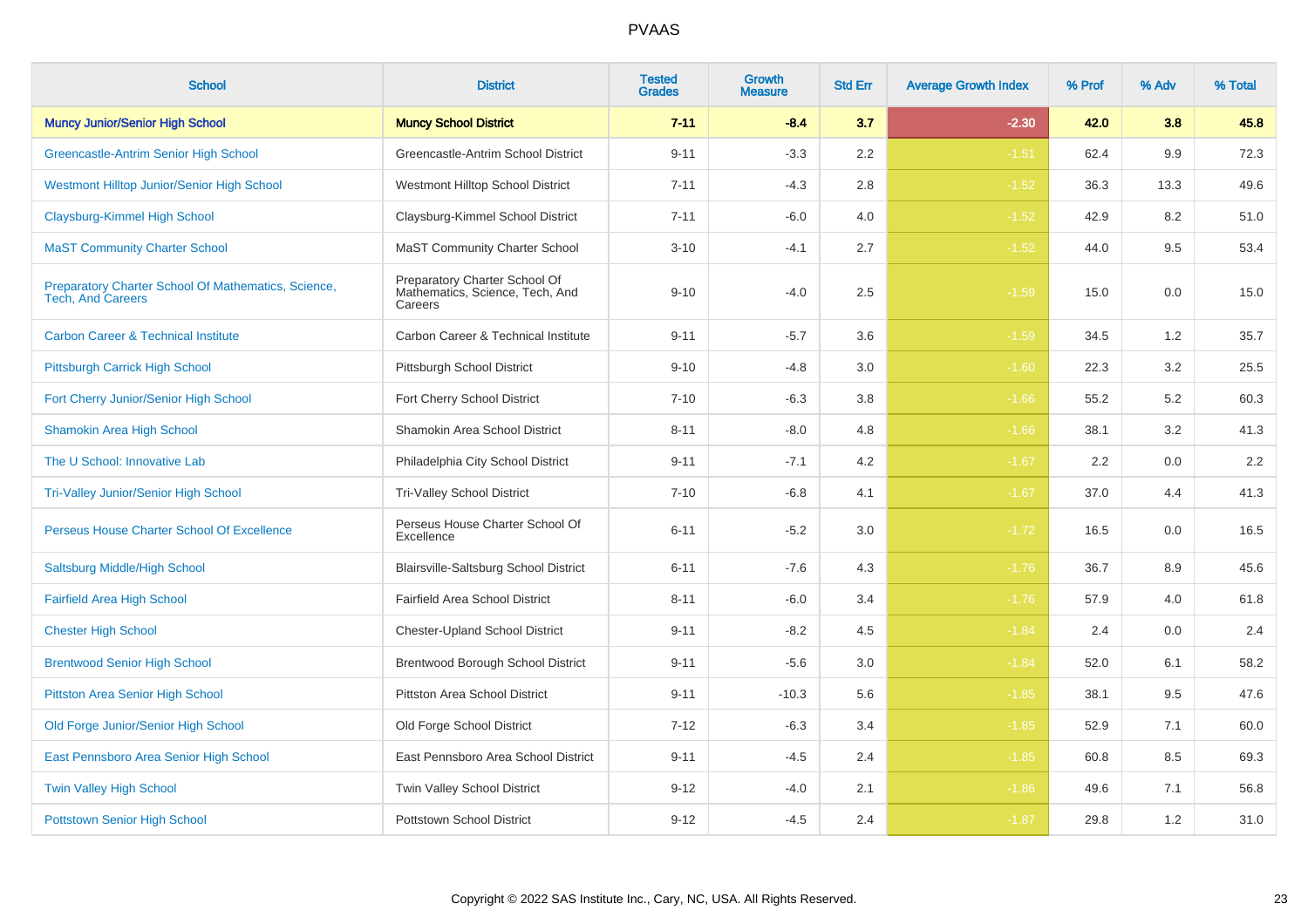| <b>School</b>                                     | <b>District</b>                                             | <b>Tested</b><br><b>Grades</b> | <b>Growth</b><br><b>Measure</b> | <b>Std Err</b> | <b>Average Growth Index</b> | % Prof | % Adv | % Total |
|---------------------------------------------------|-------------------------------------------------------------|--------------------------------|---------------------------------|----------------|-----------------------------|--------|-------|---------|
| <b>Muncy Junior/Senior High School</b>            | <b>Muncy School District</b>                                | $7 - 11$                       | $-8.4$                          | 3.7            | $-2.30$                     | 42.0   | 3.8   | 45.8    |
| <b>Canton Junior/Senior High School</b>           | Canton Area School District                                 | $7 - 11$                       | $-6.0$                          | 3.2            | $-1.88$                     | 40.7   | 2.3   | 43.0    |
| <b>Pequea Valley High School</b>                  | Pequea Valley School District                               | $9 - 11$                       | $-6.1$                          | 3.2            | $-1.90$                     | 39.8   | 9.1   | 48.9    |
| <b>Washington High School</b>                     | Washington School District                                  | $9 - 11$                       | $-5.3$                          | 2.8            | $-1.92$                     | 30.1   | 2.4   | 32.5    |
| <b>Brownsville Area High School</b>               | <b>Brownsville Area School District</b>                     | $7 - 12$                       | $-7.6$                          | 3.9            | $-1.93$                     | 34.4   | 6.1   | 40.5    |
| Montrose Area Junior/Senior High School           | Montrose Area School District                               | $7 - 10$                       | $-5.9$                          | 3.0            | $-1.95$                     | 46.7   | 5.4   | 52.2    |
| Western Beaver County Junior/Senior High School   | Western Beaver County School<br><b>District</b>             | $6 - 11$                       | $-8.1$                          | 4.2            | $-1.95$                     | 56.5   | 6.5   | 63.0    |
| <b>Brandywine Heights High School</b>             | Brandywine Heights Area School<br><b>District</b>           | $9 - 11$                       | $-5.3$                          | 2.7            | $-1.96$                     | 49.2   | 8.2   | 57.4    |
| Harrisburg High School - SciTech Cmp              | Harrisburg City School District                             | $9 - 11$                       | $-6.1$                          | 3.1            | $-1.97$                     | 32.2   | 1.1   | 33.3    |
| <b>Central Columbia Senior High School</b>        | Central Columbia School District                            | $9 - 12$                       | $-5.1$                          | 2.6            | $-1.97$                     | 53.7   | 14.8  | 68.5    |
| East Allegheny Junior/Senior High School          | East Allegheny School District                              | $7 - 11$                       | $-6.7$                          | 3.3            | $-1.99$                     | 31.9   | 9.7   | 41.7    |
| The New Academy Charter School                    | The New Academy Charter School                              | $8 - 11$                       | $-10.4$                         | 5.2            | $-2.00$                     | 0.0    | 0.0   | 0.0     |
| <b>Blairsville Senior High School</b>             | <b>Blairsville-Saltsburg School District</b>                | $9 - 11$                       | $-7.7$                          | 3.8            | $-2.03$                     | 37.8   | 5.4   | 43.2    |
| Kiski Area High School                            | Kiski Area School District                                  | $8 - 11$                       | $-4.0$                          | 2.0            | $-2.03$                     | 57.4   | 10.4  | 67.8    |
| Greensburg-Salem High School                      | Greensburg Salem School District                            | $9 - 11$                       | $-4.8$                          | 2.3            | $-2.03$                     | 47.6   | 4.9   | 52.4    |
| Gettysburg Area High School                       | Gettysburg Area School District                             | $9 - 11$                       | $-4.3$                          | 2.1            | $-2.05$                     | 45.3   | 14.0  | 59.3    |
| <b>Bermudian Springs High School</b>              | Bermudian Springs School District                           | $9 - 11$                       | $-5.9$                          | 2.8            | $-2.06$                     | 56.4   | 6.8   | 63.2    |
| <b>Executive Education Academy Charter School</b> | <b>Executive Education Academy</b><br><b>Charter School</b> | $3 - 10$                       | $-6.5$                          | 3.1            | $-2.08$                     | 23.7   | 2.2   | 25.8    |
| Mount Pleasant Area High School                   | Mount Pleasant Area School District                         | $9 - 11$                       | $-5.4$                          | 2.6            | $-2.09$                     | 52.6   | 0.0   | 52.6    |
| Somerset Area Jr-Sr High School                   | Somerset Area School District                               | $6 - 11$                       | $-4.8$                          | 2.3            | $-2.09$                     | 44.4   | 14.9  | 59.3    |
| <b>Forest City Regional High School</b>           | Forest City Regional School District                        | $7 - 12$                       | $-6.4$                          | 3.0            | $-2.10$                     | 44.1   | 0.0   | 44.1    |
| Upper Dauphin Area High School                    | Upper Dauphin Area School District                          | $9 - 11$                       | $-6.7$                          | 3.2            | $-2.11$                     | 37.4   | 4.8   | 42.2    |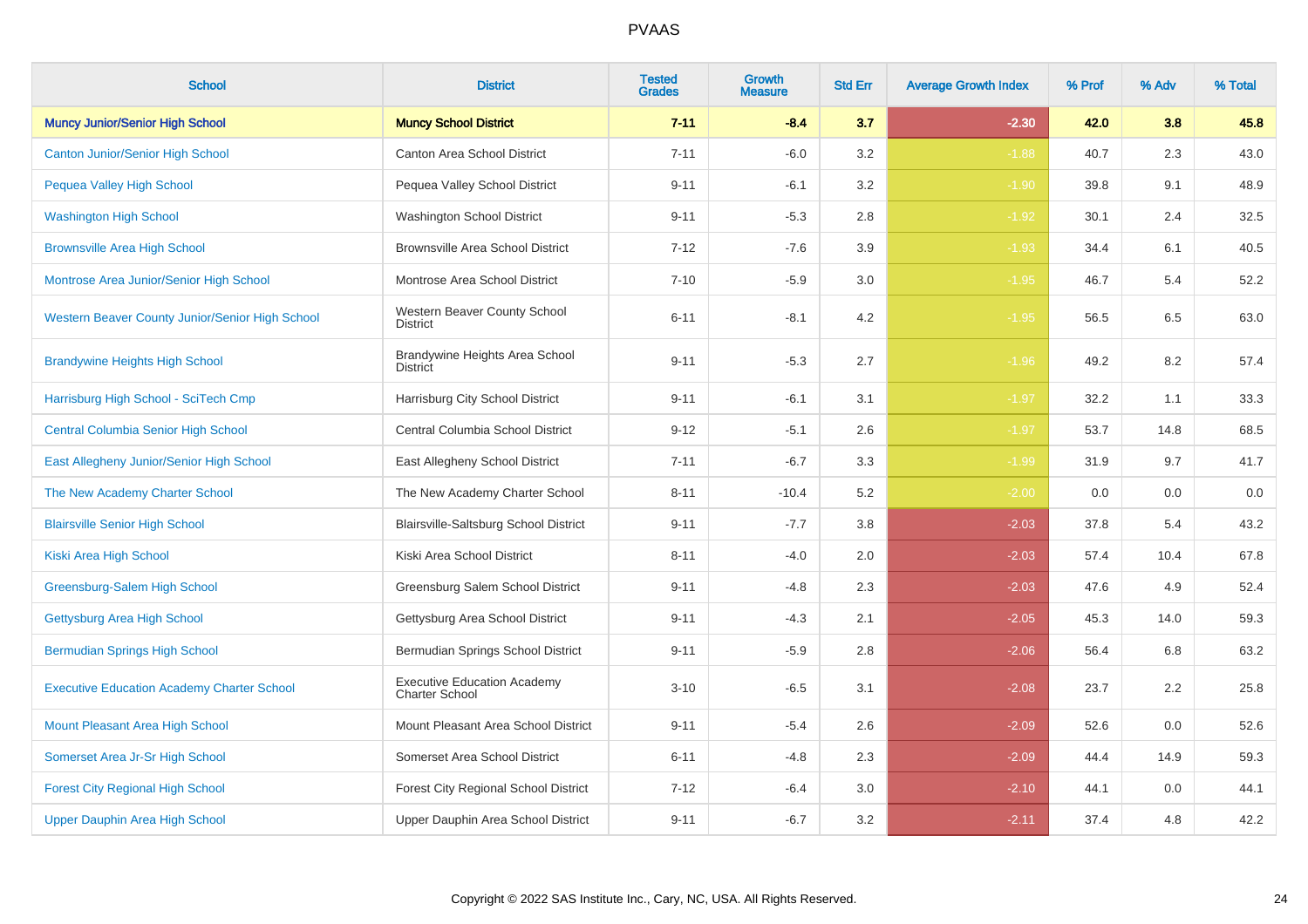| <b>School</b>                                       | <b>District</b>                             | <b>Tested</b><br><b>Grades</b> | <b>Growth</b><br><b>Measure</b> | <b>Std Err</b> | <b>Average Growth Index</b> | % Prof | % Adv | % Total |
|-----------------------------------------------------|---------------------------------------------|--------------------------------|---------------------------------|----------------|-----------------------------|--------|-------|---------|
| <b>Muncy Junior/Senior High School</b>              | <b>Muncy School District</b>                | $7 - 11$                       | $-8.4$                          | 3.7            | $-2.30$                     | 42.0   | 3.8   | 45.8    |
| <b>Mount Union Area Senior High School</b>          | Mount Union Area School District            | $9 - 10$                       | $-6.5$                          | 3.1            | $-2.11$                     | 32.2   | 3.4   | 35.6    |
| <b>Corry Area High School</b>                       | Corry Area School District                  | $9 - 11$                       | $-5.6$                          | 2.6            | $-2.12$                     | 38.1   | 6.0   | 44.1    |
| California Area Senior High School                  | California Area School District             | $9 - 10$                       | $-7.7$                          | 3.6            | $-2.12$                     | 42.6   | 9.8   | 52.5    |
| Moshannon Valley Junior/Senior High School          | Moshannon Valley School District            | $7 - 10$                       | $-7.4$                          | 3.4            | $-2.14$                     | 48.5   | 0.0   | 48.5    |
| <b>Karns City High School</b>                       | Karns City Area School District             | $7 - 11$                       | $-6.3$                          | 2.9            | $-2.15$                     | 53.1   | 8.3   | 61.5    |
| Philadelphia Learning Academy - South               | Philadelphia City School District           | $9 - 11$                       | $-13.8$                         | 6.4            | $-2.15$                     | 0.0    | 0.0   | 0.0     |
| <b>Academy at Westinghouse</b>                      | Pittsburgh School District                  | $5 - 11$                       | $-8.8$                          | 4.0            | $-2.18$                     | 9.4    | 1.0   | 10.4    |
| <b>Keystone Education Center Charter School</b>     | Keystone Education Center Charter<br>School | $3 - 12$                       | $-12.9$                         | 5.9            | $-2.19$                     | 28.0   | 0.0   | 28.0    |
| <b>Middletown Area High School</b>                  | Middletown Area School District             | $9 - 11$                       | $-5.7$                          | 2.6            | $-2.20$                     | 46.4   | 5.3   | 51.7    |
| <b>York County School Of Technology</b>             | York Co School Of Technology                | $9 - 12$                       | $-3.8$                          | 1.7            | $-2.22$                     | 39.1   | 5.6   | 44.7    |
| Roosevelt Campus of the Norristown Area High School | Norristown Area School District             | $9 - 12$                       | $-12.8$                         | 5.8            | $-2.22$                     | 6.4    | 0.0   | 6.4     |
| West Philadelphia High School                       | Philadelphia City School District           | $9 - 11$                       | $-9.3$                          | 4.1            | $-2.24$                     | 6.0    | 0.0   | 6.0     |
| Aliquippa Junior/Senior High School                 | Aliquippa School District                   | $7 - 11$                       | $-9.4$                          | 4.2            | $-2.25$                     | 11.0   | 0.0   | 11.0    |
| <b>Benton Area High School</b>                      | Benton Area School District                 | $9 - 10$                       | $-10.1$                         | 4.5            | $-2.25$                     | 43.2   | 5.4   | 48.6    |
| Pittsburgh Milliones 6-12                           | Pittsburgh School District                  | $6 - 11$                       | $-10.8$                         | 4.8            | $-2.25$                     | 9.7    | 0.0   | 9.7     |
| <b>Williams Valley Junior/Senior High School</b>    | <b>Williams Valley School District</b>      | $7 - 11$                       | $-7.8$                          | 3.4            | $-2.26$                     | 23.2   | 0.0   | 23.2    |
| <b>West Scranton High School</b>                    | <b>Scranton School District</b>             | $9 - 12$                       | $-6.5$                          | 2.9            | $-2.27$                     | 43.4   | 1.9   | 45.3    |
| <b>Muncy Junior/Senior High School</b>              | <b>Muncy School District</b>                | $7 - 11$                       | $-8.4$                          | 3.7            | $-2.30$                     | 42.0   | 3.8   | 45.8    |
| West Middlesex Area Junior/Senior High School       | West Middlesex Area School District         | $7 - 10$                       | $-8.8$                          | 3.8            | $-2.31$                     | 34.9   | 2.8   | 37.6    |
| Susquehanna Township High School                    | Susquehanna Township School<br>District     | $9 - 12$                       | $-6.2$                          | 2.7            | $-2.32$                     | 36.0   | 5.6   | 41.6    |
| <b>Coatesville Area Senior High School</b>          | Coatesville Area School District            | $10 - 11$                      | $-4.0$                          | 1.7            | $-2.33$                     | 37.2   | 4.5   | 41.7    |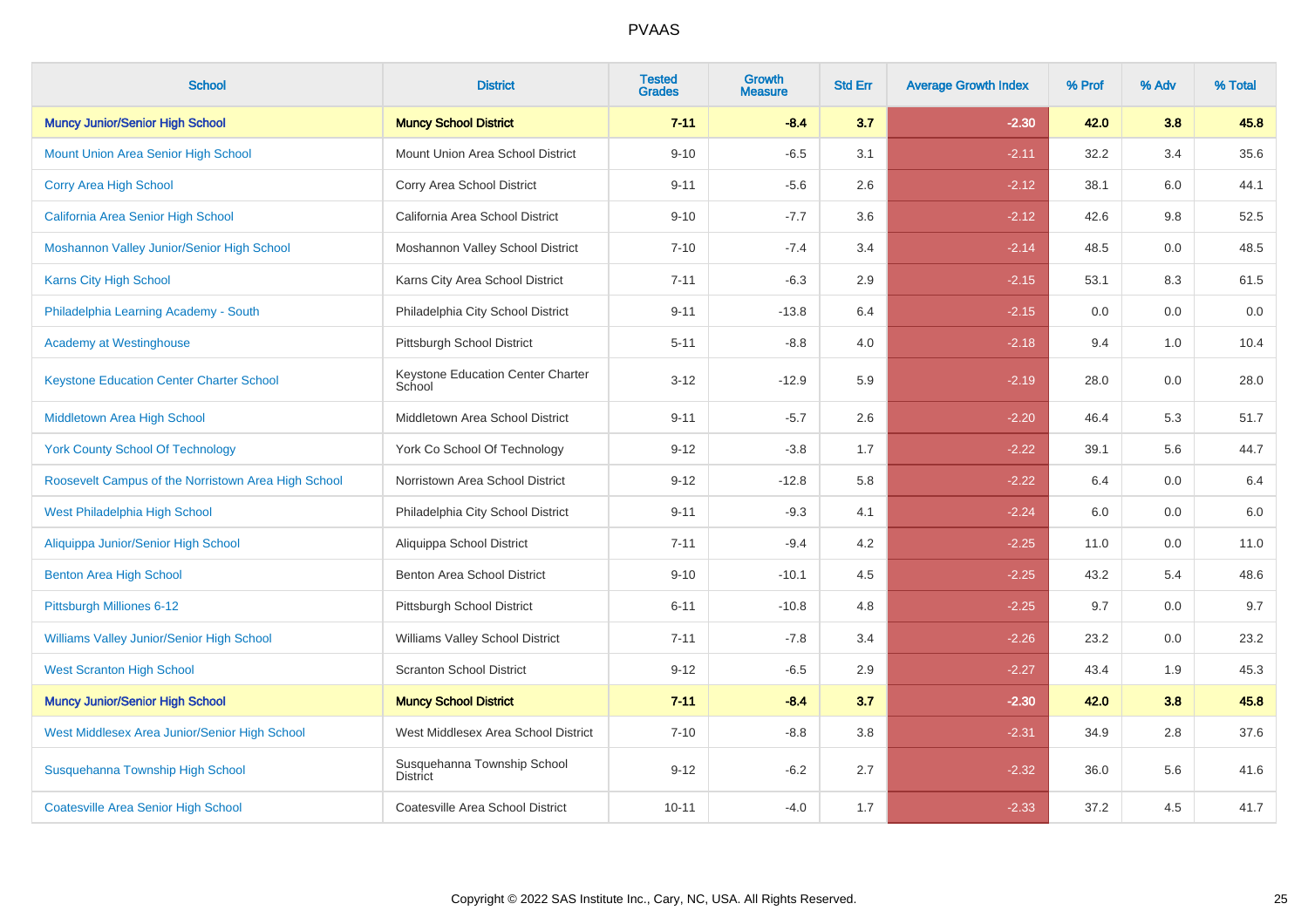| <b>School</b>                                         | <b>District</b>                                   | <b>Tested</b><br><b>Grades</b> | <b>Growth</b><br><b>Measure</b> | <b>Std Err</b> | <b>Average Growth Index</b> | % Prof | % Adv   | % Total |
|-------------------------------------------------------|---------------------------------------------------|--------------------------------|---------------------------------|----------------|-----------------------------|--------|---------|---------|
| <b>Muncy Junior/Senior High School</b>                | <b>Muncy School District</b>                      | $7 - 11$                       | $-8.4$                          | 3.7            | $-2.30$                     | 42.0   | 3.8     | 45.8    |
| La Academia Partnership Charter School                | La Academia Partnership Charter<br>School         | $6 - 11$                       | $-11.0$                         | 4.7            | $-2.34$                     | 6.8    | 0.0     | 6.8     |
| <b>Windber Area High School</b>                       | Windber Area School District                      | $9 - 11$                       | $-7.5$                          | 3.2            | $-2.35$                     | 55.4   | 7.2     | 62.6    |
| Jim Thorpe Area High School                           | Jim Thorpe Area School District                   | $9 - 11$                       | $-6.2$                          | 2.7            | $-2.35$                     | 33.3   | 7.4     | 40.7    |
| <b>Meadville Area Senior High School</b>              | <b>Crawford Central School District</b>           | $9 - 11$                       | $-5.9$                          | 2.5            | $-2.35$                     | 37.2   | 6.8     | 43.9    |
| Portage Area Junior/Senior High School                | Portage Area School District                      | $7 - 10$                       | $-8.4$                          | 3.6            | $-2.36$                     | 40.6   | 9.4     | 50.0    |
| <b>Hughesville Junior/Senior High School</b>          | East Lycoming School District                     | $7 - 11$                       | $-6.4$                          | 2.7            | $-2.37$                     | 48.3   | 4.2     | 52.5    |
| Salisbury-Elk Lick Junior/Senior High School          | Salisbury-Elk Lick School District                | $7 - 11$                       | $-13.9$                         | 5.9            | $-2.37$                     | 27.8   | 0.0     | 27.8    |
| Perkiomen Valley High School                          | Perkiomen Valley School District                  | $9 - 11$                       | $-3.8$                          | 1.6            | $-2.40$                     | 53.8   | 13.4    | 67.2    |
| Southmoreland Senior High School                      | Southmoreland School District                     | $9 - 11$                       | $-8.6$                          | 3.6            | $-2.40$                     | 56.8   | 7.2     | 64.0    |
| <b>Universal Audenried Charter School</b>             | Universal Audenried Charter School                | $9 - 11$                       | $-5.8$                          | 2.4            | $-2.40$                     | 14.6   | 0.0     | 14.6    |
| Indiana Area Senior High School                       | Indiana Area School District                      | $9 - 11$                       | $-5.6$                          | 2.3            | $-2.42$                     | 47.6   | 18.4    | 66.1    |
| <b>Innovative Arts Academy Charter School</b>         | Innovative Arts Academy Charter<br>School         | $6 - 11$                       | $-9.1$                          | 3.7            | $-2.44$                     | 9.5    | 0.0     | 9.5     |
| Jefferson-Morgan Middle/High School                   | Jefferson-Morgan School District                  | $7 - 10$                       | $-10.2$                         | 4.2            | $-2.44$                     | 43.8   | 4.2     | 47.9    |
| <b>Sugar Valley Rural Charter School</b>              | Sugar Valley Rural Charter School                 | $3 - 11$                       | $-11.0$                         | 4.5            | $-2.46$                     | 14.9   | 0.0     | 14.9    |
| South Williamsport Area Junior/Senior High School     | South Williamsport Area School<br><b>District</b> | $7 - 10$                       | $-6.0$                          | 2.4            | $-2.47$                     | 45.5   | 4.5     | 50.0    |
| <b>Coatesville Area School District Cyber Academy</b> | Coatesville Area School District                  | $3 - 11$                       | $-16.3$                         | 6.6            | $-2.47$                     | 23.8   | $0.0\,$ | 23.8    |
| <b>Oxford Area High School</b>                        | Oxford Area School District                       | $9 - 11$                       | $-4.7$                          | 1.9            | $-2.47$                     | 41.3   | 8.0     | 49.3    |
| <b>Upper Moreland High School</b>                     | Upper Moreland Township School<br><b>District</b> | $9 - 11$                       | $-5.4$                          | 2.2            | $-2.48$                     | 57.9   | 4.0     | 61.9    |
| Chartiers-Houston Junior/Senior High School           | <b>Chartiers-Houston School District</b>          | $7 - 10$                       | $-8.9$                          | 3.5            | $-2.50$                     | 59.7   | 4.5     | 64.2    |
| <b>School Of The Future</b>                           | Philadelphia City School District                 | $9 - 10$                       | $-6.8$                          | 2.7            | $-2.50$                     | 16.1   | 0.0     | 16.1    |
| Freedom Area Senior High School                       | Freedom Area School District                      | $9 - 11$                       | $-7.5$                          | 3.0            | $-2.51$                     | 43.8   | 4.2     | 47.9    |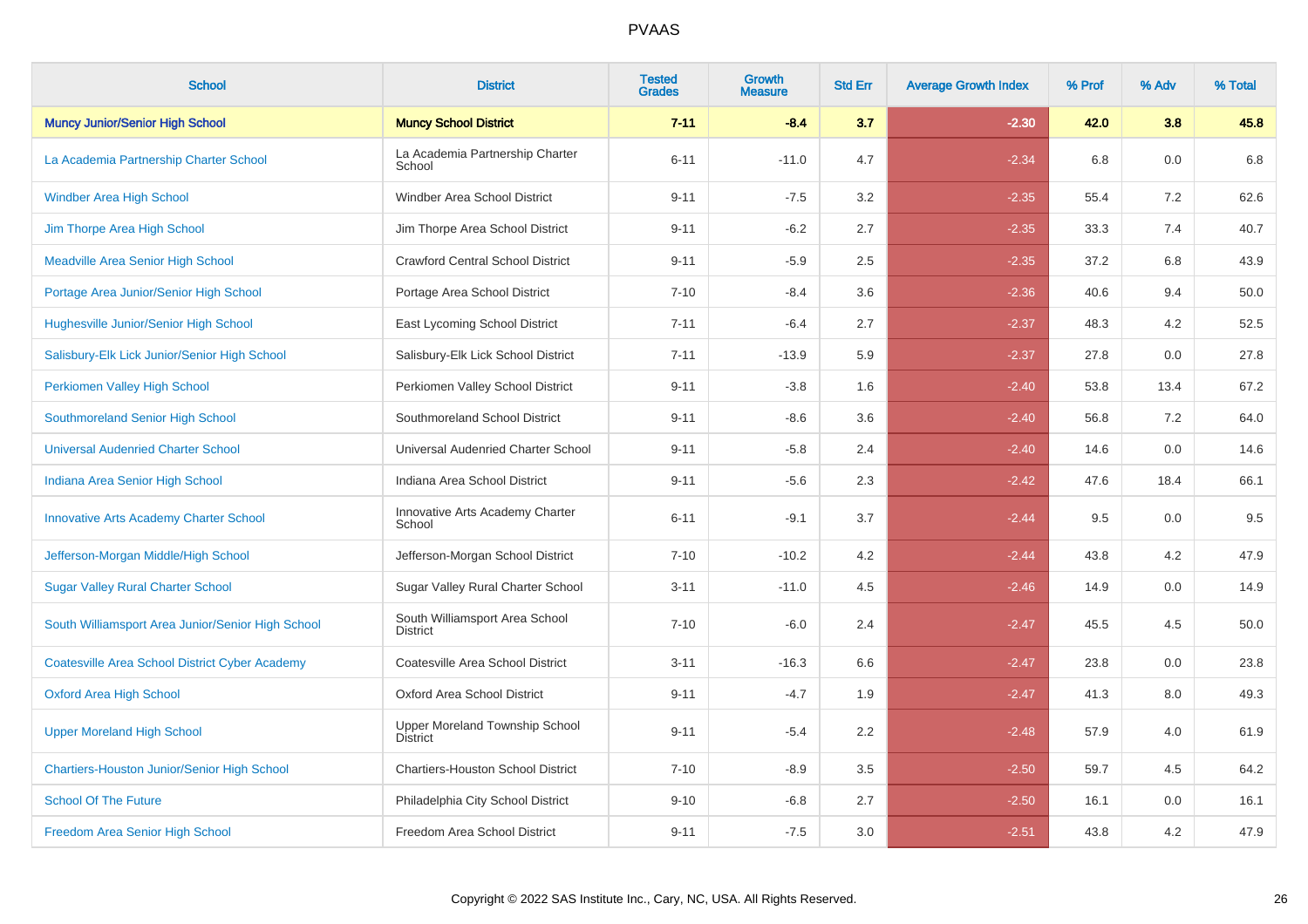| <b>School</b>                                 | <b>District</b>                                | <b>Tested</b><br><b>Grades</b> | Growth<br><b>Measure</b> | <b>Std Err</b> | <b>Average Growth Index</b> | % Prof | % Adv | % Total |
|-----------------------------------------------|------------------------------------------------|--------------------------------|--------------------------|----------------|-----------------------------|--------|-------|---------|
| <b>Muncy Junior/Senior High School</b>        | <b>Muncy School District</b>                   | $7 - 11$                       | $-8.4$                   | 3.7            | $-2.30$                     | 42.0   | 3.8   | 45.8    |
| Farrell Area High School/Upper Middle School  | <b>Farrell Area School District</b>            | $7 - 11$                       | $-10.9$                  | 4.3            | $-2.52$                     | 19.0   | 0.0   | 19.0    |
| <b>Mohawk Senior High School</b>              | Mohawk Area School District                    | $9 - 11$                       | $-7.8$                   | 3.1            | $-2.57$                     | 49.4   | 11.0  | 60.4    |
| <b>Yough Senior High School</b>               | <b>Yough School District</b>                   | $9 - 10$                       | $-7.0$                   | 2.7            | $-2.59$                     | 50.8   | 4.0   | 54.8    |
| North Star High School                        | North Star School District                     | $9 - 11$                       | $-9.1$                   | 3.5            | $-2.61$                     | 47.8   | 6.0   | 53.7    |
| Mahanoy Area Junior/Senior High School        | Mahanoy Area School District                   | $7 - 10$                       | $-9.4$                   | 3.6            | $-2.61$                     | 26.2   | 1.6   | 27.9    |
| <b>Slippery Rock Area High School</b>         | Slippery Rock Area School District             | $9 - 11$                       | $-6.7$                   | 2.5            | $-2.65$                     | 56.2   | 9.5   | 65.7    |
| Northwest Area High School                    | Northwest Area School District                 | $7 - 10$                       | $-10.4$                  | 3.8            | $-2.70$                     | 34.6   | 7.3   | 41.8    |
| <b>Propel Charter School-Montour</b>          | Propel Charter School-Montour                  | $3 - 10$                       | $-10.7$                  | 3.9            | $-2.71$                     | 13.7   | 0.0   | 13.7    |
| <b>Blue Mountain High School</b>              | <b>Blue Mountain School District</b>           | $9 - 10$                       | $-6.2$                   | 2.3            | $-2.73$                     | 46.6   | 8.5   | 55.1    |
| Dunmore Junior/Senior High School             | Dunmore School District                        | $7 - 11$                       | $-8.1$                   | 2.9            | $-2.76$                     | 34.0   | 7.2   | 41.2    |
| <b>Pine Grove Area High School</b>            | Pine Grove Area School District                | $9 - 11$                       | $-8.1$                   | 2.9            | $-2.79$                     | 42.3   | 7.7   | 50.0    |
| <b>Harbor Creek Senior High School</b>        | Harbor Creek School District                   | $8 - 11$                       | $-7.4$                   | 2.6            | $-2.80$                     | 48.8   | 15.2  | 64.0    |
| South Allegheny High School                   | South Allegheny School District                | $8 - 11$                       | $-9.1$                   | 3.2            | $-2.83$                     | 40.5   | 0.0   | 40.5    |
| <b>Propel Charter School-Homestead</b>        | Propel Charter School-Homestead                | $3 - 11$                       | $-11.7$                  | 4.1            | $-2.84$                     | 15.9   | 0.0   | 15.9    |
| <b>New Castle Senior High School</b>          | New Castle Area School District                | $7 - 12$                       | $-6.9$                   | 2.4            | $-2.84$                     | 32.5   | 4.3   | 36.8    |
| <b>Trinity Senior High School</b>             | <b>Trinity Area School District</b>            | $9 - 11$                       | $-5.8$                   | $2.0\,$        | $-2.89$                     | 48.3   | 11.8  | 60.1    |
| <b>Forest Hills Junior/Senior High School</b> | Forest Hills School District                   | $7 - 11$                       | $-7.7$                   | 2.6            | $-2.89$                     | 41.1   | 13.7  | 54.8    |
| <b>Redbank Valley High School</b>             | Redbank Valley School District                 | $6 - 11$                       | $-9.9$                   | 3.4            | $-2.90$                     | 31.5   | 4.9   | 36.4    |
| <b>Franklin Benjamin High School</b>          | Philadelphia City School District              | $9 - 11$                       | $-10.4$                  | 3.6            | $-2.91$                     | 3.7    | 0.0   | 3.7     |
| <b>Highlands Senior High School</b>           | <b>Highlands School District</b>               | $9 - 11$                       | $-7.8$                   | 2.7            | $-2.92$                     | 44.4   | 3.7   | 48.2    |
| <b>Quakertown Community High School</b>       | Quakertown Community School<br><b>District</b> | $9 - 12$                       | $-4.8$                   | 1.6            | $-2.93$                     | 56.5   | 10.0  | 66.6    |
| Northern Potter Junior/Senior High School     | Northern Potter School District                | $7 - 12$                       | $-13.5$                  | 4.6            | $-2.94$                     | 37.5   | 0.0   | 37.5    |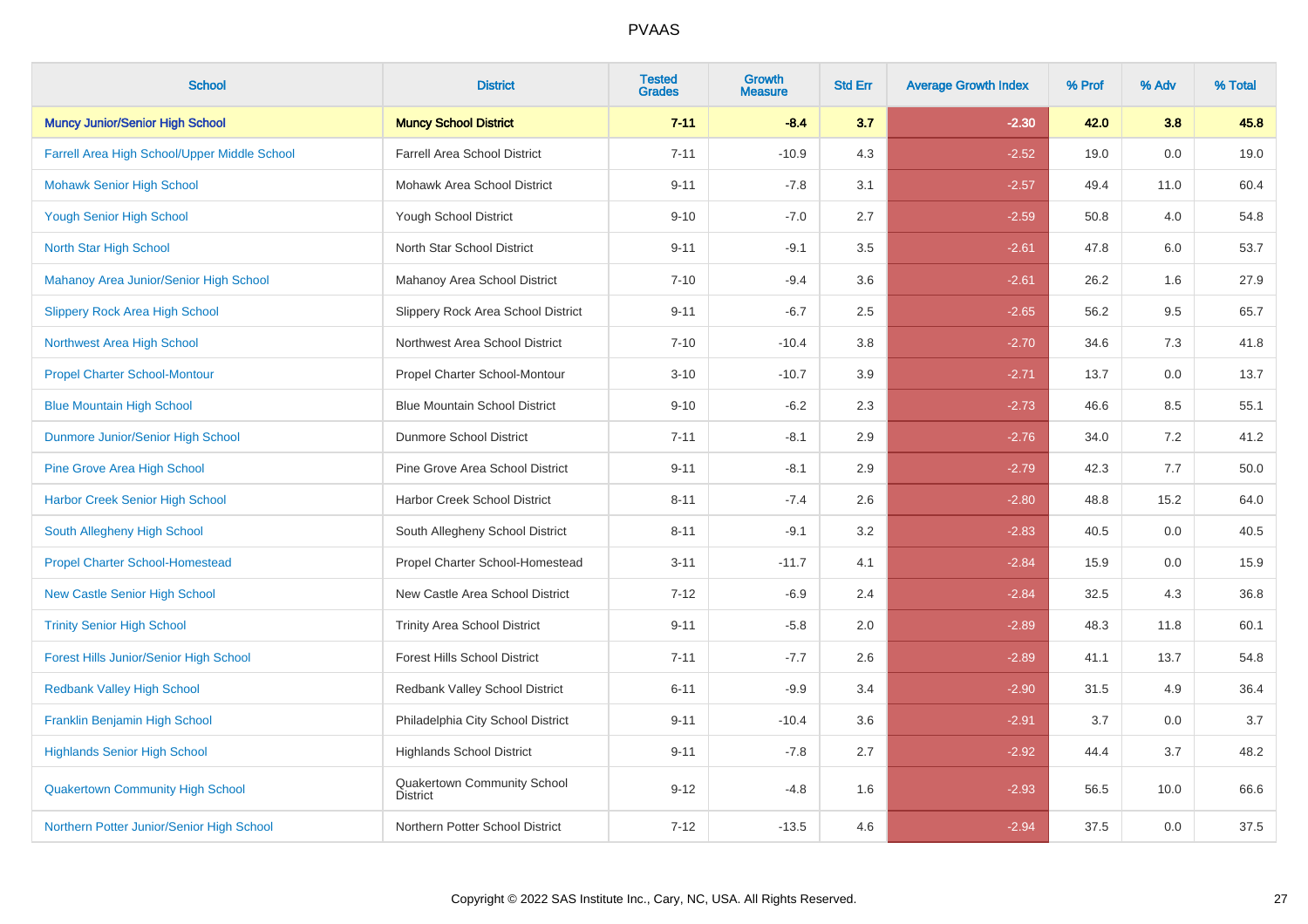| <b>School</b>                             | <b>District</b>                               | <b>Tested</b><br><b>Grades</b> | <b>Growth</b><br><b>Measure</b> | <b>Std Err</b> | <b>Average Growth Index</b> | % Prof | % Adv | % Total |
|-------------------------------------------|-----------------------------------------------|--------------------------------|---------------------------------|----------------|-----------------------------|--------|-------|---------|
| <b>Muncy Junior/Senior High School</b>    | <b>Muncy School District</b>                  | $7 - 11$                       | $-8.4$                          | 3.7            | $-2.30$                     | 42.0   | 3.8   | 45.8    |
| <b>Carmichaels Area High School</b>       | Carmichaels Area School District              | $9 - 10$                       | $-9.7$                          | 3.3            | $-2.94$                     | 35.1   | 1.4   | 36.5    |
| <b>Rochester High School</b>              | Rochester Area School District                | $9 - 11$                       | $-13.6$                         | 4.6            | $-2.98$                     | 19.5   | 1.3   | 20.8    |
| <b>Union City High School</b>             | Union City Area School District               | $9 - 12$                       | $-10.8$                         | 3.6            | $-3.00$                     | 43.3   | 3.3   | 46.7    |
| <b>Carlisle Area High School</b>          | Carlisle Area School District                 | $9 - 11$                       | $-5.7$                          | 1.9            | $-3.00$                     | 54.0   | 6.3   | 60.3    |
| Pittsburgh Perry High School              | Pittsburgh School District                    | $8 - 11$                       | $-11.9$                         | 3.9            | $-3.02$                     | 16.1   | 0.0   | 16.1    |
| <b>Williamson Senior High School</b>      | Northern Tioga School District                | $7 - 10$                       | $-10.4$                         | 3.4            | $-3.03$                     | 51.3   | 1.3   | 52.6    |
| Nazareth Area High School                 | Nazareth Area School District                 | $9 - 11$                       | $-5.0$                          | 1.7            | $-3.04$                     | 59.2   | 9.9   | 69.0    |
| Philadelphia Academy Charter School       | Philadelphia Academy Charter<br>School        | $3 - 11$                       | $-8.9$                          | 2.9            | $-3.04$                     | 50.5   | 2.9   | 53.4    |
| <b>Conneaut Area Senior High</b>          | <b>Conneaut School District</b>               | $9 - 12$                       | $-7.9$                          | 2.6            | $-3.07$                     | 38.4   | 7.4   | 45.8    |
| North East High School                    | North East School District                    | $9 - 11$                       | $-9.6$                          | 3.0            | $-3.13$                     | 62.6   | 14.4  | 77.0    |
| Penn Hills Senior High School             | Penn Hills School District                    | $9 - 11$                       | $-8.0$                          | 2.6            | $-3.13$                     | 33.1   | 0.7   | 33.8    |
| Vaux High School: A Big Picture School    | Philadelphia City School District             | $9 - 12$                       | $-10.2$                         | 3.2            | $-3.16$                     | 3.4    | 0.0   | 3.4     |
| <b>Palisades High School</b>              | Palisades School District                     | $9 - 11$                       | $-9.0$                          | 2.8            | $-3.18$                     | 53.8   | 6.7   | 60.5    |
| <b>Easton Area High School</b>            | Easton Area School District                   | $9 - 12$                       | $-4.5$                          | 1.4            | $-3.22$                     | 39.9   | 4.0   | 43.9    |
| <b>Central Mountain High School</b>       | Keystone Central School District              | $9 - 11$                       | $-6.9$                          | 2.1            | $-3.25$                     | 42.9   | 5.1   | 47.9    |
| <b>Wallenpaupack Area High School</b>     | Wallenpaupack Area School District            | $8 - 11$                       | $-7.5$                          | 2.3            | $-3.26$                     | 40.8   | 2.4   | 43.1    |
| Dubois Area Senior High School            | Dubois Area School District                   | $8 - 11$                       | $-6.6$                          | 2.0            | $-3.26$                     | 50.9   | 13.4  | 64.3    |
| <b>Maritime Academy Charter School</b>    | Maritime Academy Charter School               | $3 - 10$                       | $-11.4$                         | 3.5            | $-3.29$                     | 15.2   | 0.0   | 15.2    |
| <b>Waynesboro Area Senior High School</b> | Waynesboro Area School District               | $9 - 12$                       | $-6.4$                          | 1.9            | $-3.40$                     | 50.0   | 6.8   | 56.8    |
| <b>Boyertown Area Senior High School</b>  | Boyertown Area School District                | $9 - 11$                       | $-5.0$                          | 1.5            | $-3.41$                     | 55.2   | 11.3  | 66.5    |
| Tamaqua Area Senior High School           | Tamaqua Area School District                  | $9 - 12$                       | $-8.6$                          | 2.5            | $-3.42$                     | 44.5   | 1.9   | 46.4    |
| Neshannock Junior/Senior High School      | Neshannock Township School<br><b>District</b> | $7 - 10$                       | $-10.1$                         | 2.9            | $-3.47$                     | 62.4   | 5.6   | 67.9    |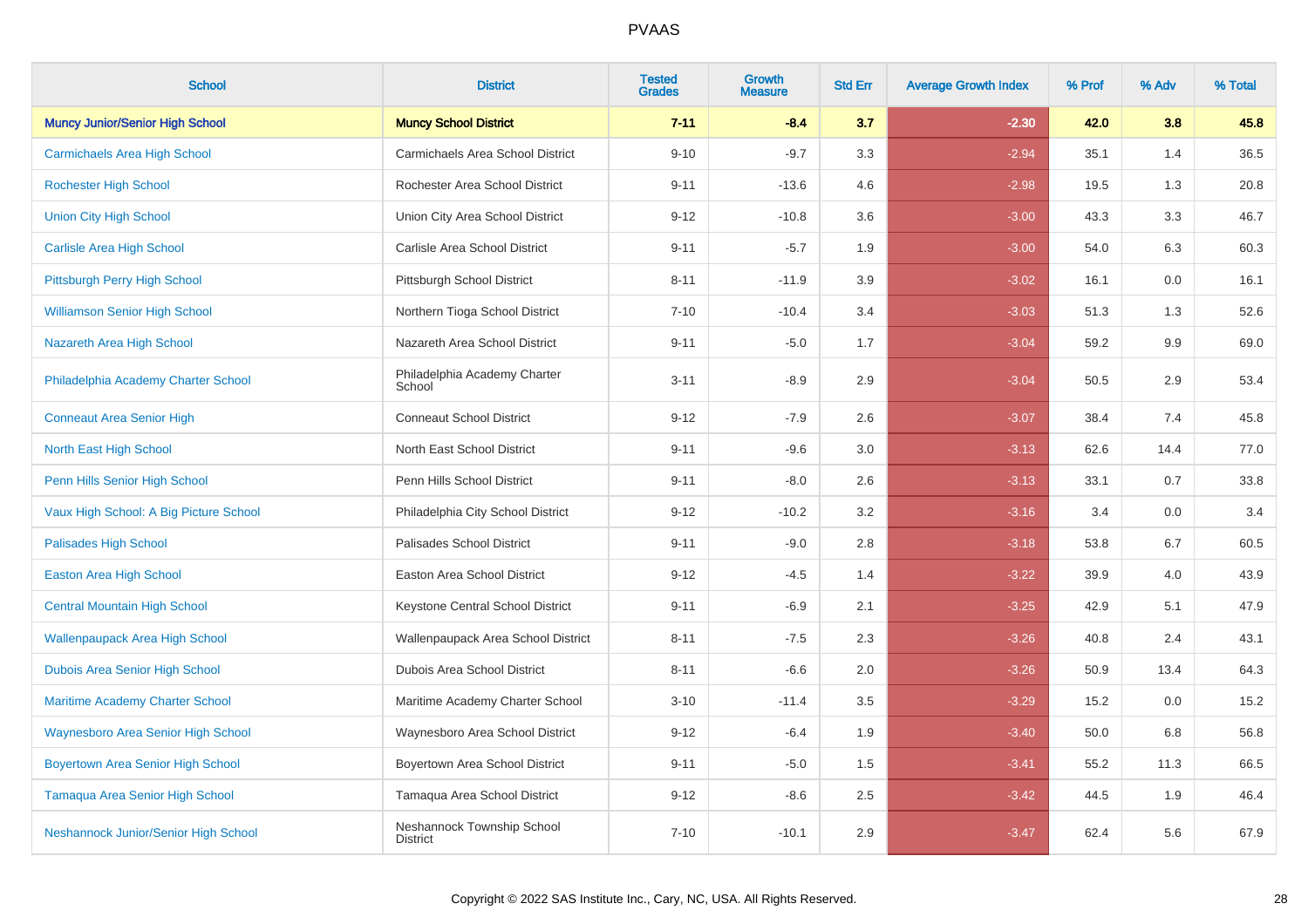| <b>School</b>                                           | <b>District</b>                                      | <b>Tested</b><br><b>Grades</b> | <b>Growth</b><br><b>Measure</b> | <b>Std Err</b> | <b>Average Growth Index</b> | % Prof | % Adv | % Total |
|---------------------------------------------------------|------------------------------------------------------|--------------------------------|---------------------------------|----------------|-----------------------------|--------|-------|---------|
| <b>Muncy Junior/Senior High School</b>                  | <b>Muncy School District</b>                         | $7 - 11$                       | $-8.4$                          | 3.7            | $-2.30$                     | 42.0   | 3.8   | 45.8    |
| <b>Steelton-Highspire High School</b>                   | Steelton-Highspire School District                   | $7 - 11$                       | $-12.3$                         | 3.5            | $-3.55$                     | 14.5   | 0.0   | 14.5    |
| <b>Elizabeth Forward Senior High School</b>             | Elizabeth Forward School District                    | $9 - 11$                       | $-8.7$                          | 2.4            | $-3.57$                     | 51.7   | 4.0   | 55.7    |
| <b>Williamsburg Community Junior/Senior High School</b> | Williamsburg Community School<br><b>District</b>     | $7 - 11$                       | $-14.8$                         | 4.1            | $-3.59$                     | 28.3   | 0.0   | 28.3    |
| <b>Interboro Senior High School</b>                     | Interboro School District                            | $7 - 12$                       | $-7.7$                          | 2.1            | $-3.63$                     | 46.6   | 4.8   | 51.4    |
| <b>Ridgway Area High School</b>                         | Ridgway Area School District                         | $9 - 11$                       | $-14.8$                         | 4.1            | $-3.64$                     | 49.0   | 9.8   | 58.8    |
| Moniteau Junior/Senior High School                      | Moniteau School District                             | $7 - 11$                       | $-12.2$                         | 3.3            | $-3.68$                     | 50.0   | 6.3   | 56.3    |
| <b>Clearfield Area Junior/Senior High School</b>        | Clearfield Area School District                      | $7 - 10$                       | $-9.7$                          | 2.6            | $-3.71$                     | 43.0   | 3.1   | 46.1    |
| <b>Sun Valley High School</b>                           | Penn-Delco School District                           | $9 - 11$                       | $-7.2$                          | 1.9            | $-3.72$                     | 46.6   | 3.2   | 49.8    |
| Johnsonburg Area High School                            | Johnsonburg Area School District                     | $7 - 11$                       | $-14.5$                         | 3.9            | $-3.73$                     | 54.0   | 4.6   | 58.6    |
| <b>Berwick Area High School</b>                         | <b>Berwick Area School District</b>                  | $9 - 11$                       | $-9.6$                          | 2.6            | $-3.75$                     | 42.1   | 5.5   | 47.6    |
| <b>Milton High School</b>                               | Milton Area School District                          | $8 - 11$                       | $-9.4$                          | 2.5            | $-3.79$                     | 45.4   | 7.2   | 52.7    |
| <b>Propel Charter School-Braddock Hills</b>             | Propel Charter School - Braddock<br><b>Hills</b>     | $3 - 11$                       | $-13.6$                         | 3.6            | $-3.81$                     | 9.7    | 1.6   | 11.3    |
| Youngsville Middle/High School                          | Warren County School District                        | $6 - 11$                       | $-14.8$                         | 3.9            | $-3.82$                     | 23.3   | 0.8   | 24.1    |
| Northern Lehigh Senior High School                      | Northern Lehigh School District                      | $9 - 12$                       | $-10.9$                         | 2.7            | $-3.98$                     | 28.0   | 9.3   | 37.3    |
| Marion Center Area Jr/Sr High School                    | Marion Center Area School District                   | $7 - 10$                       | $-12.4$                         | 3.1            | $-4.01$                     | 33.7   | 1.1   | 34.8    |
| Minersville Area Junior/Senior High School              | Minersville Area School District                     | $7 - 11$                       | $-14.8$                         | 3.7            | $-4.02$                     | 39.3   | 3.3   | 42.6    |
| <b>Bradford Area High School</b>                        | <b>Bradford Area School District</b>                 | $9 - 12$                       | $-9.6$                          | 2.4            | $-4.02$                     | 45.8   | 8.3   | 54.2    |
| East Juniata Junior/Senior High School                  | Juniata County School District                       | $7 - 12$                       | $-13.9$                         | 3.4            | $-4.08$                     | 39.0   | 5.2   | 44.2    |
| Northwest PA Collegiate Academy                         | Erie City School District                            | $6 - 11$                       | $-10.1$                         | 2.5            | $-4.11$                     | 62.7   | 8.6   | 71.4    |
| Southern Huntingdon County HS/MS                        | Southern Huntingdon County School<br><b>District</b> | $6 - 11$                       | $-13.4$                         | 3.2            | $-4.12$                     | 32.5   | 2.5   | 35.0    |
| <b>Avonworth High School</b>                            | Avonworth School District                            | $9 - 10$                       | $-12.9$                         | 3.1            | $-4.13$                     | 59.8   | 4.6   | 64.4    |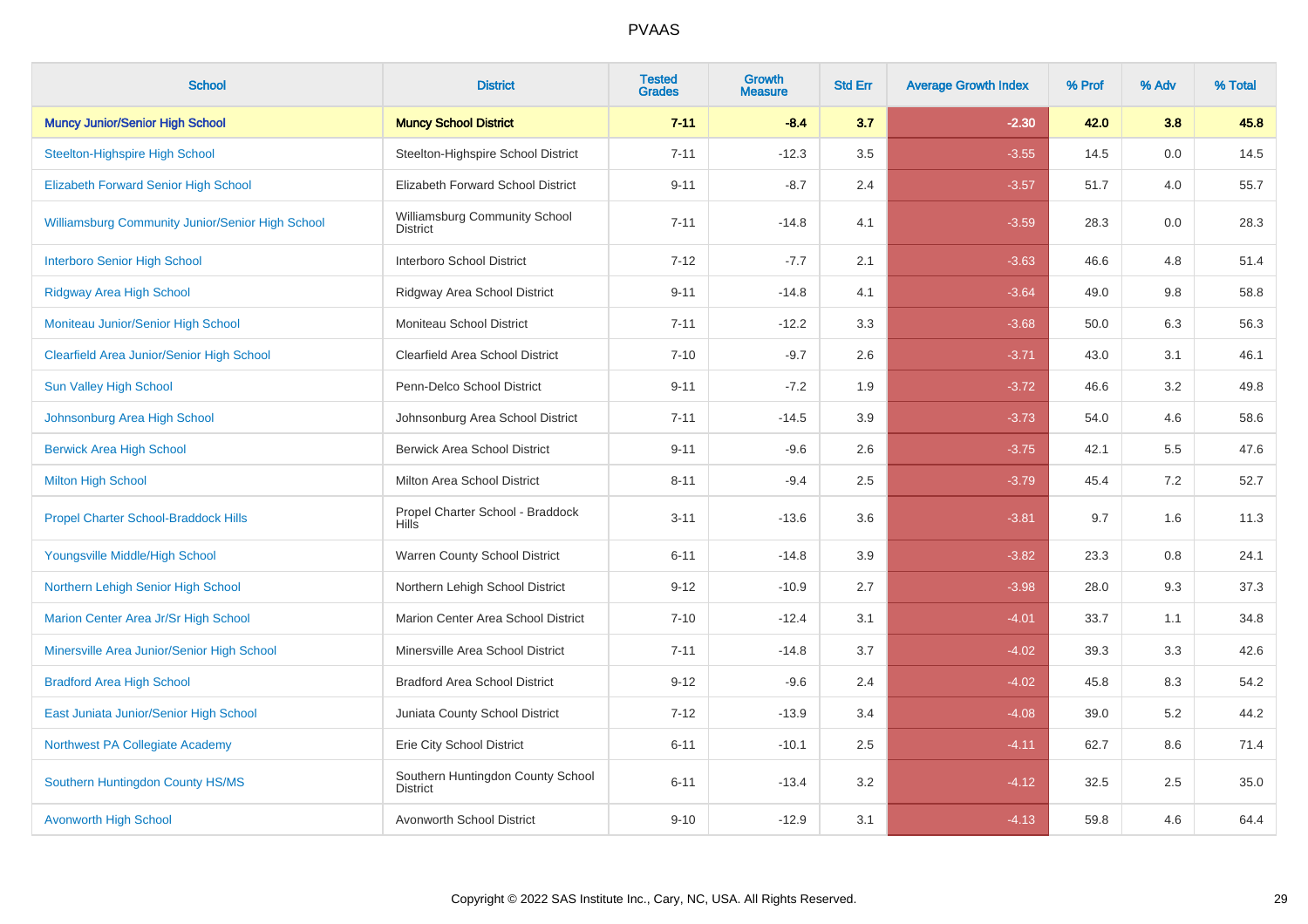| <b>School</b>                              | <b>District</b>                                  | <b>Tested</b><br><b>Grades</b> | Growth<br><b>Measure</b> | <b>Std Err</b> | <b>Average Growth Index</b> | % Prof | % Adv   | % Total |
|--------------------------------------------|--------------------------------------------------|--------------------------------|--------------------------|----------------|-----------------------------|--------|---------|---------|
| <b>Muncy Junior/Senior High School</b>     | <b>Muncy School District</b>                     | $7 - 11$                       | $-8.4$                   | 3.7            | $-2.30$                     | 42.0   | 3.8     | 45.8    |
| Catasauqua Senior High School              | Catasauqua Area School District                  | $9 - 12$                       | $-12.4$                  | 3.0            | $-4.14$                     | 36.8   | 7.6     | 44.3    |
| <b>Columbia-Montour AVTS</b>               | Columbia-Montour AVTS                            | $9 - 10$                       | $-12.5$                  | 3.0            | $-4.16$                     | 22.3   | 0.6     | 22.9    |
| Jefferson County-Dubois AVTS               | Jefferson County-Dubois AVTS                     | $9 - 11$                       | $-16.2$                  | 3.9            | $-4.16$                     | 23.0   | $0.0\,$ | 23.0    |
| <b>Big Spring High School</b>              | <b>Big Spring School District</b>                | $9 - 11$                       | $-10.2$                  | 2.4            | $-4.17$                     | 38.6   | 8.9     | 47.5    |
| <b>Wellsboro Area High School</b>          | Wellsboro Area School District                   | $8 - 11$                       | $-12.7$                  | 3.0            | $-4.24$                     | 49.2   | 11.9    | 61.1    |
| Chambersburg Area Senior High School       | Chambersburg Area School District                | $9 - 11$                       | $-6.8$                   | 1.6            | $-4.36$                     | 40.8   | 10.1    | 50.9    |
| South Park Senior High School              | South Park School District                       | $7 - 11$                       | $-11.6$                  | 2.7            | $-4.37$                     | 53.5   | 13.7    | 67.3    |
| West Mifflin Area High School              | West Mifflin Area School District                | $8 - 12$                       | $-12.7$                  | 2.9            | $-4.38$                     | 38.8   | 9.6     | 48.3    |
| Lampeter-Strasburg Senior High School      | Lampeter-Strasburg School District               | $9 - 12$                       | $-8.9$                   | 2.0            | $-4.52$                     | 55.1   | 9.8     | 64.8    |
| <b>Butler Area Senior High School</b>      | <b>Butler Area School District</b>               | $10 - 11$                      | $-6.9$                   | 1.5            | $-4.54$                     | 42.5   | 9.4     | 51.9    |
| <b>Annville Cleona High School</b>         | Annville-Cleona School District                  | $9 - 12$                       | $-12.5$                  | 2.7            | $-4.61$                     | 34.9   | 7.8     | 42.6    |
| Penns Manor Area Junior/Senior High School | Penns Manor Area School District                 | $6 - 12$                       | $-17.4$                  | 3.7            | $-4.63$                     | 29.7   | 3.1     | 32.8    |
| Pittsburgh Brashear High School            | Pittsburgh School District                       | $9 - 11$                       | $-10.6$                  | 2.3            | $-4.68$                     | 17.6   | 0.0     | 17.6    |
| <b>Riverside High School</b>               | Riverside Beaver County School<br>District       | $9 - 11$                       | $-14.4$                  | 3.0            | $-4.77$                     | 49.4   | 8.8     | 58.2    |
| <b>Phoenix Academy</b>                     | <b>Lancaster School District</b>                 | $7 - 12$                       | $-16.1$                  | 3.4            | $-4.80$                     | 6.8    | 0.0     | 6.8     |
| <b>Frazier High School</b>                 | <b>Frazier School District</b>                   | $9 - 11$                       | $-17.6$                  | 3.6            | $-4.82$                     | 37.1   | 1.6     | 38.7    |
| <b>Tacony Academy Charter School</b>       | Tacony Academy Charter School                    | $3 - 11$                       | $-14.7$                  | 3.0            | $-4.82$                     | 22.4   | 1.8     | 24.1    |
| <b>Bucks County Technical High School</b>  | <b>Bucks County Technical High</b><br>School     | $9 - 10$                       | $-12.0$                  | 2.5            | $-4.84$                     | 35.9   | 3.2     | 39.2    |
| Tulpehocken Junior/Senior High School      | Tulpehocken Area School District                 | $7 - 12$                       | $-14.1$                  | 2.8            | $-4.96$                     | 36.7   | 2.8     | 39.4    |
| Schuylkill Haven Senior High School        | Schuylkill Haven Area School<br><b>District</b>  | $8 - 11$                       | $-15.6$                  | 3.1            | $-5.00$                     | 49.7   | 2.4     | 52.1    |
| Southern Columbia High School              | Southern Columbia Area School<br><b>District</b> | $9 - 11$                       | $-15.0$                  | 3.0            | $-5.06$                     | 55.0   | 4.0     | 59.0    |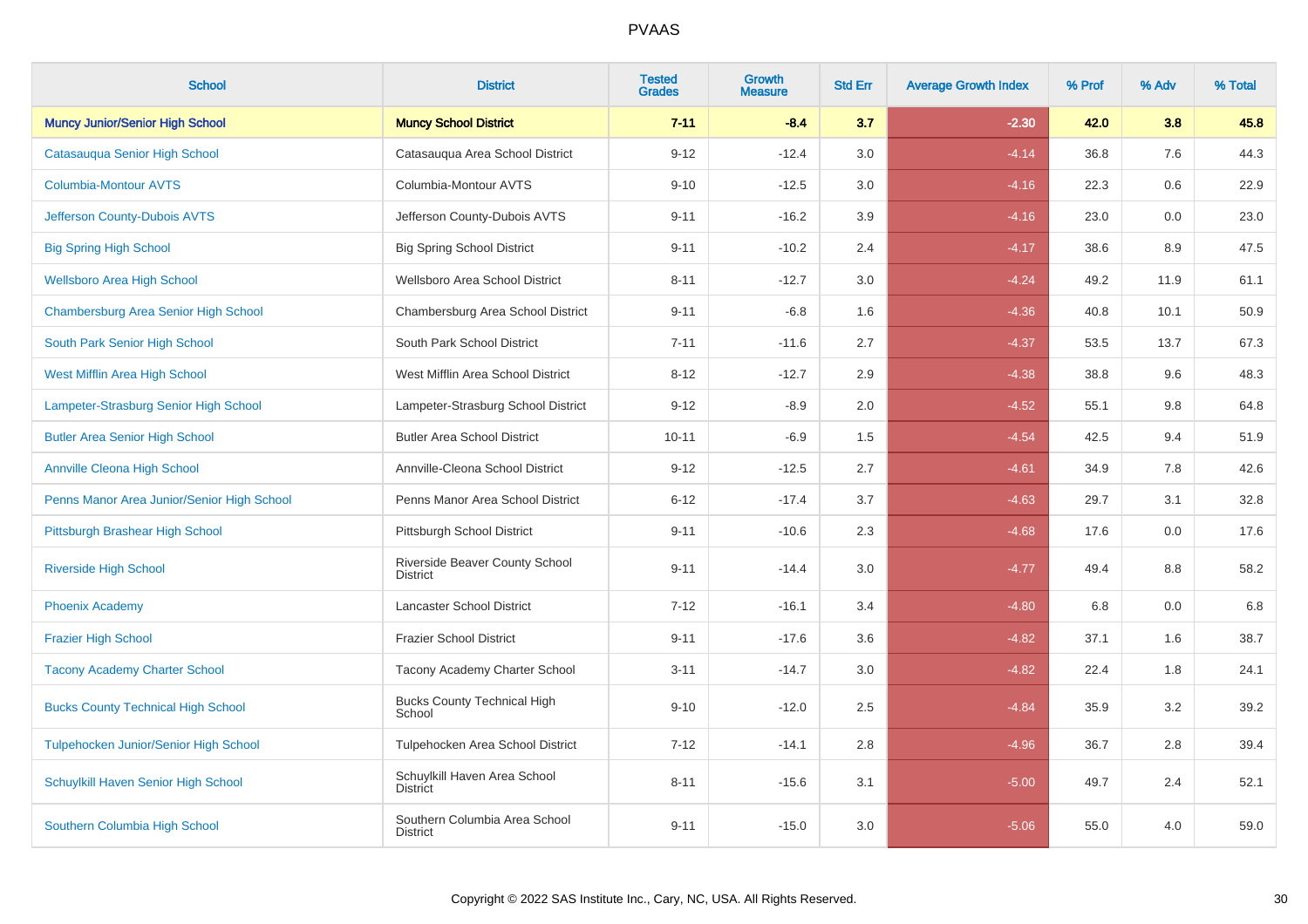| <b>School</b>                                      | <b>District</b>                                    | <b>Tested</b><br><b>Grades</b> | Growth<br><b>Measure</b> | <b>Std Err</b> | <b>Average Growth Index</b> | % Prof | % Adv | % Total |
|----------------------------------------------------|----------------------------------------------------|--------------------------------|--------------------------|----------------|-----------------------------|--------|-------|---------|
| <b>Muncy Junior/Senior High School</b>             | <b>Muncy School District</b>                       | $7 - 11$                       | $-8.4$                   | 3.7            | $-2.30$                     | 42.0   | 3.8   | 45.8    |
| North Penn-Liberty Junior/Senior High School       | Southern Tioga School District                     | $7 - 11$                       | $-20.4$                  | 4.0            | $-5.10$                     | 40.0   | 5.3   | 45.3    |
| <b>Titusville Senior High School</b>               | <b>Titusville Area School District</b>             | $9 - 11$                       | $-13.6$                  | 2.6            | $-5.15$                     | 43.2   | 4.8   | 48.0    |
| <b>Mastery Charter School-Gratz Campus</b>         | Mastery Charter School - Gratz<br>Campus           | $7 - 10$                       | $-23.9$                  | 4.5            | $-5.29$                     | 2.9    | 0.0   | 2.9     |
| <b>Plum Senior High School</b>                     | Plum Borough School District                       | $9 - 11$                       | $-11.7$                  | 2.2            | $-5.37$                     | 51.1   | 9.0   | 60.1    |
| Southern Fulton Junior/Senior High School          | Southern Fulton School District                    | $7 - 11$                       | $-24.1$                  | 4.4            | $-5.45$                     | 34.2   | 10.5  | 44.7    |
| <b>Exeter Township Senior High School</b>          | <b>Exeter Township School District</b>             | $9 - 11$                       | $-10.8$                  | 1.9            | $-5.67$                     | 50.6   | 2.7   | 53.3    |
| Solanco High School                                | Solanco School District                            | $9 - 11$                       | $-11.3$                  | 2.0            | $-5.77$                     | 41.6   | 4.5   | 46.1    |
| <b>Springfield Township High School</b>            | Springfield Township School District               | $9 - 11$                       | $-19.2$                  | 3.2            | $-5.98$                     | 62.6   | 3.6   | 66.3    |
| <b>Lawrence County CTC</b>                         | Lawrence County CTC                                | $10 - 11$                      | $-21.7$                  | 3.6            | $-6.05$                     | 19.8   | 0.0   | 19.8    |
| <b>Abington Senior High School</b>                 | Abington School District                           | $10 - 10$                      | $-11.8$                  | 1.9            | $-6.18$                     | 56.2   | 11.6  | 67.8    |
| <b>Ringgold Senior High School</b>                 | Ringgold School District                           | $9 - 11$                       | $-15.1$                  | 2.4            | $-6.22$                     | 41.5   | 7.9   | 49.4    |
| Lackawanna Trail Junior/Senior High School         | Lackawanna Trail School District                   | $7 - 10$                       | $-22.0$                  | 3.5            | $-6.32$                     | 38.5   | 1.5   | 40.0    |
| Mifflinburg Area Senior High School                | Mifflinburg Area School District                   | $9 - 11$                       | $-16.2$                  | 2.5            | $-6.47$                     | 42.4   | 4.0   | 46.4    |
| <b>Curwensville Area Junior/Senior High School</b> | Curwensville Area School District                  | $7 - 11$                       | $-28.3$                  | 4.1            | $-6.83$                     | 42.5   | 4.1   | 46.6    |
| <b>Chambersburg Area Career Magnet School</b>      | Chambersburg Area School District                  | $9 - 11$                       | $-15.5$                  | 2.2            | $-7.12$                     | 46.7   | 5.5   | 52.3    |
| Northwestern Senior High School                    | Northwestern School District                       | $9 - 11$                       | $-25.3$                  | 3.5            | $-7.24$                     | 42.6   | 2.9   | 45.6    |
| <b>Truman Senior High School</b>                   | <b>Bristol Township School District</b>            | $9 - 11$                       | $-14.3$                  | 2.0            | $-7.31$                     | 31.0   | 3.7   | 34.7    |
| Philipsburg-Osceola Area High School               | Philipsburg-Osceola Area School<br><b>District</b> | $9 - 11$                       | $-25.2$                  | 3.3            | $-7.58$                     | 19.7   | 2.6   | 22.4    |
| Hatboro-Horsham Senior High School                 | Hatboro-Horsham School District                    | $9 - 11$                       | $-13.2$                  | 1.7            | $-7.72$                     | 45.6   | 7.2   | 52.8    |
| Owen J Roberts High School                         | Owen J Roberts School District                     | $9 - 11$                       | $-12.6$                  | 1.6            | $-7.84$                     | 57.0   | 11.9  | 69.0    |
| Norristown Area High School                        | Norristown Area School District                    | $9 - 12$                       | $-12.9$                  | 1.6            | $-7.92$                     | 24.8   | 2.4   | 27.2    |
| <b>West Side CTC</b>                               | West Side CTC                                      | $9 - 10$                       | $-37.4$                  | 4.3            | $-8.64$                     | 8.8    | 0.0   | 8.8     |